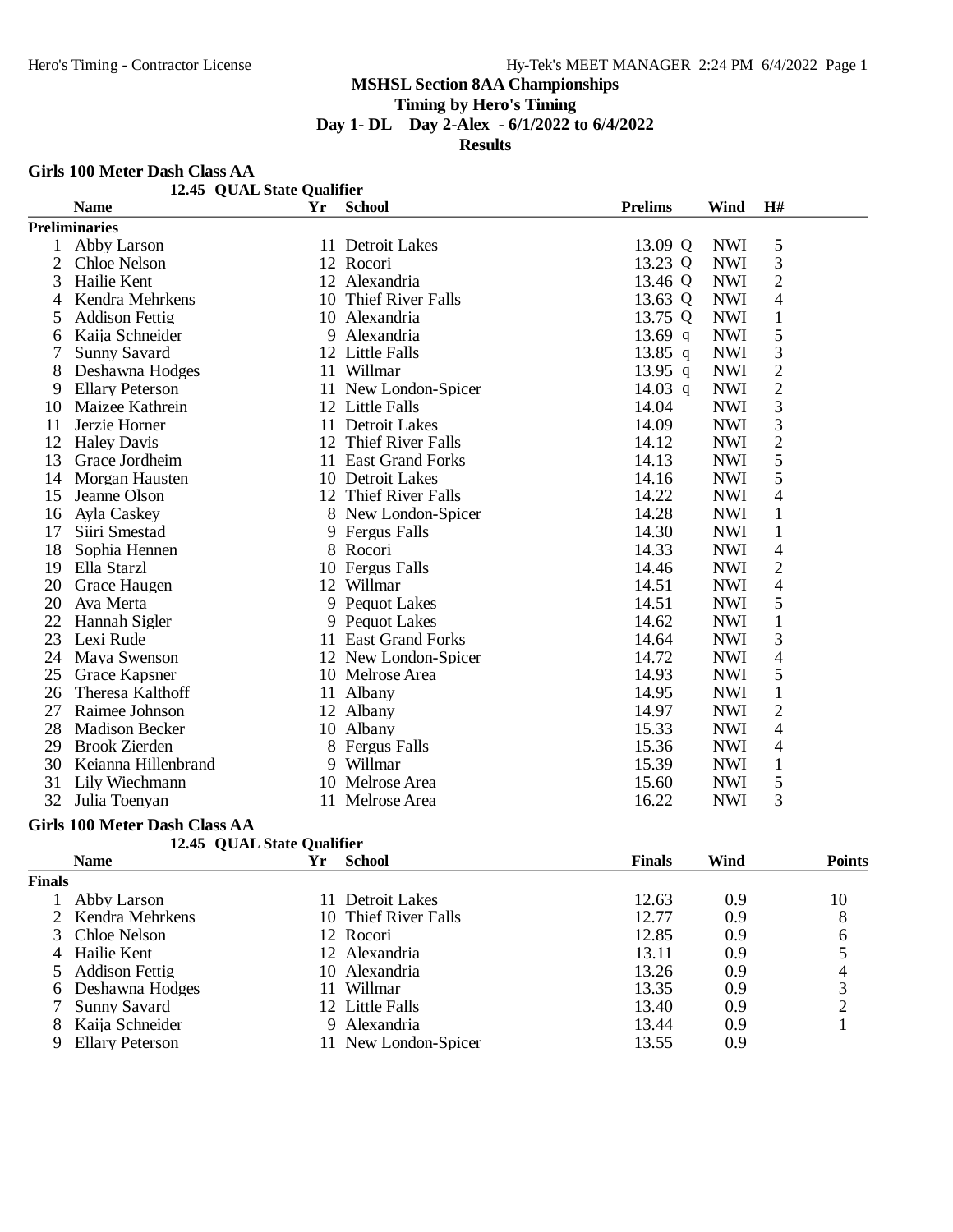# **Timing by Hero's Timing**

**Day 1- DL Day 2-Alex - 6/1/2022 to 6/4/2022**

**Results**

#### **Girls 200 Meter Dash Class AA**

| Giris 200 Meter Dasn Class AA |                            |    |                          |                |            |                |  |
|-------------------------------|----------------------------|----|--------------------------|----------------|------------|----------------|--|
|                               | 25.53 QUAL State Qualifier |    |                          | <b>Prelims</b> |            | H#             |  |
|                               | <b>Name</b>                | Yr | <b>School</b>            |                | Wind       |                |  |
|                               | <b>Preliminaries</b>       |    |                          |                |            |                |  |
| 1                             | Cecelia Woods              |    | 11 Rocori                | 26.52 Q        | <b>NWI</b> | 5              |  |
| $\overline{c}$                | Abby Larson                | 11 | Detroit Lakes            | 26.86 Q        | <b>NWI</b> | 4              |  |
| 3                             | Kendra Mehrkens            |    | 10 Thief River Falls     | 27.02 Q        | <b>NWI</b> | $\overline{2}$ |  |
| 4                             | Riya Johnston              |    | 12 Pequot Lakes          | 27.11 Q        | <b>NWI</b> | $\mathbf{1}$   |  |
| 5                             | Josie Taylor               |    | 8 Pequot Lakes           | 27.47 Q        | <b>NWI</b> | 3              |  |
| 6                             | Julia Keiffer              |    | 12 Pequot Lakes          | $27.55$ q      | <b>NWI</b> | $\overline{4}$ |  |
| 7                             | Miah Wessel                |    | 11 Alexandria            | 27.72 q        | <b>NWI</b> | 3              |  |
| 8                             | Deshawna Hodges            | 11 | Willmar                  | $27.85$ q      | <b>NWI</b> | $\overline{c}$ |  |
| 9                             | Kaia Emter                 |    | 10 Alexandria            | $27.92$ q      | <b>NWI</b> | $\overline{4}$ |  |
| 10                            | Isabelle Jaenicke          |    | 10 Melrose Area          | 27.98          | <b>NWI</b> | $\overline{4}$ |  |
| 11                            | Kendal Rantanen            | 11 | <b>Thief River Falls</b> | 28.03          | <b>NWI</b> | 5              |  |
| 12                            | <b>Alison Krasky</b>       |    | 9 Alexandria             | 28.19          | <b>NWI</b> | $\mathbf{1}$   |  |
| 13                            | Siiri Smestad              |    | 9 Fergus Falls           | 28.44          | <b>NWI</b> | $\overline{c}$ |  |
| 14                            | <b>Halle Reis</b>          |    | 11 Little Falls          | 28.45          | <b>NWI</b> | $\overline{c}$ |  |
| 15                            | Sydney Kiffmeyer           |    | 11 Rocori                | 28.48          | <b>NWI</b> | 5              |  |
| 16                            | <b>Mallory Beier</b>       |    | 8 Willmar                | 28.54          | <b>NWI</b> | $\mathbf{1}$   |  |
| 17                            | Adrianna Swanson           |    | 9 Little Falls           | 28.63          | <b>NWI</b> | $\mathbf{1}$   |  |
| 18                            | Megan Koglin               |    | 12 Albany                | 28.85          | <b>NWI</b> | 3              |  |
| 19                            | Rachel DeBrito             |    | 8 Fergus Falls           | 28.86          | <b>NWI</b> | $\overline{2}$ |  |
| 20                            | Georgia Anderson           |    | 8 Melrose Area           | 28.88          | <b>NWI</b> | 3              |  |
| 21                            | Jeanne Olson               | 12 | Thief River Falls        | 28.91          | <b>NWI</b> | 5              |  |
| 22                            | Laina Kalthoff             |    | 7 Albany                 | 28.98          | <b>NWI</b> | $\mathbf{1}$   |  |
| 23                            | Sophia Hennen              |    | 8 Rocori                 | 29.01          | <b>NWI</b> | 4              |  |
| 24                            | Morgan Hausten             |    | 10 Detroit Lakes         | 29.16          | <b>NWI</b> | $\mathbf{1}$   |  |
| 25                            | Rebecca Schindler          |    | 11 Fergus Falls          | 29.25          | <b>NWI</b> | $\overline{c}$ |  |
| 26                            | Maya Swenson               |    | 12 New London-Spicer     | 29.28          | <b>NWI</b> | $\mathbf{1}$   |  |
| 27                            | Sam Christoffer            |    | 12 Willmar               | 29.32          | <b>NWI</b> | 5              |  |
| 28                            | Genevieve Kapsner          |    | 12 Melrose Area          | 29.94          | <b>NWI</b> | 5              |  |
| 29                            | Lexi Rude                  |    | 11 East Grand Forks      | 29.98          | <b>NWI</b> | 4              |  |
| 30                            | Grace Jordheim             |    | 11 East Grand Forks      | 30.14          | <b>NWI</b> | $\overline{4}$ |  |
| 31                            | Avery Dierenfeld           |    | 11 New London-Spicer     | 30.96          | <b>NWI</b> | 5              |  |
| 32                            | Erin Bowman                |    | 10 East Grand Forks      | 31.22          | <b>NWI</b> | $\overline{c}$ |  |
| 33                            | Averie Turner              |    | 8 New London-Spicer      | 31.43          | <b>NWI</b> | 3              |  |

#### **Girls 200 Meter Dash Class AA**

|  | 25.53 QUAL State Qualifier |  |
|--|----------------------------|--|
|--|----------------------------|--|

|               | <b>Name</b>       | Үr | <b>School</b>        | <b>Finals</b> | Wind   | <b>Points</b> |
|---------------|-------------------|----|----------------------|---------------|--------|---------------|
| <b>Finals</b> |                   |    |                      |               |        |               |
|               | Cecelia Woods     |    | 11 Rocori            | 26.24         | $+0.0$ | 10            |
|               | 2 Abby Larson     |    | 11 Detroit Lakes     | 26.26         | $+0.0$ | 8             |
|               | 3 Riva Johnston   |    | 12 Pequot Lakes      | 26.80         | $+0.0$ | 6             |
|               | 4 Kendra Mehrkens |    | 10 Thief River Falls | 26.92         | $+0.0$ |               |
|               | 5 Miah Wessel     |    | 11 Alexandria        | 26.97         | $+0.0$ |               |
|               | 6 Julia Keiffer   |    | 12 Pequot Lakes      | 27.39         | $+0.0$ |               |
|               | Josie Taylor      |    | 8 Pequot Lakes       | 27.57         | $+0.0$ |               |
|               | Kaia Emter        |    | 10 Alexandria        | 27.82         | $+0.0$ |               |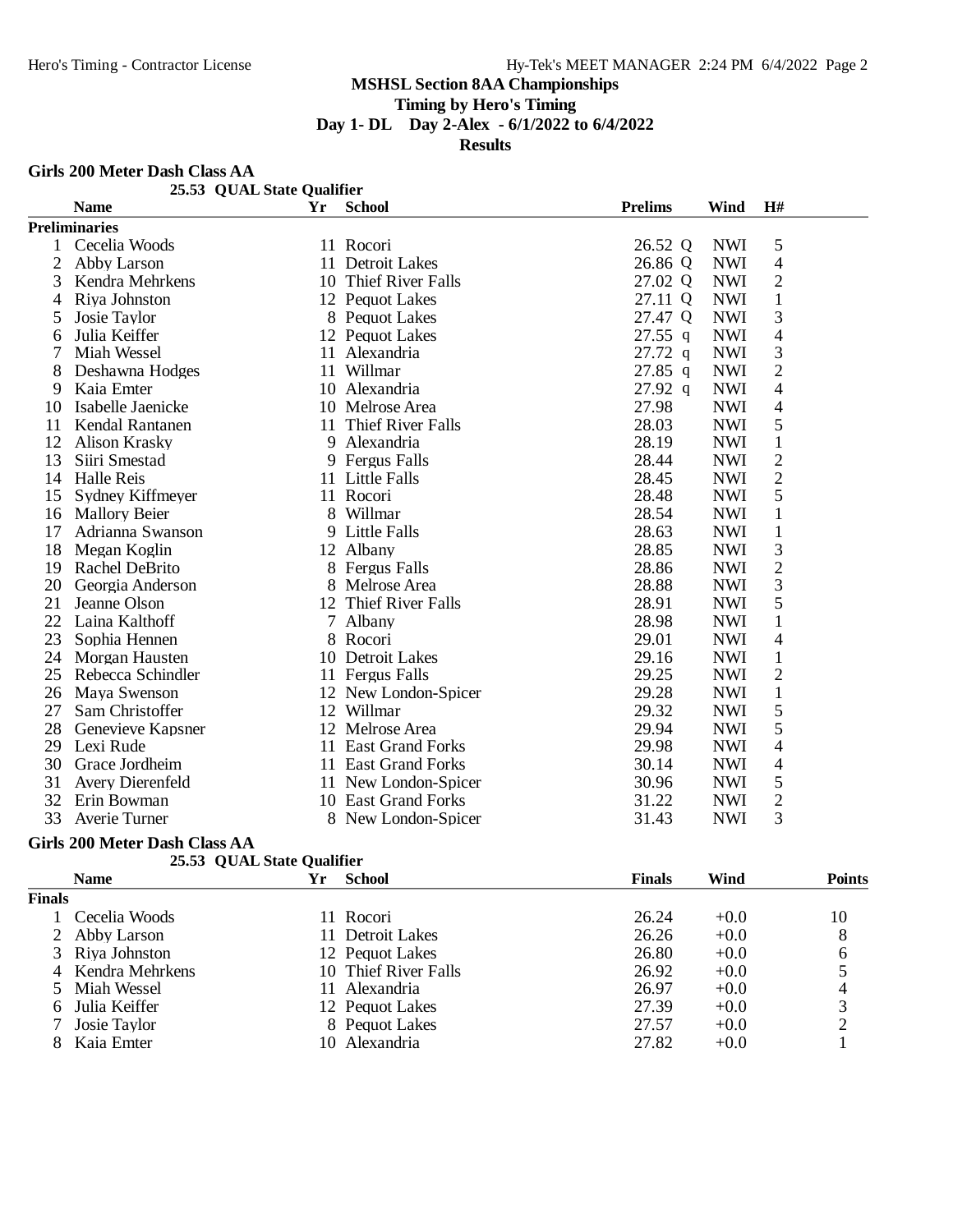**Timing by Hero's Timing**

**Day 1- DL Day 2-Alex - 6/1/2022 to 6/4/2022**

**Results**

|    | <b>Name</b>                          | Yr | <b>School</b>       | <b>Finals</b>  | <b>Wind</b>                                          | <b>Points</b> |
|----|--------------------------------------|----|---------------------|----------------|------------------------------------------------------|---------------|
|    | 9 Deshawna Hodges                    |    | 11 Willmar          | 27.97          | $+0.0$                                               |               |
|    | <b>Girls 400 Meter Dash Class AA</b> |    |                     |                |                                                      |               |
|    | 58.16 QUAL State Qualifier           |    |                     |                |                                                      |               |
|    | <b>Name</b>                          | Yr | <b>School</b>       | <b>Prelims</b> | $\mathbf{H}$ #                                       |               |
|    | <b>Preliminaries</b>                 |    |                     |                |                                                      |               |
| 1  | Elena Fuglestad                      |    | 11 Alexandria       | $1:02.38$ Q    | 5                                                    |               |
| 2  | Paige Larsen                         |    | 10 Rocori           | $1:02.39$ Q    | 1                                                    |               |
| 3  | Hannah Quinn                         |    | 10 Willmar          | $1:02.58$ Q    | 4                                                    |               |
| 4  | Jasmine Sieben                       |    | 10 Rocori           | $1:02.83$ Q    |                                                      |               |
| 5  | Kendal Rantanen                      | 11 | Thief River Falls   | $1:02.99$ Q    | $\begin{array}{c} 3 \\ 2 \\ 3 \\ 2 \\ 1 \end{array}$ |               |
| 6  | Dru Harbott                          | 11 | Thief River Falls   | $1:03.01$ q    |                                                      |               |
| 7  | <b>Alison Krasky</b>                 |    | 9 Alexandria        | 1:03.02 $q$    |                                                      |               |
| 8  | Miah Wessel                          |    | 11 Alexandria       | 1:03.32 q      |                                                      |               |
| 9  | <b>Mallory Beier</b>                 |    | 8 Willmar           | $1:03.60$ q    |                                                      |               |
| 10 | Megan Koglin                         |    | 12 Albany           | 1:03.89        | 2453                                                 |               |
| 11 | Jerzey Perkerewicz                   |    | 7 East Grand Forks  | 1:05.58        |                                                      |               |
| 12 | Danica Pederson                      |    | 8 New London-Spicer | 1:06.18        |                                                      |               |
| 13 | Alyssa Stordahl                      |    | 10 Melrose Area     | 1:06.32        |                                                      |               |
| 14 | Erin Wolff                           |    | 9 East Grand Forks  | 1:07.05        | 5                                                    |               |
| 15 | Ayla Roediger                        |    | 8 New London-Spicer | 1:07.16        | $\overline{\mathcal{L}}$                             |               |
| 16 | Lila Kallstrom                       |    | 9 Detroit Lakes     | 1:07.70        |                                                      |               |
| 17 | Keianna Hillenbrand                  |    | 9 Willmar           | 1:07.90        | $\begin{array}{c} 3 \\ 3 \\ 2 \\ 2 \\ 1 \end{array}$ |               |
| 18 | Haydon King                          |    | 9 Detroit Lakes     | 1:08.28        |                                                      |               |
| 19 | Erika English                        |    | 9 Pequot Lakes      | 1:08.36        |                                                      |               |
| 20 | Ava Jones                            |    | 10 Detroit Lakes    | 1:08.87        |                                                      |               |
| 21 | Josie Peterson                       |    | 9 Thief River Falls | 1:08.94        | 5                                                    |               |
| 22 | Carlie Eggert                        |    | 9 Pequot Lakes      | 1:09.10        | $\overline{c}$                                       |               |
| 23 | Alexis Wellman                       |    | 9 Fergus Falls      | 1:09.41        | $\mathbf{1}$                                         |               |
| 24 | Dayna Becker                         |    | 10 Little Falls     | 1:09.60        | 4                                                    |               |
| 25 | <b>Estee Versteeg</b>                |    | 8 Fergus Falls      | 1:09.69        | 1                                                    |               |
| 26 | Ana Blank                            |    | 11 Pequot Lakes     | 1:10.17        | 4                                                    |               |
| 27 | Ella Borstad                         |    | 9 Albany            | 1:11.81        | 3                                                    |               |
| 28 | Erin Bowman                          |    | 10 East Grand Forks | 1:12.53        | 4                                                    |               |
| 29 | Karen Funk                           |    | 12 Melrose Area     | 1:14.18        | 5                                                    |               |
| 30 | Ali Bradenberg                       |    | 7 Fergus Falls      | 1:14.38        | $rac{5}{3}$                                          |               |
| 31 | Kendra Funk                          |    | 10 Melrose Area     | 1:18.33        |                                                      |               |

#### **Girls 400 Meter Dash Class AA**

|  |  |  | 58.16 QUAL State Qualifier |
|--|--|--|----------------------------|
|--|--|--|----------------------------|

|        | <b>Name</b>       | Yr | School               | <b>Finals</b> | <b>Points</b> |
|--------|-------------------|----|----------------------|---------------|---------------|
| Finals |                   |    |                      |               |               |
|        | Jasmine Sieben    |    | 10 Rocori            | 1:00.93       | 10            |
|        | 2 Elena Fuglestad |    | 11 Alexandria        | 1:01.12       | 8             |
|        | 3 Hannah Ouinn    |    | 10 Willmar           | 1:01.22       | O             |
|        | 4 Paige Larsen    |    | 10 Rocori            | 1:01.67       |               |
|        | 5 Dru Harbott     |    | 11 Thief River Falls | 1:01.72       |               |
| 6.     | Miah Wessel       | 11 | Alexandria           | 1:02.07       |               |
|        | Kendal Rantanen   |    | 11 Thief River Falls | 1:02.10       |               |
|        |                   |    |                      |               |               |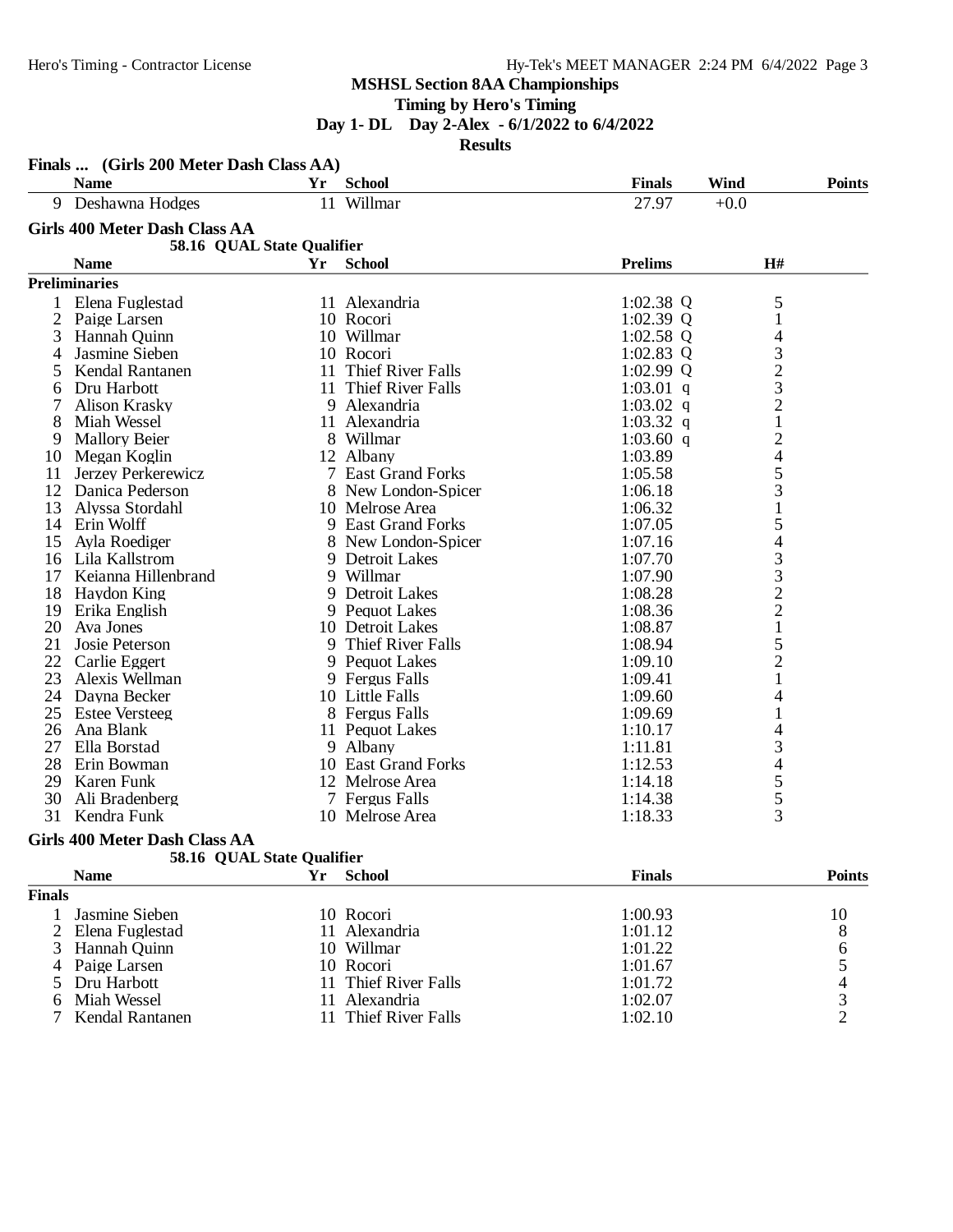# **Timing by Hero's Timing**

**Day 1- DL Day 2-Alex - 6/1/2022 to 6/4/2022**

#### **Results**

| <b>Finals</b><br><b>Name</b><br><b>School</b><br><b>Points</b><br>Yr<br><b>Alison Krasky</b><br>9 Alexandria<br>1:02.19<br>8<br>1<br><b>Mallory Beier</b><br>8 Willmar<br>1:04.55<br>9<br><b>Girls 800 Meter Run Class AA</b><br>2:16.39 QUAL State Qualifier<br><b>Prelims</b><br>H#<br><b>Name</b><br>Yr<br><b>School</b><br><b>Preliminaries</b><br>2:20.89 Q<br>$\overline{\mathbf{c}}$<br>Jaelyn Miller<br>10 Alexandria<br>1<br>3<br>2<br>12 Willmar<br>2:20.99 Q<br>Nina Dawson<br>4<br>$2:23.60$ Q<br>3<br>Calia Chaney<br>10 Pequot Lakes<br>Grace Leclair<br>8 Little Falls<br>2:25.44 Q<br>1<br>4<br>Kasey Soderholm<br>9 Alexandria<br>$2:26.00$ q<br>1<br>5<br>$\overline{c}$<br>$2:27.22$ q<br>Greta Oldenkamp<br>10 Alexandria<br>6<br>$\mathbf{1}$<br>7<br>$2:29.57$ q<br>Amaya LeCleir<br>11 Detroit Lakes<br>3<br>11 Rocori<br>$2:29.92$ q<br>8<br>Selma Dingmann<br>$\overline{c}$<br>10 Willmar<br>Sophia Quinn<br>$2:31.96$ q<br>9<br>4<br>Izzy Kraemer<br>8 Rocori<br>2:34.38<br>10<br>3<br>Helena Daggett<br>10 Detroit Lakes<br>2:35.20<br>11<br>$\mathbf 1$<br>12<br>2:37.20<br>Avery Smieja<br>10 Little Falls<br>3<br>13<br>Katherine Allard<br>9 East Grand Forks<br>2:37.26<br>3<br>2:37.67<br>Olivia Swanson<br>9 Fergus Falls<br>14<br>4<br>2:38.63<br>Sadie Johnson<br>9 Detroit Lakes<br>15<br>4<br>8 Rocori<br>2:38.75<br><b>Scarlett Hauge</b><br>16<br>$\overline{c}$<br>Violet Mcconn<br>7 Fergus Falls<br>2:40.52<br>17<br>4<br>Josie Peterson<br>9 Thief River Falls<br>18<br>2:43.45<br>$\mathbf{1}$<br>8 New London-Spicer<br>2:44.93<br>19<br>Madyson Woelfel<br>$\overline{\mathbf{c}}$<br>2:45.29<br>20 Emily Spanier<br>12 Albany<br>$\mathbf{1}$<br>2:47.31<br>21<br>Hope Goebel<br>12 Albany<br>3<br>22<br>Emma Flaws<br>10 Pequot Lakes<br>2:55.00<br>$\overline{c}$<br>11 Thief River Falls<br>23<br>Maren Espe<br>2:56.07<br>4<br>9 Thief River Falls<br>24 Kelsey Baltes<br>2:56.94<br>2:58.12<br>$\mathbf{1}$<br>25<br>Adrianna Gregoire<br>9 East Grand Forks<br>2:59.91<br>26<br>Sonja Lahti<br>10 Fergus Falls<br>4<br>27<br>Lilix Gustafson<br>10 Pequot Lakes<br>3:03.08<br>1<br><b>Girls 800 Meter Run Class AA</b><br>2:16.39 QUAL State Qualifier<br><b>Name</b><br>Yr<br><b>School</b><br><b>Finals</b><br><b>Points</b><br><b>Finals</b><br>Calia Chaney<br>10 Pequot Lakes<br>2:16.68<br>10<br>8<br>2<br>10 Alexandria<br>2:17.06<br>Jaelyn Miller<br>3<br>12 Willmar<br>2:17.71<br>Nina Dawson<br>6<br>$\begin{array}{c} 5 \\ 4 \\ 3 \\ 2 \end{array}$<br>Grace Leclair<br>8 Little Falls<br>2:24.77<br>4<br>10 Alexandria<br>2:25.67<br>Greta Oldenkamp<br>5<br>2:26.96<br>Selma Dingmann<br>11 Rocori<br>6<br>9 Alexandria<br>2:28.63<br>7<br>Kasey Soderholm<br>$\mathbf{1}$<br>8<br>10 Willmar<br>2:30.27<br>Sophia Ouinn<br>2:35.72<br>9<br>Amaya LeCleir<br>11 Detroit Lakes | Finals  (Girls 400 Meter Dash Class AA) |  |  |  |
|----------------------------------------------------------------------------------------------------------------------------------------------------------------------------------------------------------------------------------------------------------------------------------------------------------------------------------------------------------------------------------------------------------------------------------------------------------------------------------------------------------------------------------------------------------------------------------------------------------------------------------------------------------------------------------------------------------------------------------------------------------------------------------------------------------------------------------------------------------------------------------------------------------------------------------------------------------------------------------------------------------------------------------------------------------------------------------------------------------------------------------------------------------------------------------------------------------------------------------------------------------------------------------------------------------------------------------------------------------------------------------------------------------------------------------------------------------------------------------------------------------------------------------------------------------------------------------------------------------------------------------------------------------------------------------------------------------------------------------------------------------------------------------------------------------------------------------------------------------------------------------------------------------------------------------------------------------------------------------------------------------------------------------------------------------------------------------------------------------------------------------------------------------------------------------------------------------------------------------------------------------------------------------------------------------------------------------------------------------------------------------------------------------------------------------------------------------------------------------------------------------------------------------------------------------------------------------------------------------------------------------------------------------------------------------------------------------------------------------------------------------------------------------------------------------------------------------------------------|-----------------------------------------|--|--|--|
|                                                                                                                                                                                                                                                                                                                                                                                                                                                                                                                                                                                                                                                                                                                                                                                                                                                                                                                                                                                                                                                                                                                                                                                                                                                                                                                                                                                                                                                                                                                                                                                                                                                                                                                                                                                                                                                                                                                                                                                                                                                                                                                                                                                                                                                                                                                                                                                                                                                                                                                                                                                                                                                                                                                                                                                                                                                    |                                         |  |  |  |
|                                                                                                                                                                                                                                                                                                                                                                                                                                                                                                                                                                                                                                                                                                                                                                                                                                                                                                                                                                                                                                                                                                                                                                                                                                                                                                                                                                                                                                                                                                                                                                                                                                                                                                                                                                                                                                                                                                                                                                                                                                                                                                                                                                                                                                                                                                                                                                                                                                                                                                                                                                                                                                                                                                                                                                                                                                                    |                                         |  |  |  |
|                                                                                                                                                                                                                                                                                                                                                                                                                                                                                                                                                                                                                                                                                                                                                                                                                                                                                                                                                                                                                                                                                                                                                                                                                                                                                                                                                                                                                                                                                                                                                                                                                                                                                                                                                                                                                                                                                                                                                                                                                                                                                                                                                                                                                                                                                                                                                                                                                                                                                                                                                                                                                                                                                                                                                                                                                                                    |                                         |  |  |  |
|                                                                                                                                                                                                                                                                                                                                                                                                                                                                                                                                                                                                                                                                                                                                                                                                                                                                                                                                                                                                                                                                                                                                                                                                                                                                                                                                                                                                                                                                                                                                                                                                                                                                                                                                                                                                                                                                                                                                                                                                                                                                                                                                                                                                                                                                                                                                                                                                                                                                                                                                                                                                                                                                                                                                                                                                                                                    |                                         |  |  |  |
|                                                                                                                                                                                                                                                                                                                                                                                                                                                                                                                                                                                                                                                                                                                                                                                                                                                                                                                                                                                                                                                                                                                                                                                                                                                                                                                                                                                                                                                                                                                                                                                                                                                                                                                                                                                                                                                                                                                                                                                                                                                                                                                                                                                                                                                                                                                                                                                                                                                                                                                                                                                                                                                                                                                                                                                                                                                    |                                         |  |  |  |
|                                                                                                                                                                                                                                                                                                                                                                                                                                                                                                                                                                                                                                                                                                                                                                                                                                                                                                                                                                                                                                                                                                                                                                                                                                                                                                                                                                                                                                                                                                                                                                                                                                                                                                                                                                                                                                                                                                                                                                                                                                                                                                                                                                                                                                                                                                                                                                                                                                                                                                                                                                                                                                                                                                                                                                                                                                                    |                                         |  |  |  |
|                                                                                                                                                                                                                                                                                                                                                                                                                                                                                                                                                                                                                                                                                                                                                                                                                                                                                                                                                                                                                                                                                                                                                                                                                                                                                                                                                                                                                                                                                                                                                                                                                                                                                                                                                                                                                                                                                                                                                                                                                                                                                                                                                                                                                                                                                                                                                                                                                                                                                                                                                                                                                                                                                                                                                                                                                                                    |                                         |  |  |  |
|                                                                                                                                                                                                                                                                                                                                                                                                                                                                                                                                                                                                                                                                                                                                                                                                                                                                                                                                                                                                                                                                                                                                                                                                                                                                                                                                                                                                                                                                                                                                                                                                                                                                                                                                                                                                                                                                                                                                                                                                                                                                                                                                                                                                                                                                                                                                                                                                                                                                                                                                                                                                                                                                                                                                                                                                                                                    |                                         |  |  |  |
|                                                                                                                                                                                                                                                                                                                                                                                                                                                                                                                                                                                                                                                                                                                                                                                                                                                                                                                                                                                                                                                                                                                                                                                                                                                                                                                                                                                                                                                                                                                                                                                                                                                                                                                                                                                                                                                                                                                                                                                                                                                                                                                                                                                                                                                                                                                                                                                                                                                                                                                                                                                                                                                                                                                                                                                                                                                    |                                         |  |  |  |
|                                                                                                                                                                                                                                                                                                                                                                                                                                                                                                                                                                                                                                                                                                                                                                                                                                                                                                                                                                                                                                                                                                                                                                                                                                                                                                                                                                                                                                                                                                                                                                                                                                                                                                                                                                                                                                                                                                                                                                                                                                                                                                                                                                                                                                                                                                                                                                                                                                                                                                                                                                                                                                                                                                                                                                                                                                                    |                                         |  |  |  |
|                                                                                                                                                                                                                                                                                                                                                                                                                                                                                                                                                                                                                                                                                                                                                                                                                                                                                                                                                                                                                                                                                                                                                                                                                                                                                                                                                                                                                                                                                                                                                                                                                                                                                                                                                                                                                                                                                                                                                                                                                                                                                                                                                                                                                                                                                                                                                                                                                                                                                                                                                                                                                                                                                                                                                                                                                                                    |                                         |  |  |  |
|                                                                                                                                                                                                                                                                                                                                                                                                                                                                                                                                                                                                                                                                                                                                                                                                                                                                                                                                                                                                                                                                                                                                                                                                                                                                                                                                                                                                                                                                                                                                                                                                                                                                                                                                                                                                                                                                                                                                                                                                                                                                                                                                                                                                                                                                                                                                                                                                                                                                                                                                                                                                                                                                                                                                                                                                                                                    |                                         |  |  |  |
|                                                                                                                                                                                                                                                                                                                                                                                                                                                                                                                                                                                                                                                                                                                                                                                                                                                                                                                                                                                                                                                                                                                                                                                                                                                                                                                                                                                                                                                                                                                                                                                                                                                                                                                                                                                                                                                                                                                                                                                                                                                                                                                                                                                                                                                                                                                                                                                                                                                                                                                                                                                                                                                                                                                                                                                                                                                    |                                         |  |  |  |
|                                                                                                                                                                                                                                                                                                                                                                                                                                                                                                                                                                                                                                                                                                                                                                                                                                                                                                                                                                                                                                                                                                                                                                                                                                                                                                                                                                                                                                                                                                                                                                                                                                                                                                                                                                                                                                                                                                                                                                                                                                                                                                                                                                                                                                                                                                                                                                                                                                                                                                                                                                                                                                                                                                                                                                                                                                                    |                                         |  |  |  |
|                                                                                                                                                                                                                                                                                                                                                                                                                                                                                                                                                                                                                                                                                                                                                                                                                                                                                                                                                                                                                                                                                                                                                                                                                                                                                                                                                                                                                                                                                                                                                                                                                                                                                                                                                                                                                                                                                                                                                                                                                                                                                                                                                                                                                                                                                                                                                                                                                                                                                                                                                                                                                                                                                                                                                                                                                                                    |                                         |  |  |  |
|                                                                                                                                                                                                                                                                                                                                                                                                                                                                                                                                                                                                                                                                                                                                                                                                                                                                                                                                                                                                                                                                                                                                                                                                                                                                                                                                                                                                                                                                                                                                                                                                                                                                                                                                                                                                                                                                                                                                                                                                                                                                                                                                                                                                                                                                                                                                                                                                                                                                                                                                                                                                                                                                                                                                                                                                                                                    |                                         |  |  |  |
|                                                                                                                                                                                                                                                                                                                                                                                                                                                                                                                                                                                                                                                                                                                                                                                                                                                                                                                                                                                                                                                                                                                                                                                                                                                                                                                                                                                                                                                                                                                                                                                                                                                                                                                                                                                                                                                                                                                                                                                                                                                                                                                                                                                                                                                                                                                                                                                                                                                                                                                                                                                                                                                                                                                                                                                                                                                    |                                         |  |  |  |
|                                                                                                                                                                                                                                                                                                                                                                                                                                                                                                                                                                                                                                                                                                                                                                                                                                                                                                                                                                                                                                                                                                                                                                                                                                                                                                                                                                                                                                                                                                                                                                                                                                                                                                                                                                                                                                                                                                                                                                                                                                                                                                                                                                                                                                                                                                                                                                                                                                                                                                                                                                                                                                                                                                                                                                                                                                                    |                                         |  |  |  |
|                                                                                                                                                                                                                                                                                                                                                                                                                                                                                                                                                                                                                                                                                                                                                                                                                                                                                                                                                                                                                                                                                                                                                                                                                                                                                                                                                                                                                                                                                                                                                                                                                                                                                                                                                                                                                                                                                                                                                                                                                                                                                                                                                                                                                                                                                                                                                                                                                                                                                                                                                                                                                                                                                                                                                                                                                                                    |                                         |  |  |  |
|                                                                                                                                                                                                                                                                                                                                                                                                                                                                                                                                                                                                                                                                                                                                                                                                                                                                                                                                                                                                                                                                                                                                                                                                                                                                                                                                                                                                                                                                                                                                                                                                                                                                                                                                                                                                                                                                                                                                                                                                                                                                                                                                                                                                                                                                                                                                                                                                                                                                                                                                                                                                                                                                                                                                                                                                                                                    |                                         |  |  |  |
|                                                                                                                                                                                                                                                                                                                                                                                                                                                                                                                                                                                                                                                                                                                                                                                                                                                                                                                                                                                                                                                                                                                                                                                                                                                                                                                                                                                                                                                                                                                                                                                                                                                                                                                                                                                                                                                                                                                                                                                                                                                                                                                                                                                                                                                                                                                                                                                                                                                                                                                                                                                                                                                                                                                                                                                                                                                    |                                         |  |  |  |
|                                                                                                                                                                                                                                                                                                                                                                                                                                                                                                                                                                                                                                                                                                                                                                                                                                                                                                                                                                                                                                                                                                                                                                                                                                                                                                                                                                                                                                                                                                                                                                                                                                                                                                                                                                                                                                                                                                                                                                                                                                                                                                                                                                                                                                                                                                                                                                                                                                                                                                                                                                                                                                                                                                                                                                                                                                                    |                                         |  |  |  |
|                                                                                                                                                                                                                                                                                                                                                                                                                                                                                                                                                                                                                                                                                                                                                                                                                                                                                                                                                                                                                                                                                                                                                                                                                                                                                                                                                                                                                                                                                                                                                                                                                                                                                                                                                                                                                                                                                                                                                                                                                                                                                                                                                                                                                                                                                                                                                                                                                                                                                                                                                                                                                                                                                                                                                                                                                                                    |                                         |  |  |  |
|                                                                                                                                                                                                                                                                                                                                                                                                                                                                                                                                                                                                                                                                                                                                                                                                                                                                                                                                                                                                                                                                                                                                                                                                                                                                                                                                                                                                                                                                                                                                                                                                                                                                                                                                                                                                                                                                                                                                                                                                                                                                                                                                                                                                                                                                                                                                                                                                                                                                                                                                                                                                                                                                                                                                                                                                                                                    |                                         |  |  |  |
|                                                                                                                                                                                                                                                                                                                                                                                                                                                                                                                                                                                                                                                                                                                                                                                                                                                                                                                                                                                                                                                                                                                                                                                                                                                                                                                                                                                                                                                                                                                                                                                                                                                                                                                                                                                                                                                                                                                                                                                                                                                                                                                                                                                                                                                                                                                                                                                                                                                                                                                                                                                                                                                                                                                                                                                                                                                    |                                         |  |  |  |
|                                                                                                                                                                                                                                                                                                                                                                                                                                                                                                                                                                                                                                                                                                                                                                                                                                                                                                                                                                                                                                                                                                                                                                                                                                                                                                                                                                                                                                                                                                                                                                                                                                                                                                                                                                                                                                                                                                                                                                                                                                                                                                                                                                                                                                                                                                                                                                                                                                                                                                                                                                                                                                                                                                                                                                                                                                                    |                                         |  |  |  |
|                                                                                                                                                                                                                                                                                                                                                                                                                                                                                                                                                                                                                                                                                                                                                                                                                                                                                                                                                                                                                                                                                                                                                                                                                                                                                                                                                                                                                                                                                                                                                                                                                                                                                                                                                                                                                                                                                                                                                                                                                                                                                                                                                                                                                                                                                                                                                                                                                                                                                                                                                                                                                                                                                                                                                                                                                                                    |                                         |  |  |  |
|                                                                                                                                                                                                                                                                                                                                                                                                                                                                                                                                                                                                                                                                                                                                                                                                                                                                                                                                                                                                                                                                                                                                                                                                                                                                                                                                                                                                                                                                                                                                                                                                                                                                                                                                                                                                                                                                                                                                                                                                                                                                                                                                                                                                                                                                                                                                                                                                                                                                                                                                                                                                                                                                                                                                                                                                                                                    |                                         |  |  |  |
|                                                                                                                                                                                                                                                                                                                                                                                                                                                                                                                                                                                                                                                                                                                                                                                                                                                                                                                                                                                                                                                                                                                                                                                                                                                                                                                                                                                                                                                                                                                                                                                                                                                                                                                                                                                                                                                                                                                                                                                                                                                                                                                                                                                                                                                                                                                                                                                                                                                                                                                                                                                                                                                                                                                                                                                                                                                    |                                         |  |  |  |
|                                                                                                                                                                                                                                                                                                                                                                                                                                                                                                                                                                                                                                                                                                                                                                                                                                                                                                                                                                                                                                                                                                                                                                                                                                                                                                                                                                                                                                                                                                                                                                                                                                                                                                                                                                                                                                                                                                                                                                                                                                                                                                                                                                                                                                                                                                                                                                                                                                                                                                                                                                                                                                                                                                                                                                                                                                                    |                                         |  |  |  |
|                                                                                                                                                                                                                                                                                                                                                                                                                                                                                                                                                                                                                                                                                                                                                                                                                                                                                                                                                                                                                                                                                                                                                                                                                                                                                                                                                                                                                                                                                                                                                                                                                                                                                                                                                                                                                                                                                                                                                                                                                                                                                                                                                                                                                                                                                                                                                                                                                                                                                                                                                                                                                                                                                                                                                                                                                                                    |                                         |  |  |  |
|                                                                                                                                                                                                                                                                                                                                                                                                                                                                                                                                                                                                                                                                                                                                                                                                                                                                                                                                                                                                                                                                                                                                                                                                                                                                                                                                                                                                                                                                                                                                                                                                                                                                                                                                                                                                                                                                                                                                                                                                                                                                                                                                                                                                                                                                                                                                                                                                                                                                                                                                                                                                                                                                                                                                                                                                                                                    |                                         |  |  |  |
|                                                                                                                                                                                                                                                                                                                                                                                                                                                                                                                                                                                                                                                                                                                                                                                                                                                                                                                                                                                                                                                                                                                                                                                                                                                                                                                                                                                                                                                                                                                                                                                                                                                                                                                                                                                                                                                                                                                                                                                                                                                                                                                                                                                                                                                                                                                                                                                                                                                                                                                                                                                                                                                                                                                                                                                                                                                    |                                         |  |  |  |
|                                                                                                                                                                                                                                                                                                                                                                                                                                                                                                                                                                                                                                                                                                                                                                                                                                                                                                                                                                                                                                                                                                                                                                                                                                                                                                                                                                                                                                                                                                                                                                                                                                                                                                                                                                                                                                                                                                                                                                                                                                                                                                                                                                                                                                                                                                                                                                                                                                                                                                                                                                                                                                                                                                                                                                                                                                                    |                                         |  |  |  |
|                                                                                                                                                                                                                                                                                                                                                                                                                                                                                                                                                                                                                                                                                                                                                                                                                                                                                                                                                                                                                                                                                                                                                                                                                                                                                                                                                                                                                                                                                                                                                                                                                                                                                                                                                                                                                                                                                                                                                                                                                                                                                                                                                                                                                                                                                                                                                                                                                                                                                                                                                                                                                                                                                                                                                                                                                                                    |                                         |  |  |  |
|                                                                                                                                                                                                                                                                                                                                                                                                                                                                                                                                                                                                                                                                                                                                                                                                                                                                                                                                                                                                                                                                                                                                                                                                                                                                                                                                                                                                                                                                                                                                                                                                                                                                                                                                                                                                                                                                                                                                                                                                                                                                                                                                                                                                                                                                                                                                                                                                                                                                                                                                                                                                                                                                                                                                                                                                                                                    |                                         |  |  |  |
|                                                                                                                                                                                                                                                                                                                                                                                                                                                                                                                                                                                                                                                                                                                                                                                                                                                                                                                                                                                                                                                                                                                                                                                                                                                                                                                                                                                                                                                                                                                                                                                                                                                                                                                                                                                                                                                                                                                                                                                                                                                                                                                                                                                                                                                                                                                                                                                                                                                                                                                                                                                                                                                                                                                                                                                                                                                    |                                         |  |  |  |
|                                                                                                                                                                                                                                                                                                                                                                                                                                                                                                                                                                                                                                                                                                                                                                                                                                                                                                                                                                                                                                                                                                                                                                                                                                                                                                                                                                                                                                                                                                                                                                                                                                                                                                                                                                                                                                                                                                                                                                                                                                                                                                                                                                                                                                                                                                                                                                                                                                                                                                                                                                                                                                                                                                                                                                                                                                                    |                                         |  |  |  |
|                                                                                                                                                                                                                                                                                                                                                                                                                                                                                                                                                                                                                                                                                                                                                                                                                                                                                                                                                                                                                                                                                                                                                                                                                                                                                                                                                                                                                                                                                                                                                                                                                                                                                                                                                                                                                                                                                                                                                                                                                                                                                                                                                                                                                                                                                                                                                                                                                                                                                                                                                                                                                                                                                                                                                                                                                                                    |                                         |  |  |  |
|                                                                                                                                                                                                                                                                                                                                                                                                                                                                                                                                                                                                                                                                                                                                                                                                                                                                                                                                                                                                                                                                                                                                                                                                                                                                                                                                                                                                                                                                                                                                                                                                                                                                                                                                                                                                                                                                                                                                                                                                                                                                                                                                                                                                                                                                                                                                                                                                                                                                                                                                                                                                                                                                                                                                                                                                                                                    |                                         |  |  |  |
|                                                                                                                                                                                                                                                                                                                                                                                                                                                                                                                                                                                                                                                                                                                                                                                                                                                                                                                                                                                                                                                                                                                                                                                                                                                                                                                                                                                                                                                                                                                                                                                                                                                                                                                                                                                                                                                                                                                                                                                                                                                                                                                                                                                                                                                                                                                                                                                                                                                                                                                                                                                                                                                                                                                                                                                                                                                    |                                         |  |  |  |
|                                                                                                                                                                                                                                                                                                                                                                                                                                                                                                                                                                                                                                                                                                                                                                                                                                                                                                                                                                                                                                                                                                                                                                                                                                                                                                                                                                                                                                                                                                                                                                                                                                                                                                                                                                                                                                                                                                                                                                                                                                                                                                                                                                                                                                                                                                                                                                                                                                                                                                                                                                                                                                                                                                                                                                                                                                                    |                                         |  |  |  |
|                                                                                                                                                                                                                                                                                                                                                                                                                                                                                                                                                                                                                                                                                                                                                                                                                                                                                                                                                                                                                                                                                                                                                                                                                                                                                                                                                                                                                                                                                                                                                                                                                                                                                                                                                                                                                                                                                                                                                                                                                                                                                                                                                                                                                                                                                                                                                                                                                                                                                                                                                                                                                                                                                                                                                                                                                                                    |                                         |  |  |  |
|                                                                                                                                                                                                                                                                                                                                                                                                                                                                                                                                                                                                                                                                                                                                                                                                                                                                                                                                                                                                                                                                                                                                                                                                                                                                                                                                                                                                                                                                                                                                                                                                                                                                                                                                                                                                                                                                                                                                                                                                                                                                                                                                                                                                                                                                                                                                                                                                                                                                                                                                                                                                                                                                                                                                                                                                                                                    |                                         |  |  |  |
|                                                                                                                                                                                                                                                                                                                                                                                                                                                                                                                                                                                                                                                                                                                                                                                                                                                                                                                                                                                                                                                                                                                                                                                                                                                                                                                                                                                                                                                                                                                                                                                                                                                                                                                                                                                                                                                                                                                                                                                                                                                                                                                                                                                                                                                                                                                                                                                                                                                                                                                                                                                                                                                                                                                                                                                                                                                    |                                         |  |  |  |
|                                                                                                                                                                                                                                                                                                                                                                                                                                                                                                                                                                                                                                                                                                                                                                                                                                                                                                                                                                                                                                                                                                                                                                                                                                                                                                                                                                                                                                                                                                                                                                                                                                                                                                                                                                                                                                                                                                                                                                                                                                                                                                                                                                                                                                                                                                                                                                                                                                                                                                                                                                                                                                                                                                                                                                                                                                                    |                                         |  |  |  |
|                                                                                                                                                                                                                                                                                                                                                                                                                                                                                                                                                                                                                                                                                                                                                                                                                                                                                                                                                                                                                                                                                                                                                                                                                                                                                                                                                                                                                                                                                                                                                                                                                                                                                                                                                                                                                                                                                                                                                                                                                                                                                                                                                                                                                                                                                                                                                                                                                                                                                                                                                                                                                                                                                                                                                                                                                                                    |                                         |  |  |  |
|                                                                                                                                                                                                                                                                                                                                                                                                                                                                                                                                                                                                                                                                                                                                                                                                                                                                                                                                                                                                                                                                                                                                                                                                                                                                                                                                                                                                                                                                                                                                                                                                                                                                                                                                                                                                                                                                                                                                                                                                                                                                                                                                                                                                                                                                                                                                                                                                                                                                                                                                                                                                                                                                                                                                                                                                                                                    |                                         |  |  |  |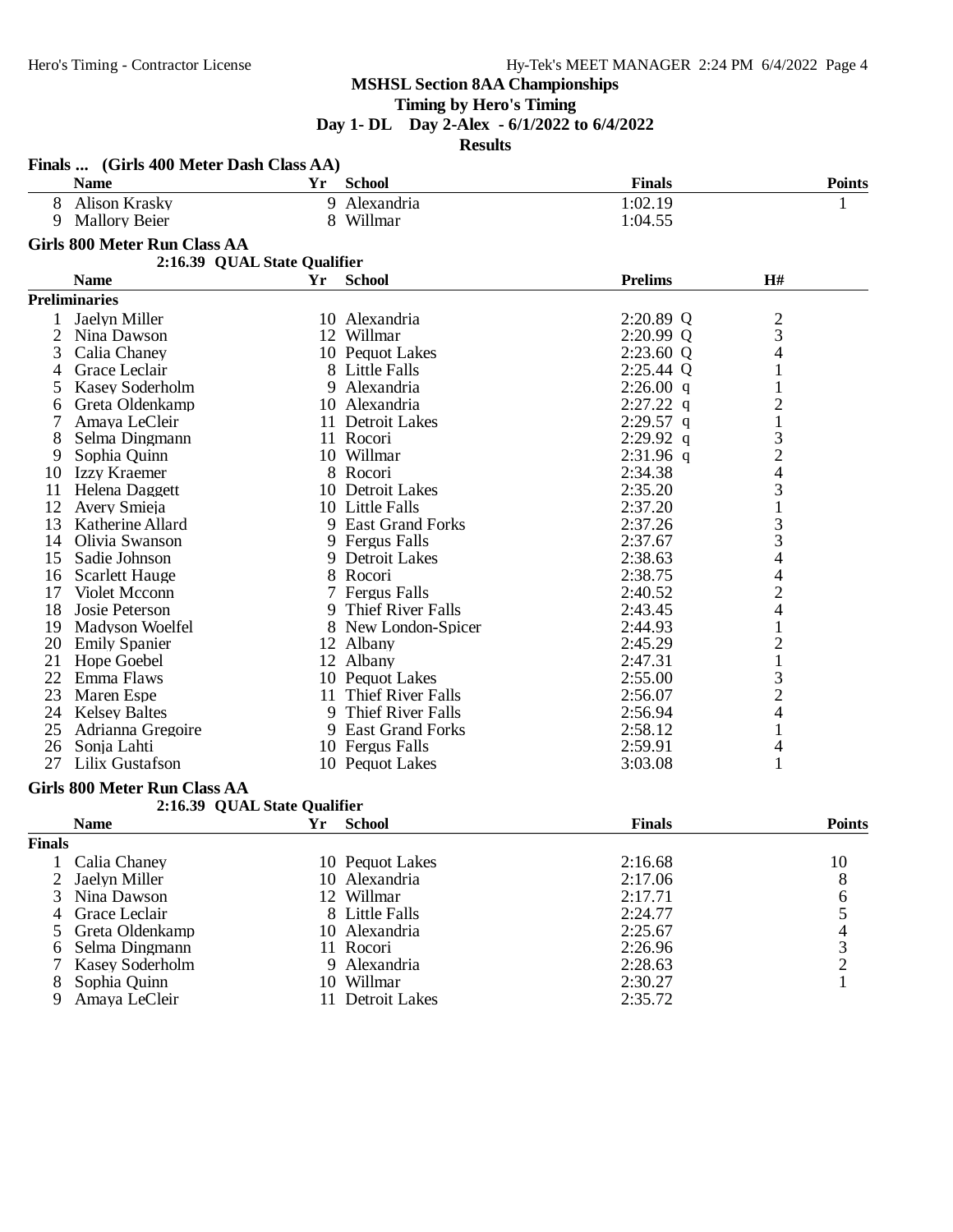**Timing by Hero's Timing**

**Day 1- DL Day 2-Alex - 6/1/2022 to 6/4/2022**

**Results**

#### **Girls 1600 Meter Run Class AA**

|                | 5:04.26 QUAL State Qualifier  |    |                     |               |             |                                                   |                |
|----------------|-------------------------------|----|---------------------|---------------|-------------|---------------------------------------------------|----------------|
|                | <b>Name</b>                   | Yr | <b>School</b>       | <b>Finals</b> |             | H#                                                | <b>Points</b>  |
| <b>Finals</b>  |                               |    |                     |               |             |                                                   |                |
| 1              | Aleah Miller                  |    | 12 Alexandria       | 4:56.16       | <b>QUAL</b> | 2                                                 | 10             |
| $\overline{2}$ | Calia Chaney                  |    | 10 Pequot Lakes     | 4:56.83       | <b>QUAL</b> | $\sqrt{2}$                                        | 8              |
| 3              | Olivia Goebel                 |    | 10 Albany           | 5:02.68       | <b>QUAL</b> | $\overline{c}$                                    | 6              |
| 4              | Laina Viere                   |    | 11 Rocori           | 5:28.97       |             | $\overline{c}$                                    | 5              |
| 5              | Giselle Jahner                |    | 11 Alexandria       | 5:32.66       |             | $\mathbf{2}$                                      | 4              |
| 6              | Madi Engstrom                 |    | 10 Willmar          | 5:42.44       |             | 1                                                 | 3              |
|                | Cassie Wellman                |    | 7 Fergus Falls      | 5:43.28       |             | 1                                                 | $\overline{c}$ |
| 8              | Julia Steffl                  |    | 12 Detroit Lakes    | 5:44.28       |             | 2                                                 | 1              |
| 9              | Ayla Anez                     |    | 8 Little Falls      | 5:44.66       |             | $\overline{c}$                                    |                |
|                | 10 Lydia Floden               |    | 11 East Grand Forks | 5:47.87       |             | $\overline{c}$                                    |                |
| 11             | <b>Brynn Cross</b>            |    | 10 Alexandria       | 5:48.67       |             |                                                   |                |
|                | 12 Livia Harbott              |    | 7 Thief River Falls | 5:53.00       |             |                                                   |                |
| 13             | <b>Grace Wamre</b>            |    | 9 Little Falls      | 5:54.97       |             | $\begin{array}{c}\n2 \\ 2 \\ 2 \\ 2\n\end{array}$ |                |
| 14             | <b>Audrey Parks</b>           |    | 11 Rocori           | 5:55.66       |             |                                                   |                |
| 15             | Ella Rausch                   |    | 11 Little Falls     | 5:55.95       |             |                                                   |                |
| 16             | Tara Moore                    |    | 8 Rocori            | 6:00.88       |             | $\mathbf 1$                                       |                |
| 17             | Madisyn Kerzman               |    | 11 Melrose Area     | 6:05.24       |             | $\mathbf{1}$                                      |                |
| 18             | Naomi Dummer                  |    | 10 Fergus Falls     | 6:06.30       |             |                                                   |                |
| 19             | Maria Hinnenkamp              |    | 9 Melrose Area      | 6:06.68       |             | 2                                                 |                |
| 20             | Becca Dawson                  |    | 10 Willmar          | 6:07.13       |             | 1                                                 |                |
| 21             | Savannah Lee                  |    | 8 Fergus Falls      | 6:09.75       |             | 1                                                 |                |
| 22             | Jazmin Pullins                |    | 11 Albany           | 6:16.00       |             |                                                   |                |
|                | 23 Mikila Gudajtes            |    | 12 East Grand Forks | 6:24.85       |             |                                                   |                |
|                | 24 Marin Johnson              |    | 8 Detroit Lakes     | 6:29.38       |             |                                                   |                |
| 25             | Sophia Eidsmoe                |    | 8 Thief River Falls | 6:43.84       |             |                                                   |                |
| 26             | Jessa Robles                  |    | 11 East Grand Forks | 6:49.07       |             | 1                                                 |                |
| 27             | Elizabeth Johnson             |    | 12 Albany           | 6:53.79       |             |                                                   |                |
| 28             | Hailee Polchow                |    | 10 Pequot Lakes     | 7:04.70       |             | 1                                                 |                |
| 29             | <b>Ellie Flaws</b>            |    | 12 Pequot Lakes     | 7:12.66       |             | 1                                                 |                |
|                | Girls 3200 Meter Run Class AA |    |                     |               |             |                                                   |                |
|                | 11:01.25 QUAL State Qualifier |    |                     |               |             |                                                   |                |
|                | <b>Name</b>                   | Yr | <b>School</b>       | <b>Finals</b> |             | H#                                                | <b>Points</b>  |
| <b>Finals</b>  |                               |    |                     |               |             |                                                   |                |
|                | Olivia Goebel                 |    | 10 Albany           | 10:43.28      | <b>QUAL</b> | 2                                                 | 10             |
| 2              | Emma Ecker                    |    | 12 Alexandria       | 11:21.29      |             | $\overline{c}$                                    | 8              |
| 3              | Lauren Eilers                 |    | 9 Willmar           | 11:44.16      |             | $\overline{c}$                                    | 6              |
|                | 4 Ava Larsen                  |    | 12 Rocori           | 11:44.79      |             | $\overline{c}$                                    | 5              |
| 5              | Carly Chaney                  |    | 12 Pequot Lakes     | 11:53.05      |             | 2                                                 | 4              |
| 6              | Elise Hofer                   |    | 8 Rocori            | 11:56.73      |             | 2                                                 | 3              |
|                | Laina Viere                   |    | 11 Rocori           | 12:02.85      |             | 2                                                 | $\overline{c}$ |
|                | Cassie Wellman                |    | 7 Fergus Falls      | 12:16.09      |             | $\overline{c}$                                    |                |
| 9              | <b>Brynn Kosters</b>          |    | 11 Alexandria       | 12:19.74      |             | $\overline{2}$                                    |                |
| 10             | Julia Steffl                  |    | 12 Detroit Lakes    | 12:26.85      |             | $\mathbf{2}$                                      |                |
|                | 11 Madi Engstrom              |    | 10 Willmar          | 12:35.67      |             | $\overline{2}$                                    |                |

12 Peyton Dahl 9 New London-Spicer 12:42.38 2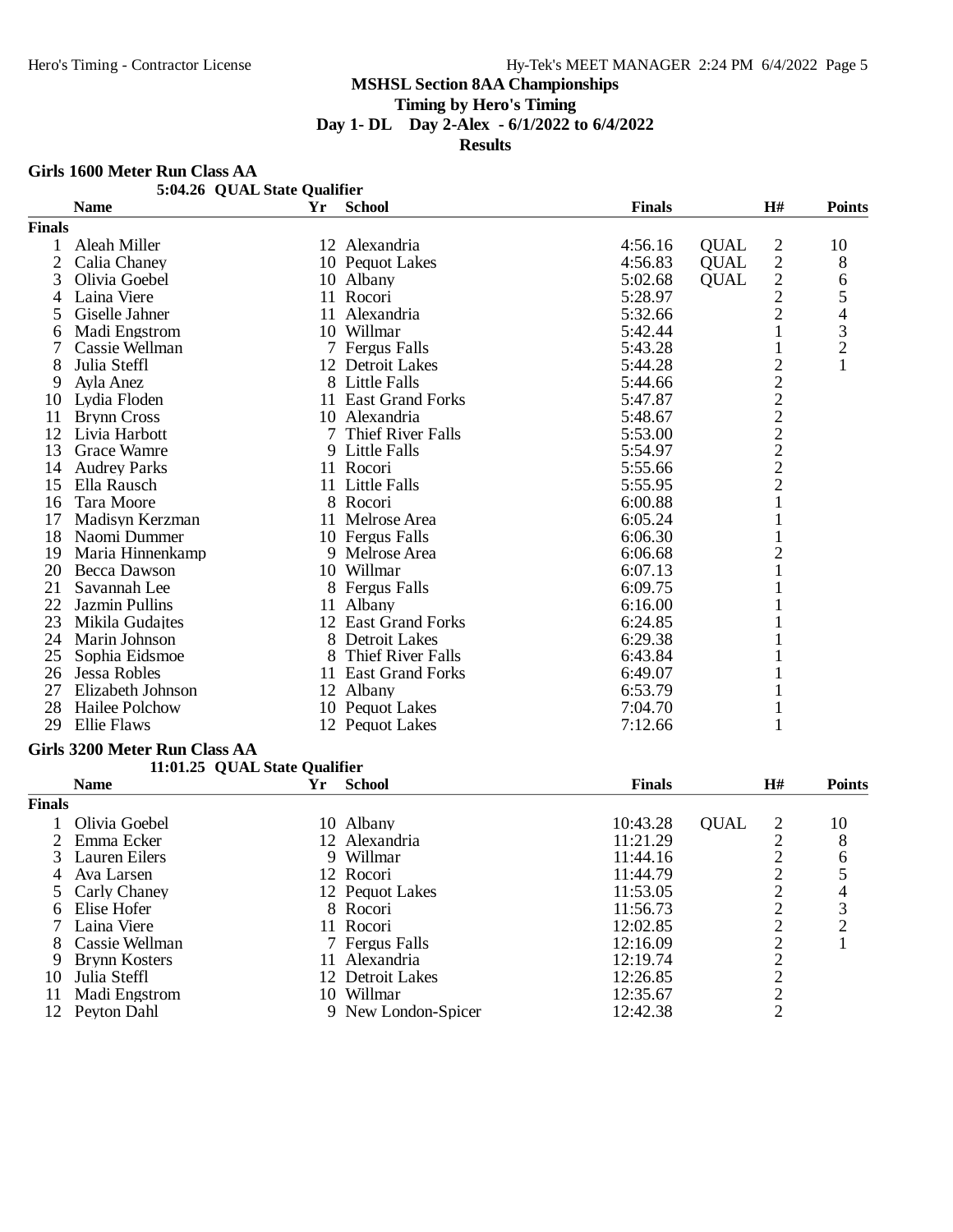# **Timing by Hero's Timing**

# **Day 1- DL Day 2-Alex - 6/1/2022 to 6/4/2022**

#### **Results**

# **Finals ... (Girls 3200 Meter Run Class AA)**

|          | <b>Name</b>                             | <b>Yr</b> | <b>School</b>                          | <b>Finals</b>  | $\mathbf{H}$ #           | <b>Points</b>            |
|----------|-----------------------------------------|-----------|----------------------------------------|----------------|--------------------------|--------------------------|
|          | 13 Kayla Meyer                          |           | 11 Melrose Area                        | 12:46.99       |                          | $\overline{c}$           |
|          | 14 Bobbi Nichols                        |           | 9 Alexandria                           | 12:55.91       |                          | $\overline{c}$           |
| 15       | Lydia Floden                            |           | 11 East Grand Forks                    | 12:56.62       |                          | $\mathbf{1}$             |
| 16       | Sarah Grotberg                          |           | 10 Fergus Falls                        | 12:56.78       |                          | $\overline{c}$           |
| 17       | Valerie Tenold                          |           | 9 Little Falls                         | 12:59.53       |                          | 1                        |
| 18       | Livia Harbott                           |           | 7 Thief River Falls                    | 13:00.08       |                          | 1                        |
| 19       | Ayla Anez                               |           | 8 Little Falls                         | 13:01.05       |                          | $\overline{2}$           |
| 20       | <b>Claire Mattson</b>                   |           | 9 Willmar                              | 13:36.61       |                          | $\mathbf{1}$             |
| 21       | Elizabeth Ahlin                         |           | 11 Little Falls                        | 13:45.87       |                          | 1                        |
|          | 22 Emersyn Hagen                        |           | 9 New London-Spicer                    | 13:56.48       |                          | 1                        |
| 23       | Mikila Gudajtes                         |           | 12 East Grand Forks                    | 13:59.13       |                          |                          |
| 24       | <b>Emily Gratton</b>                    |           | 9 New London-Spicer                    | 14:01.89       |                          | 1                        |
| 25       | <b>Bridget Hingeveld</b>                |           | 11 Melrose Area                        | 14:03.54       |                          | 1                        |
| 26       | Abby Kalla                              |           | 12 Albany                              | 14:05.93       |                          |                          |
|          | 27 Karli Skarie                         |           | 9 Detroit Lakes                        | 14:10.48       |                          |                          |
|          | 28 Lilly Baethke                        |           | 11 Detroit Lakes                       | 14:12.38       |                          |                          |
| 29       | Jazmin Pullins                          |           | 11 Albany                              | 14:15.71       |                          |                          |
| 30       | Hannah Scharnberg                       |           | 9 Fergus Falls                         | 15:16.55       |                          | 1                        |
| 31       | <b>Emily Held</b>                       |           | 8 Pequot Lakes                         | 15:39.69       |                          | 1                        |
| 32       | Emma Bitzer                             |           | 9 Pequot Lakes                         | 15:58.24       |                          | 1                        |
| 33       | Samantha Zoller                         |           | 9 Thief River Falls                    | 16:03.94       |                          | 1                        |
| $---$    | <b>Belle Hamre</b>                      |           | 11 Thief River Falls                   | <b>DNF</b>     |                          | 1                        |
|          | <b>Girls 100 Meter Hurdles Class AA</b> |           |                                        |                |                          |                          |
|          | 15.01 QUAL State Qualifier              |           |                                        |                |                          |                          |
|          |                                         |           |                                        |                |                          |                          |
|          | <b>Name</b>                             | Yr        | <b>School</b>                          | <b>Prelims</b> | H#<br>Wind               |                          |
|          |                                         |           |                                        |                |                          |                          |
|          | <b>Preliminaries</b>                    |           |                                        |                |                          |                          |
| 1        | Cecelia Woods                           |           | 11 Rocori                              | 15.12 Q        | <b>NWI</b>               | $\overline{4}$           |
| 2        | Danielle Schirmers                      |           | 12 Little Falls                        | 15.80 Q        | <b>NWI</b>               | 3                        |
| 3        | Rylee Johnson                           |           | 10 Detroit Lakes                       | 16.62 Q        | <b>NWI</b>               | $\sqrt{2}$               |
| 4        | Mikayla Houdek                          |           | 12 Little Falls                        | 16.97 Q        | <b>NWI</b>               | $\mathbf{1}$             |
| 5        | Shali Anderson                          |           | 10 East Grand Forks                    | $17.35$ q      | <b>NWI</b>               | 4                        |
| 6        | Malae Nolan                             |           | 11 Little Falls                        | $17.47$ q      | <b>NWI</b>               | $\mathbf{2}$             |
| 7        | <b>Brookie Bakke</b>                    |           | 11 Thief River Falls                   | $17.54$ q      | <b>NWI</b>               | $\overline{2}$           |
| 8        | Avery Jacobson                          |           | 9 Rocori                               | $17.69$ q      | <b>NWI</b>               | $\mathbf{1}$             |
| 9        | Raelynn Hennen                          |           | 11 Albany                              | $17.75$ q      | <b>NWI</b>               | 3                        |
| 10       | Veronica Maus                           |           | 11 Albany                              | 18.01          | <b>NWI</b>               | $\mathbf{1}$             |
| 11       | Sophia Korynta                          |           | 10 Alexandria                          | 18.34          | <b>NWI</b>               | 4                        |
| 12       | Telilie Lange                           |           | 8 Willmar                              | 18.36          | <b>NWI</b>               | $\overline{\mathcal{L}}$ |
|          | 13 Alison Gladen                        |           | 10 Pequot Lakes                        | 18.45          | <b>NWI</b>               | 3                        |
| 14       | Ella Dols                               |           | 10 Rocori                              | 18.50          | <b>NWI</b>               | $\mathbf{1}$             |
| 15       | Nora Schweiters                         |           | 11 Melrose Area                        | 18.52          | <b>NWI</b>               | 3                        |
| 16       | Sarah Nordlund                          |           | 9 Fergus Falls                         | 18.88          | <b>NWI</b>               | $\overline{c}$           |
| 17       | Jaida Reiman                            |           | 12 Willmar                             | 18.97          | <b>NWI</b>               | $\mathbf{2}$             |
| 18       | <b>Ellery DeBoer</b>                    |           | 7 Willmar                              | 19.05          | <b>NWI</b>               | 4                        |
| 19       | Elizabeth Gabrielson                    |           | 12 East Grand Forks                    | 19.07          | <b>NWI</b>               | $\mathbf{1}$             |
| 20       | Kamryn Quenemoen                        |           | 12 New London-Spicer                   | 19.12          | <b>NWI</b>               | 3                        |
| 21<br>22 | Reese Laposky<br>Eleanor Madsen         |           | 9 Pequot Lakes<br>10 New London-Spicer | 19.13<br>19.20 | <b>NWI</b><br><b>NWI</b> | 2                        |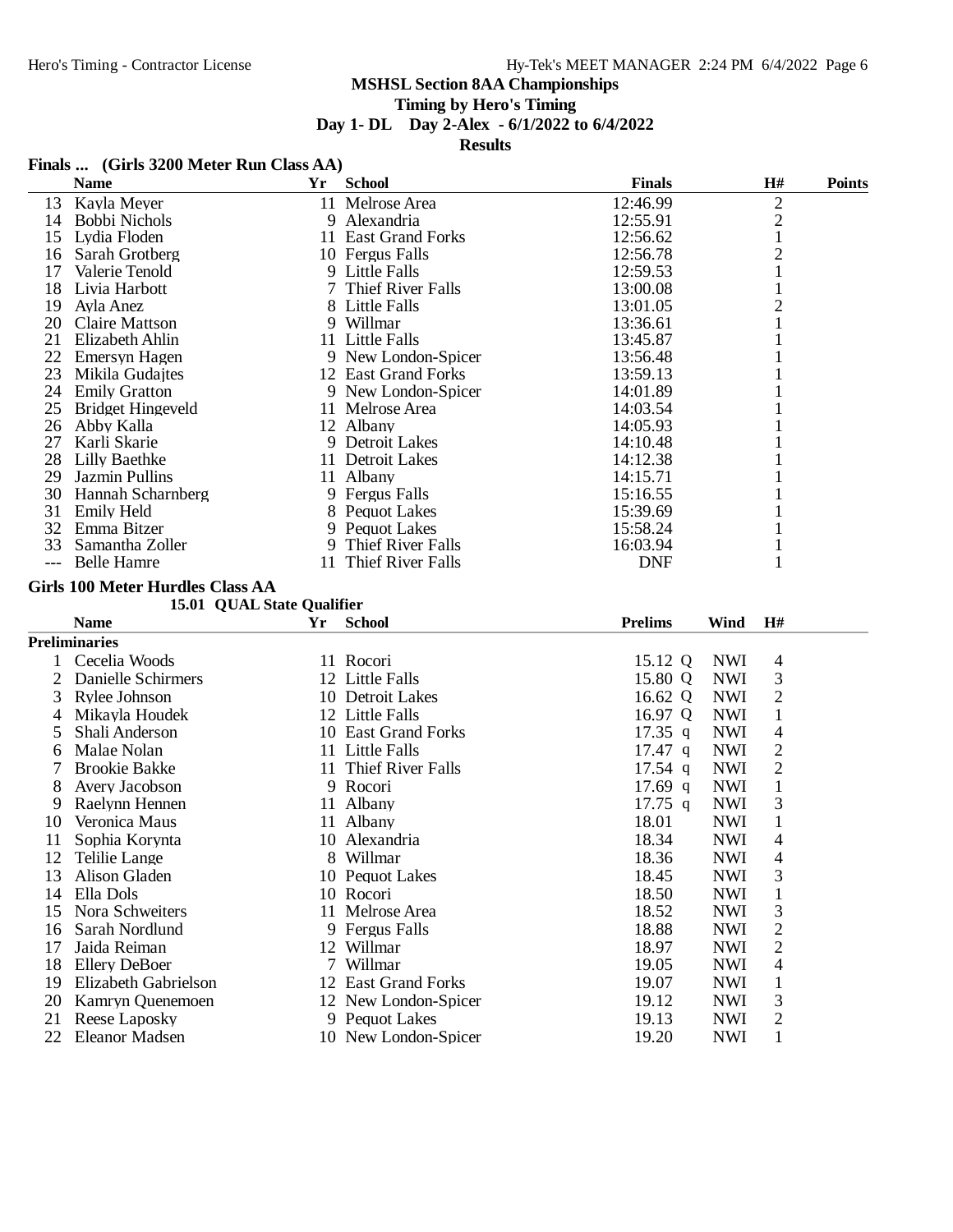#### **Timing by Hero's Timing**

**Day 1- DL Day 2-Alex - 6/1/2022 to 6/4/2022**

**Results**

# Preliminaries ... *(Cirls 100 Meter Hurdles Class AA)*

| Yr<br><b>School</b><br><b>Prelims</b><br>Wind<br>H#<br><b>Name</b><br>9 Fergus Falls<br>19.67<br><b>NWI</b><br>2<br>23 Izzie Neubauer<br>24 Joanna Kietzmann<br>12 Alexandria<br>19.73<br><b>NWI</b><br>4<br>4<br>25<br>Anna Scherping<br>9 Albany<br>19.76<br><b>NWI</b><br>3<br>26 Emma Paulson<br>9 Alexandria<br>19.82<br><b>NWI</b><br>3<br>27 Jade Adams-Tolbert<br>11 Detroit Lakes<br>19.93<br><b>NWI</b><br>28 Stephanie Dagg<br>20.09<br><b>NWI</b><br>$\mathbf{1}$<br>11 Thief River Falls<br>20.12<br>29 Emerson Malchow<br><b>NWI</b><br>2<br>9 Melrose Area<br>20.14<br>30<br>Claire Rolighed<br>10 New London-Spicer<br><b>NWI</b><br>$\mathbf{1}$<br>31 Livia Thibert<br>21.88<br>3<br>7 Thief River Falls<br><b>NWI</b><br><b>Girls 100 Meter Hurdles Class AA</b><br>15.01 QUAL State Qualifier<br><b>Name</b><br><b>Wind</b><br>Yr<br><b>School</b><br><b>Finals</b><br><b>Points</b><br><b>Finals</b><br>Cecelia Woods<br>11 Rocori<br>14.78<br>10<br>1<br>$-1.6$<br>$\overline{2}$<br>12 Little Falls<br>15.27<br>Danielle Schirmers<br>$-1.6$<br>8<br>16.61<br>3<br>Rylee Johnson<br>10 Detroit Lakes<br>$-1.6$<br>6<br>5<br>12 Little Falls<br>16.73<br>Mikayla Houdek<br>$-1.6$<br>4<br>4<br>Avery Jacobson<br>9 Rocori<br>17.08<br>5<br>$-1.6$<br>3<br><b>Brookie Bakke</b><br>11 Thief River Falls<br>17.25<br>$-1.6$<br>6<br>$\overline{2}$<br>Malae Nolan<br>17.34<br>11 Little Falls<br>$-1.6$<br>7<br>$\mathbf{1}$<br>8<br>Raelynn Hennen<br>11 Albany<br>17.63<br>$-1.6$<br>Shali Anderson<br>10 East Grand Forks<br>18.29<br>9<br>$-1.6$<br><b>Girls 300 Meter Hurdles Class AA</b><br>45.46 QUAL State Qualifier<br><b>Prelims</b><br>H#<br><b>Name</b><br>Yr<br><b>School</b><br><b>Preliminaries</b><br>Cecelia Woods<br>11 Rocori<br>45.14 Q QUAL<br>4<br>$\mathbf{1}$<br>$\overline{2}$<br>12 Detroit Lakes<br>2<br>Annie Paulson<br>46.71 Q<br>3<br>49.25 Q<br>3<br>10 Alexandria<br>Sophia Korynta<br>$\mathbf{1}$<br><b>Brookie Bakke</b><br>11 Thief River Falls<br>49.48 Q<br>4<br>3<br>Malae Nolan<br>11 Little Falls<br>50.35 q<br>5<br>$\mathbf{1}$<br>Alison Gladen<br>50.36 $q$<br>10 Pequot Lakes<br>6<br>$\overline{c}$<br>7<br>Jaida Reiman<br>12 Willmar<br>$51.68$ q<br>$\overline{4}$<br>8<br>Marisa Rousu<br>10 Alexandria<br>51.85 q<br>4<br>Avery Jacobson<br>9 Rocori<br>51.92 q<br>9<br>3<br>52.50<br>10 Shali Anderson<br>10 East Grand Forks<br>3<br>52.54<br>11 Lydia Oldenkamp<br>9 Alexandria<br>52.73<br>$\mathbf{1}$<br>12 Eleanor Madsen<br>10 New London-Spicer<br>53.31<br>13 Raelynn Hennen<br>11 Albany<br>1<br>$\frac{2}{2}$<br>14 Mallory Fischer<br>9 Detroit Lakes<br>53.52<br>15<br>Kezia May<br>11 Willmar<br>53.70<br>$\overline{\mathcal{L}}$<br><b>Ellery DeBoer</b><br>7 Willmar<br>54.23<br>16<br>$\mathbf{1}$<br>54.28<br>17<br>11 East Grand Forks<br><b>Allyson Batko</b> | I reminiaries  (Girls Too Meter Tituluies Class AA) |  |  |  |
|---------------------------------------------------------------------------------------------------------------------------------------------------------------------------------------------------------------------------------------------------------------------------------------------------------------------------------------------------------------------------------------------------------------------------------------------------------------------------------------------------------------------------------------------------------------------------------------------------------------------------------------------------------------------------------------------------------------------------------------------------------------------------------------------------------------------------------------------------------------------------------------------------------------------------------------------------------------------------------------------------------------------------------------------------------------------------------------------------------------------------------------------------------------------------------------------------------------------------------------------------------------------------------------------------------------------------------------------------------------------------------------------------------------------------------------------------------------------------------------------------------------------------------------------------------------------------------------------------------------------------------------------------------------------------------------------------------------------------------------------------------------------------------------------------------------------------------------------------------------------------------------------------------------------------------------------------------------------------------------------------------------------------------------------------------------------------------------------------------------------------------------------------------------------------------------------------------------------------------------------------------------------------------------------------------------------------------------------------------------------------------------------------------------------------------------------------------------------------------------------------------------------------------------------------------------------------------------------------------------------------------------------------------------------------------------------------------------------------------------------------------------------------------------------------------------------------------------------------------------|-----------------------------------------------------|--|--|--|
|                                                                                                                                                                                                                                                                                                                                                                                                                                                                                                                                                                                                                                                                                                                                                                                                                                                                                                                                                                                                                                                                                                                                                                                                                                                                                                                                                                                                                                                                                                                                                                                                                                                                                                                                                                                                                                                                                                                                                                                                                                                                                                                                                                                                                                                                                                                                                                                                                                                                                                                                                                                                                                                                                                                                                                                                                                                               |                                                     |  |  |  |
|                                                                                                                                                                                                                                                                                                                                                                                                                                                                                                                                                                                                                                                                                                                                                                                                                                                                                                                                                                                                                                                                                                                                                                                                                                                                                                                                                                                                                                                                                                                                                                                                                                                                                                                                                                                                                                                                                                                                                                                                                                                                                                                                                                                                                                                                                                                                                                                                                                                                                                                                                                                                                                                                                                                                                                                                                                                               |                                                     |  |  |  |
|                                                                                                                                                                                                                                                                                                                                                                                                                                                                                                                                                                                                                                                                                                                                                                                                                                                                                                                                                                                                                                                                                                                                                                                                                                                                                                                                                                                                                                                                                                                                                                                                                                                                                                                                                                                                                                                                                                                                                                                                                                                                                                                                                                                                                                                                                                                                                                                                                                                                                                                                                                                                                                                                                                                                                                                                                                                               |                                                     |  |  |  |
|                                                                                                                                                                                                                                                                                                                                                                                                                                                                                                                                                                                                                                                                                                                                                                                                                                                                                                                                                                                                                                                                                                                                                                                                                                                                                                                                                                                                                                                                                                                                                                                                                                                                                                                                                                                                                                                                                                                                                                                                                                                                                                                                                                                                                                                                                                                                                                                                                                                                                                                                                                                                                                                                                                                                                                                                                                                               |                                                     |  |  |  |
|                                                                                                                                                                                                                                                                                                                                                                                                                                                                                                                                                                                                                                                                                                                                                                                                                                                                                                                                                                                                                                                                                                                                                                                                                                                                                                                                                                                                                                                                                                                                                                                                                                                                                                                                                                                                                                                                                                                                                                                                                                                                                                                                                                                                                                                                                                                                                                                                                                                                                                                                                                                                                                                                                                                                                                                                                                                               |                                                     |  |  |  |
|                                                                                                                                                                                                                                                                                                                                                                                                                                                                                                                                                                                                                                                                                                                                                                                                                                                                                                                                                                                                                                                                                                                                                                                                                                                                                                                                                                                                                                                                                                                                                                                                                                                                                                                                                                                                                                                                                                                                                                                                                                                                                                                                                                                                                                                                                                                                                                                                                                                                                                                                                                                                                                                                                                                                                                                                                                                               |                                                     |  |  |  |
|                                                                                                                                                                                                                                                                                                                                                                                                                                                                                                                                                                                                                                                                                                                                                                                                                                                                                                                                                                                                                                                                                                                                                                                                                                                                                                                                                                                                                                                                                                                                                                                                                                                                                                                                                                                                                                                                                                                                                                                                                                                                                                                                                                                                                                                                                                                                                                                                                                                                                                                                                                                                                                                                                                                                                                                                                                                               |                                                     |  |  |  |
|                                                                                                                                                                                                                                                                                                                                                                                                                                                                                                                                                                                                                                                                                                                                                                                                                                                                                                                                                                                                                                                                                                                                                                                                                                                                                                                                                                                                                                                                                                                                                                                                                                                                                                                                                                                                                                                                                                                                                                                                                                                                                                                                                                                                                                                                                                                                                                                                                                                                                                                                                                                                                                                                                                                                                                                                                                                               |                                                     |  |  |  |
|                                                                                                                                                                                                                                                                                                                                                                                                                                                                                                                                                                                                                                                                                                                                                                                                                                                                                                                                                                                                                                                                                                                                                                                                                                                                                                                                                                                                                                                                                                                                                                                                                                                                                                                                                                                                                                                                                                                                                                                                                                                                                                                                                                                                                                                                                                                                                                                                                                                                                                                                                                                                                                                                                                                                                                                                                                                               |                                                     |  |  |  |
|                                                                                                                                                                                                                                                                                                                                                                                                                                                                                                                                                                                                                                                                                                                                                                                                                                                                                                                                                                                                                                                                                                                                                                                                                                                                                                                                                                                                                                                                                                                                                                                                                                                                                                                                                                                                                                                                                                                                                                                                                                                                                                                                                                                                                                                                                                                                                                                                                                                                                                                                                                                                                                                                                                                                                                                                                                                               |                                                     |  |  |  |
|                                                                                                                                                                                                                                                                                                                                                                                                                                                                                                                                                                                                                                                                                                                                                                                                                                                                                                                                                                                                                                                                                                                                                                                                                                                                                                                                                                                                                                                                                                                                                                                                                                                                                                                                                                                                                                                                                                                                                                                                                                                                                                                                                                                                                                                                                                                                                                                                                                                                                                                                                                                                                                                                                                                                                                                                                                                               |                                                     |  |  |  |
|                                                                                                                                                                                                                                                                                                                                                                                                                                                                                                                                                                                                                                                                                                                                                                                                                                                                                                                                                                                                                                                                                                                                                                                                                                                                                                                                                                                                                                                                                                                                                                                                                                                                                                                                                                                                                                                                                                                                                                                                                                                                                                                                                                                                                                                                                                                                                                                                                                                                                                                                                                                                                                                                                                                                                                                                                                                               |                                                     |  |  |  |
|                                                                                                                                                                                                                                                                                                                                                                                                                                                                                                                                                                                                                                                                                                                                                                                                                                                                                                                                                                                                                                                                                                                                                                                                                                                                                                                                                                                                                                                                                                                                                                                                                                                                                                                                                                                                                                                                                                                                                                                                                                                                                                                                                                                                                                                                                                                                                                                                                                                                                                                                                                                                                                                                                                                                                                                                                                                               |                                                     |  |  |  |
|                                                                                                                                                                                                                                                                                                                                                                                                                                                                                                                                                                                                                                                                                                                                                                                                                                                                                                                                                                                                                                                                                                                                                                                                                                                                                                                                                                                                                                                                                                                                                                                                                                                                                                                                                                                                                                                                                                                                                                                                                                                                                                                                                                                                                                                                                                                                                                                                                                                                                                                                                                                                                                                                                                                                                                                                                                                               |                                                     |  |  |  |
|                                                                                                                                                                                                                                                                                                                                                                                                                                                                                                                                                                                                                                                                                                                                                                                                                                                                                                                                                                                                                                                                                                                                                                                                                                                                                                                                                                                                                                                                                                                                                                                                                                                                                                                                                                                                                                                                                                                                                                                                                                                                                                                                                                                                                                                                                                                                                                                                                                                                                                                                                                                                                                                                                                                                                                                                                                                               |                                                     |  |  |  |
|                                                                                                                                                                                                                                                                                                                                                                                                                                                                                                                                                                                                                                                                                                                                                                                                                                                                                                                                                                                                                                                                                                                                                                                                                                                                                                                                                                                                                                                                                                                                                                                                                                                                                                                                                                                                                                                                                                                                                                                                                                                                                                                                                                                                                                                                                                                                                                                                                                                                                                                                                                                                                                                                                                                                                                                                                                                               |                                                     |  |  |  |
|                                                                                                                                                                                                                                                                                                                                                                                                                                                                                                                                                                                                                                                                                                                                                                                                                                                                                                                                                                                                                                                                                                                                                                                                                                                                                                                                                                                                                                                                                                                                                                                                                                                                                                                                                                                                                                                                                                                                                                                                                                                                                                                                                                                                                                                                                                                                                                                                                                                                                                                                                                                                                                                                                                                                                                                                                                                               |                                                     |  |  |  |
|                                                                                                                                                                                                                                                                                                                                                                                                                                                                                                                                                                                                                                                                                                                                                                                                                                                                                                                                                                                                                                                                                                                                                                                                                                                                                                                                                                                                                                                                                                                                                                                                                                                                                                                                                                                                                                                                                                                                                                                                                                                                                                                                                                                                                                                                                                                                                                                                                                                                                                                                                                                                                                                                                                                                                                                                                                                               |                                                     |  |  |  |
|                                                                                                                                                                                                                                                                                                                                                                                                                                                                                                                                                                                                                                                                                                                                                                                                                                                                                                                                                                                                                                                                                                                                                                                                                                                                                                                                                                                                                                                                                                                                                                                                                                                                                                                                                                                                                                                                                                                                                                                                                                                                                                                                                                                                                                                                                                                                                                                                                                                                                                                                                                                                                                                                                                                                                                                                                                                               |                                                     |  |  |  |
|                                                                                                                                                                                                                                                                                                                                                                                                                                                                                                                                                                                                                                                                                                                                                                                                                                                                                                                                                                                                                                                                                                                                                                                                                                                                                                                                                                                                                                                                                                                                                                                                                                                                                                                                                                                                                                                                                                                                                                                                                                                                                                                                                                                                                                                                                                                                                                                                                                                                                                                                                                                                                                                                                                                                                                                                                                                               |                                                     |  |  |  |
|                                                                                                                                                                                                                                                                                                                                                                                                                                                                                                                                                                                                                                                                                                                                                                                                                                                                                                                                                                                                                                                                                                                                                                                                                                                                                                                                                                                                                                                                                                                                                                                                                                                                                                                                                                                                                                                                                                                                                                                                                                                                                                                                                                                                                                                                                                                                                                                                                                                                                                                                                                                                                                                                                                                                                                                                                                                               |                                                     |  |  |  |
|                                                                                                                                                                                                                                                                                                                                                                                                                                                                                                                                                                                                                                                                                                                                                                                                                                                                                                                                                                                                                                                                                                                                                                                                                                                                                                                                                                                                                                                                                                                                                                                                                                                                                                                                                                                                                                                                                                                                                                                                                                                                                                                                                                                                                                                                                                                                                                                                                                                                                                                                                                                                                                                                                                                                                                                                                                                               |                                                     |  |  |  |
|                                                                                                                                                                                                                                                                                                                                                                                                                                                                                                                                                                                                                                                                                                                                                                                                                                                                                                                                                                                                                                                                                                                                                                                                                                                                                                                                                                                                                                                                                                                                                                                                                                                                                                                                                                                                                                                                                                                                                                                                                                                                                                                                                                                                                                                                                                                                                                                                                                                                                                                                                                                                                                                                                                                                                                                                                                                               |                                                     |  |  |  |
|                                                                                                                                                                                                                                                                                                                                                                                                                                                                                                                                                                                                                                                                                                                                                                                                                                                                                                                                                                                                                                                                                                                                                                                                                                                                                                                                                                                                                                                                                                                                                                                                                                                                                                                                                                                                                                                                                                                                                                                                                                                                                                                                                                                                                                                                                                                                                                                                                                                                                                                                                                                                                                                                                                                                                                                                                                                               |                                                     |  |  |  |
|                                                                                                                                                                                                                                                                                                                                                                                                                                                                                                                                                                                                                                                                                                                                                                                                                                                                                                                                                                                                                                                                                                                                                                                                                                                                                                                                                                                                                                                                                                                                                                                                                                                                                                                                                                                                                                                                                                                                                                                                                                                                                                                                                                                                                                                                                                                                                                                                                                                                                                                                                                                                                                                                                                                                                                                                                                                               |                                                     |  |  |  |
|                                                                                                                                                                                                                                                                                                                                                                                                                                                                                                                                                                                                                                                                                                                                                                                                                                                                                                                                                                                                                                                                                                                                                                                                                                                                                                                                                                                                                                                                                                                                                                                                                                                                                                                                                                                                                                                                                                                                                                                                                                                                                                                                                                                                                                                                                                                                                                                                                                                                                                                                                                                                                                                                                                                                                                                                                                                               |                                                     |  |  |  |
|                                                                                                                                                                                                                                                                                                                                                                                                                                                                                                                                                                                                                                                                                                                                                                                                                                                                                                                                                                                                                                                                                                                                                                                                                                                                                                                                                                                                                                                                                                                                                                                                                                                                                                                                                                                                                                                                                                                                                                                                                                                                                                                                                                                                                                                                                                                                                                                                                                                                                                                                                                                                                                                                                                                                                                                                                                                               |                                                     |  |  |  |
|                                                                                                                                                                                                                                                                                                                                                                                                                                                                                                                                                                                                                                                                                                                                                                                                                                                                                                                                                                                                                                                                                                                                                                                                                                                                                                                                                                                                                                                                                                                                                                                                                                                                                                                                                                                                                                                                                                                                                                                                                                                                                                                                                                                                                                                                                                                                                                                                                                                                                                                                                                                                                                                                                                                                                                                                                                                               |                                                     |  |  |  |
|                                                                                                                                                                                                                                                                                                                                                                                                                                                                                                                                                                                                                                                                                                                                                                                                                                                                                                                                                                                                                                                                                                                                                                                                                                                                                                                                                                                                                                                                                                                                                                                                                                                                                                                                                                                                                                                                                                                                                                                                                                                                                                                                                                                                                                                                                                                                                                                                                                                                                                                                                                                                                                                                                                                                                                                                                                                               |                                                     |  |  |  |
|                                                                                                                                                                                                                                                                                                                                                                                                                                                                                                                                                                                                                                                                                                                                                                                                                                                                                                                                                                                                                                                                                                                                                                                                                                                                                                                                                                                                                                                                                                                                                                                                                                                                                                                                                                                                                                                                                                                                                                                                                                                                                                                                                                                                                                                                                                                                                                                                                                                                                                                                                                                                                                                                                                                                                                                                                                                               |                                                     |  |  |  |
|                                                                                                                                                                                                                                                                                                                                                                                                                                                                                                                                                                                                                                                                                                                                                                                                                                                                                                                                                                                                                                                                                                                                                                                                                                                                                                                                                                                                                                                                                                                                                                                                                                                                                                                                                                                                                                                                                                                                                                                                                                                                                                                                                                                                                                                                                                                                                                                                                                                                                                                                                                                                                                                                                                                                                                                                                                                               |                                                     |  |  |  |
|                                                                                                                                                                                                                                                                                                                                                                                                                                                                                                                                                                                                                                                                                                                                                                                                                                                                                                                                                                                                                                                                                                                                                                                                                                                                                                                                                                                                                                                                                                                                                                                                                                                                                                                                                                                                                                                                                                                                                                                                                                                                                                                                                                                                                                                                                                                                                                                                                                                                                                                                                                                                                                                                                                                                                                                                                                                               |                                                     |  |  |  |
|                                                                                                                                                                                                                                                                                                                                                                                                                                                                                                                                                                                                                                                                                                                                                                                                                                                                                                                                                                                                                                                                                                                                                                                                                                                                                                                                                                                                                                                                                                                                                                                                                                                                                                                                                                                                                                                                                                                                                                                                                                                                                                                                                                                                                                                                                                                                                                                                                                                                                                                                                                                                                                                                                                                                                                                                                                                               |                                                     |  |  |  |
|                                                                                                                                                                                                                                                                                                                                                                                                                                                                                                                                                                                                                                                                                                                                                                                                                                                                                                                                                                                                                                                                                                                                                                                                                                                                                                                                                                                                                                                                                                                                                                                                                                                                                                                                                                                                                                                                                                                                                                                                                                                                                                                                                                                                                                                                                                                                                                                                                                                                                                                                                                                                                                                                                                                                                                                                                                                               |                                                     |  |  |  |
|                                                                                                                                                                                                                                                                                                                                                                                                                                                                                                                                                                                                                                                                                                                                                                                                                                                                                                                                                                                                                                                                                                                                                                                                                                                                                                                                                                                                                                                                                                                                                                                                                                                                                                                                                                                                                                                                                                                                                                                                                                                                                                                                                                                                                                                                                                                                                                                                                                                                                                                                                                                                                                                                                                                                                                                                                                                               |                                                     |  |  |  |
|                                                                                                                                                                                                                                                                                                                                                                                                                                                                                                                                                                                                                                                                                                                                                                                                                                                                                                                                                                                                                                                                                                                                                                                                                                                                                                                                                                                                                                                                                                                                                                                                                                                                                                                                                                                                                                                                                                                                                                                                                                                                                                                                                                                                                                                                                                                                                                                                                                                                                                                                                                                                                                                                                                                                                                                                                                                               |                                                     |  |  |  |
|                                                                                                                                                                                                                                                                                                                                                                                                                                                                                                                                                                                                                                                                                                                                                                                                                                                                                                                                                                                                                                                                                                                                                                                                                                                                                                                                                                                                                                                                                                                                                                                                                                                                                                                                                                                                                                                                                                                                                                                                                                                                                                                                                                                                                                                                                                                                                                                                                                                                                                                                                                                                                                                                                                                                                                                                                                                               |                                                     |  |  |  |
|                                                                                                                                                                                                                                                                                                                                                                                                                                                                                                                                                                                                                                                                                                                                                                                                                                                                                                                                                                                                                                                                                                                                                                                                                                                                                                                                                                                                                                                                                                                                                                                                                                                                                                                                                                                                                                                                                                                                                                                                                                                                                                                                                                                                                                                                                                                                                                                                                                                                                                                                                                                                                                                                                                                                                                                                                                                               |                                                     |  |  |  |
|                                                                                                                                                                                                                                                                                                                                                                                                                                                                                                                                                                                                                                                                                                                                                                                                                                                                                                                                                                                                                                                                                                                                                                                                                                                                                                                                                                                                                                                                                                                                                                                                                                                                                                                                                                                                                                                                                                                                                                                                                                                                                                                                                                                                                                                                                                                                                                                                                                                                                                                                                                                                                                                                                                                                                                                                                                                               |                                                     |  |  |  |
|                                                                                                                                                                                                                                                                                                                                                                                                                                                                                                                                                                                                                                                                                                                                                                                                                                                                                                                                                                                                                                                                                                                                                                                                                                                                                                                                                                                                                                                                                                                                                                                                                                                                                                                                                                                                                                                                                                                                                                                                                                                                                                                                                                                                                                                                                                                                                                                                                                                                                                                                                                                                                                                                                                                                                                                                                                                               |                                                     |  |  |  |
|                                                                                                                                                                                                                                                                                                                                                                                                                                                                                                                                                                                                                                                                                                                                                                                                                                                                                                                                                                                                                                                                                                                                                                                                                                                                                                                                                                                                                                                                                                                                                                                                                                                                                                                                                                                                                                                                                                                                                                                                                                                                                                                                                                                                                                                                                                                                                                                                                                                                                                                                                                                                                                                                                                                                                                                                                                                               |                                                     |  |  |  |
|                                                                                                                                                                                                                                                                                                                                                                                                                                                                                                                                                                                                                                                                                                                                                                                                                                                                                                                                                                                                                                                                                                                                                                                                                                                                                                                                                                                                                                                                                                                                                                                                                                                                                                                                                                                                                                                                                                                                                                                                                                                                                                                                                                                                                                                                                                                                                                                                                                                                                                                                                                                                                                                                                                                                                                                                                                                               |                                                     |  |  |  |
|                                                                                                                                                                                                                                                                                                                                                                                                                                                                                                                                                                                                                                                                                                                                                                                                                                                                                                                                                                                                                                                                                                                                                                                                                                                                                                                                                                                                                                                                                                                                                                                                                                                                                                                                                                                                                                                                                                                                                                                                                                                                                                                                                                                                                                                                                                                                                                                                                                                                                                                                                                                                                                                                                                                                                                                                                                                               |                                                     |  |  |  |
|                                                                                                                                                                                                                                                                                                                                                                                                                                                                                                                                                                                                                                                                                                                                                                                                                                                                                                                                                                                                                                                                                                                                                                                                                                                                                                                                                                                                                                                                                                                                                                                                                                                                                                                                                                                                                                                                                                                                                                                                                                                                                                                                                                                                                                                                                                                                                                                                                                                                                                                                                                                                                                                                                                                                                                                                                                                               |                                                     |  |  |  |
|                                                                                                                                                                                                                                                                                                                                                                                                                                                                                                                                                                                                                                                                                                                                                                                                                                                                                                                                                                                                                                                                                                                                                                                                                                                                                                                                                                                                                                                                                                                                                                                                                                                                                                                                                                                                                                                                                                                                                                                                                                                                                                                                                                                                                                                                                                                                                                                                                                                                                                                                                                                                                                                                                                                                                                                                                                                               |                                                     |  |  |  |
|                                                                                                                                                                                                                                                                                                                                                                                                                                                                                                                                                                                                                                                                                                                                                                                                                                                                                                                                                                                                                                                                                                                                                                                                                                                                                                                                                                                                                                                                                                                                                                                                                                                                                                                                                                                                                                                                                                                                                                                                                                                                                                                                                                                                                                                                                                                                                                                                                                                                                                                                                                                                                                                                                                                                                                                                                                                               |                                                     |  |  |  |

18 Ella Dols 10 Rocori 54.69 2<br>19 Maddie Blahut 10 Detroit Lakes 54.79 4<br>20 Veronica Maus 11 Albany 55.29 3

20 Veronica Maus 11 Albany 55.29 3<br>21 Claire Rolighed 10 New London-Spicer 55.29 3 10 New London-Spicer

19 Maddie Blahut 10 Detroit Lakes 54.79<br>20 Veronica Maus 11 Albany 55.29

11 East Grand Forks 54.28 1<br>10 Rocori 54.69 2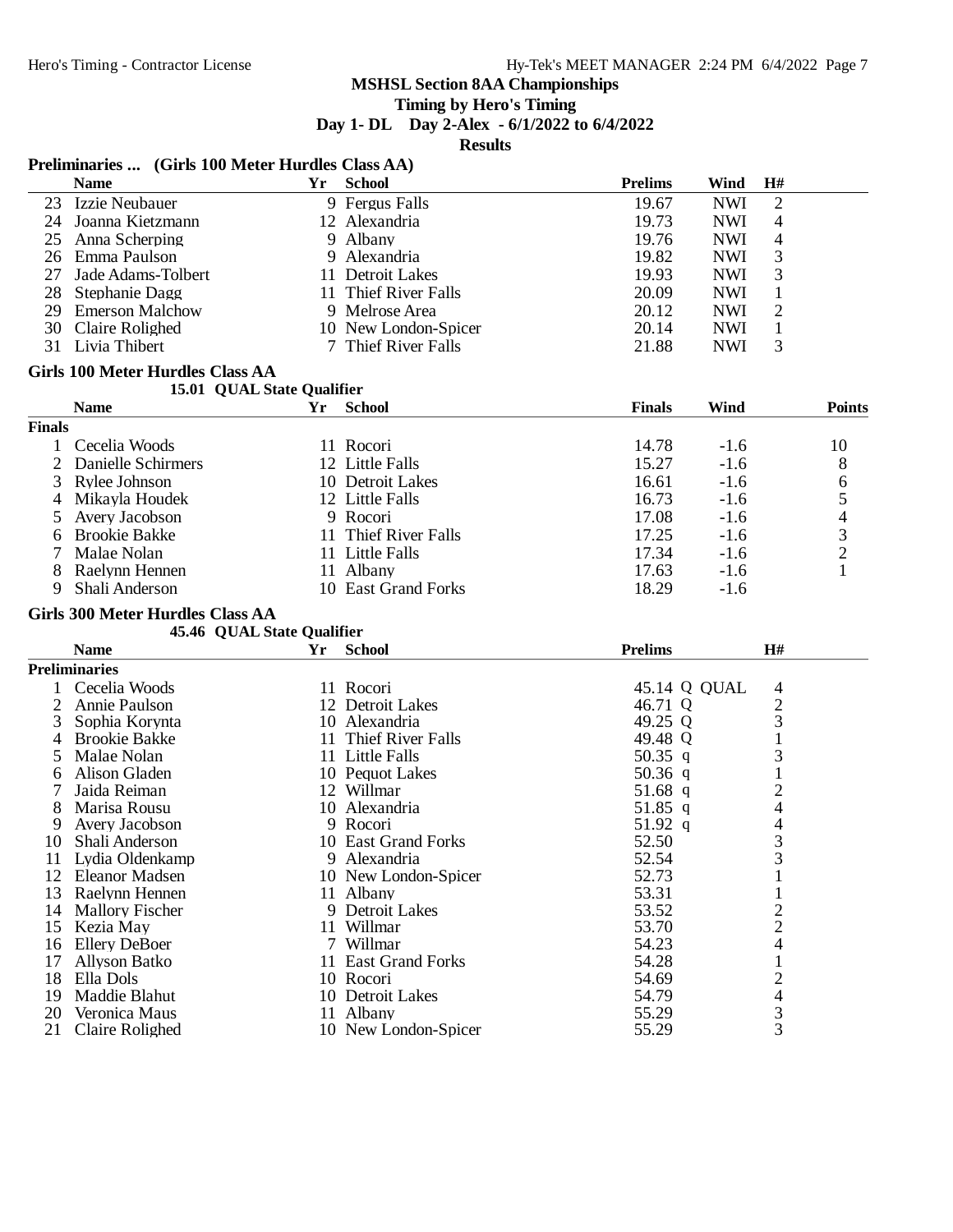#### **Timing by Hero's Timing**

**Day 1- DL Day 2-Alex - 6/1/2022 to 6/4/2022**

**Results**

|                | Preliminaries  (Girls 300 Meter Hurdles Class AA)              |     |                      |                    |                                                   |                                                 |
|----------------|----------------------------------------------------------------|-----|----------------------|--------------------|---------------------------------------------------|-------------------------------------------------|
|                | <b>Name</b>                                                    | Yr  | <b>School</b>        | <b>Prelims</b>     | H#                                                |                                                 |
|                | 22 Nora Schweiters                                             |     | 11 Melrose Area      | 55.67              | $\mathbf{2}$                                      |                                                 |
|                | 23 Kamryn Quenemoen                                            |     | 12 New London-Spicer | 55.98              | $\mathbf{1}$                                      |                                                 |
|                | 24 Sarah Nordlund                                              |     | 9 Fergus Falls       | 56.02              | $\mathbf{1}$                                      |                                                 |
|                | 25 Lila Rothenberger                                           |     | 11 East Grand Forks  | 57.03              | 3                                                 |                                                 |
| 26             | Allie Gourde                                                   | 9   | Albany               | 58.91              | $\overline{c}$                                    |                                                 |
| 27             | Livia Thibert                                                  |     | 7 Thief River Falls  | 1:01.19            | $\mathbf{1}$                                      |                                                 |
|                | Izzie Neubauer                                                 |     | 9 Fergus Falls       | D <sub>Q</sub>     | 4                                                 |                                                 |
|                | <b>Girls 300 Meter Hurdles Class AA</b>                        |     |                      |                    |                                                   |                                                 |
|                | 45.46 QUAL State Qualifier                                     |     |                      |                    |                                                   |                                                 |
|                | <b>Name</b>                                                    | Yr  | <b>School</b>        | <b>Finals</b>      |                                                   | <b>Points</b>                                   |
| <b>Finals</b>  |                                                                |     |                      |                    |                                                   |                                                 |
| 1              | Cecelia Woods                                                  |     | 11 Rocori            | 45.28              | <b>QUAL</b>                                       | 10                                              |
| 2              | Annie Paulson                                                  |     | 12 Detroit Lakes     | 46.59              |                                                   | 8                                               |
| 3              | Sophia Korynta                                                 |     | 10 Alexandria        | 46.73              |                                                   | 6                                               |
| 4              | <b>Brookie Bakke</b>                                           | 11. | Thief River Falls    | 49.44              |                                                   |                                                 |
| 5              | Malae Nolan                                                    |     | 11 Little Falls      | 50.25              |                                                   |                                                 |
|                |                                                                |     | 9 Rocori             | 50.37              |                                                   |                                                 |
| 6              | Avery Jacobson                                                 |     |                      |                    |                                                   | $\begin{array}{c} 5 \\ 4 \\ 3 \\ 2 \end{array}$ |
| 7              | Alison Gladen                                                  |     | 10 Pequot Lakes      | 50.49              |                                                   |                                                 |
| 8              | Jaida Reiman                                                   |     | 12 Willmar           | 51.22              |                                                   | 1                                               |
| 9              | Marisa Rousu                                                   |     | 10 Alexandria        | 52.04              |                                                   |                                                 |
|                | Girls 4x100 Meter Relay Class AA<br>49.44 QUAL State Qualifier |     |                      |                    |                                                   |                                                 |
|                | <b>Team</b>                                                    |     | <b>Relay</b>         | <b>Finals</b>      | H#                                                | <b>Points</b>                                   |
| <b>Finals</b>  |                                                                |     |                      |                    |                                                   |                                                 |
|                |                                                                |     |                      |                    |                                                   |                                                 |
|                |                                                                |     |                      |                    |                                                   |                                                 |
| $\mathbf{1}$   | Pequot Lakes                                                   |     |                      | 50.48              | 2                                                 | 10                                              |
| $\overline{2}$ | Alexandria                                                     |     |                      | 51.26              | $\overline{c}$                                    | 8                                               |
| 3              | Rocori                                                         |     |                      | 51.27              |                                                   | 6                                               |
| 4              | Detroit Lakes                                                  |     |                      | 51.86              |                                                   |                                                 |
| 5              | New London-Spicer                                              |     |                      | 51.91              |                                                   |                                                 |
| 6              | Willmar                                                        |     |                      | 52.11              |                                                   |                                                 |
| 7              | <b>Little Falls</b>                                            |     |                      | 53.20              |                                                   | $\frac{5}{4}$<br>$\frac{3}{2}$                  |
| 8              | <b>East Grand Forks</b>                                        |     |                      | 53.82              | $\frac{2}{2}$ $\frac{2}{2}$ $\frac{2}{2}$         | $\mathbf{1}$                                    |
| 9              | Albany                                                         |     |                      | 54.02              | $\overline{2}$                                    |                                                 |
| 10             | Thief River Falls                                              |     |                      | 54.49              | $\mathbf{1}$                                      |                                                 |
| 11             | <b>Fergus Falls</b>                                            |     |                      | 54.69              | $\mathbf{1}$                                      |                                                 |
| 12             | Melrose Area                                                   |     |                      | 58.58              | 1                                                 |                                                 |
|                | Girls 4x200 Meter Relay Class AA                               |     |                      |                    |                                                   |                                                 |
|                | 1:44.18 QUAL State Qualifier                                   |     |                      |                    |                                                   |                                                 |
|                | <b>Team</b>                                                    |     | <b>Relay</b>         | <b>Finals</b>      | H#                                                |                                                 |
| <b>Finals</b>  |                                                                |     |                      |                    |                                                   |                                                 |
|                | 1 Pequot Lakes                                                 |     |                      | 1:46.37            | $\overline{c}$                                    | 10                                              |
| 2              | Detroit Lakes                                                  |     |                      | 1:47.18            |                                                   | <b>Points</b><br>8                              |
| 3              | Thief River Falls                                              |     |                      | 1:47.35            |                                                   | 6                                               |
|                | 4 Rocori                                                       |     |                      | 1:48.28            |                                                   | 5                                               |
| 5              | Little Falls<br>6 Albany                                       |     |                      | 1:50.71<br>1:51.35 | $\begin{array}{c}\n2 \\ 2 \\ 2 \\ 2\n\end{array}$ | $\overline{\mathcal{L}}$<br>3                   |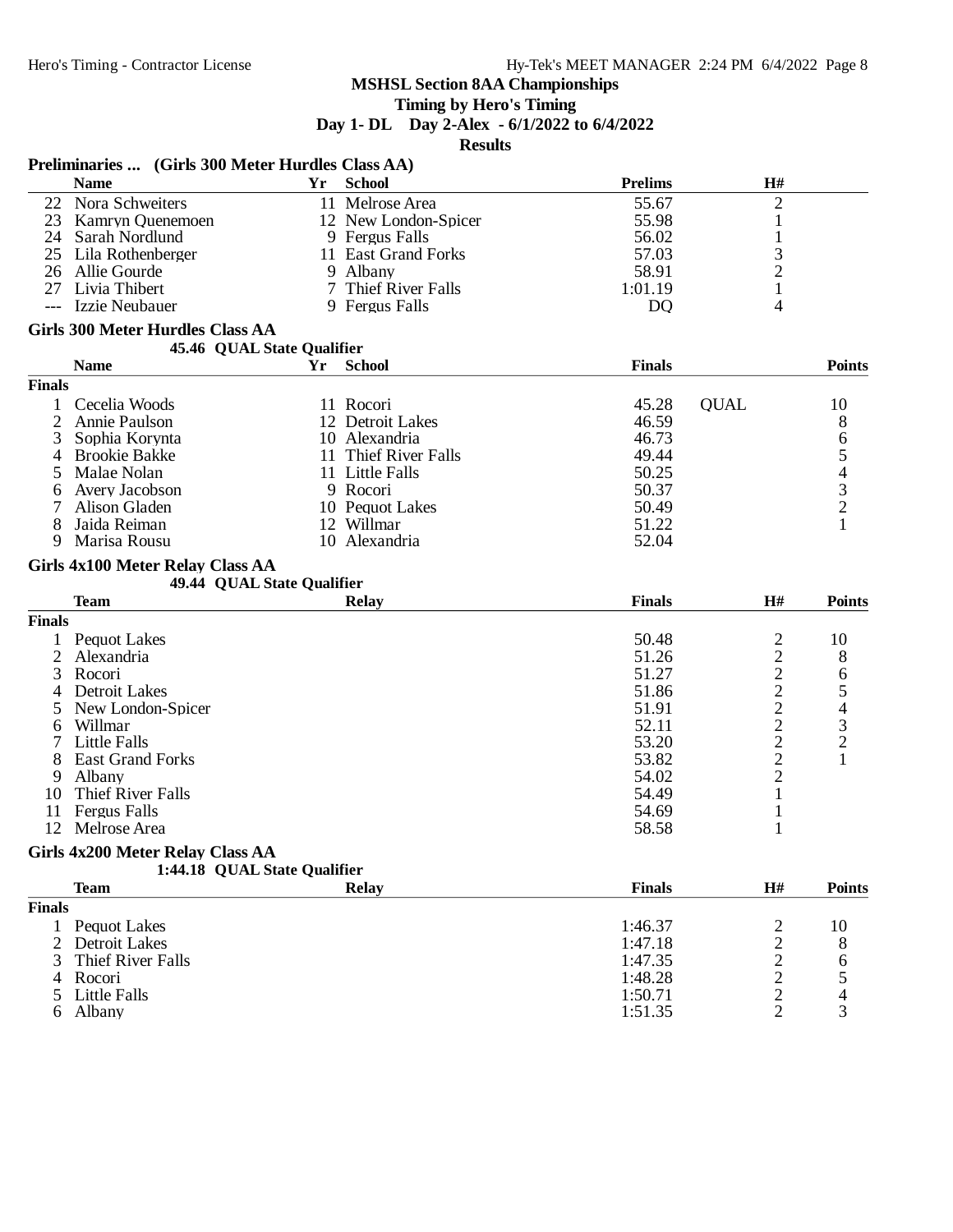#### **Timing by Hero's Timing**

**Day 1- DL Day 2-Alex - 6/1/2022 to 6/4/2022**

**Results**

#### **Finals ... (Girls 4x200 Meter Relay Class AA)**

|               | <b>Team</b>                                                          | <b>Relay</b> | <b>Finals</b>                         | H#     | <b>Points</b> |
|---------------|----------------------------------------------------------------------|--------------|---------------------------------------|--------|---------------|
|               | <b>East Grand Forks</b>                                              |              | 1:52.30                               | ∍      | 2             |
| 8             | <b>Fergus Falls</b>                                                  |              | 1:53.56                               |        |               |
| 9             | Alexandria                                                           |              | 1:53.72                               | ◠      |               |
| 10            | Willmar                                                              |              | 1:56.30                               |        |               |
| 11            | New London-Spicer                                                    |              | 1:58.78                               |        |               |
|               | Girls 4x400 Meter Relay Class AA<br>4:02.14 QUAL State Qualifier     |              |                                       |        |               |
|               | <b>Team</b>                                                          | <b>Relay</b> | <b>Finals</b>                         | H#     | <b>Points</b> |
| <b>Finals</b> |                                                                      |              |                                       |        |               |
|               | Willmar                                                              |              | 4:03.61                               | 2      | 10            |
|               | Alexandria                                                           |              | 4:05.83                               | ◠      | 8             |
| 3             | Rocori                                                               |              | 4:06.86                               | ◠      | 6             |
| 4             | Pequot Lakes                                                         |              | 4:11.50                               | ⌒      |               |
|               | <b>East Grand Forks</b>                                              |              | 4:20.68                               |        | 4             |
|               | $TH: \mathcal{L} \cap \mathcal{L} \cup \mathcal{L} \cup \mathcal{L}$ |              | $\Lambda$ $\Omega$ $\Omega$ $\Lambda$ | $\sim$ | ⌒             |

#### 6 Thief River Falls 4:22.54 2 3<br>
7 Little Falls 4:25.27 2 2 7 Little Falls 4:25.27 2 2 8 Melrose Area 4:25.63 1 1 1<br>9 New London-Spicer 4:25.81 1 1 9 New London-Spicer 4:25.81 1<br>
10 Detroit Lakes 4:45.41 2 10 Detroit Lakes 4:45.41 2<br>
--- Fergus Falls DO 1

--- Fergus Falls

#### **Girls 4x800 Meter Relay Class AA**

# **9:27.73 QUAL State Qualifier**

|               | <b>Team</b>       | <b>Relay</b> | <b>Finals</b> | <b>Points</b> |
|---------------|-------------------|--------------|---------------|---------------|
| <b>Finals</b> |                   |              |               |               |
|               | Willmar           |              | 9:37.58       | 10            |
|               | Alexandria        |              | 9:39.64       | 8             |
|               | 3 Rocori          |              | 9:52.59       | 6             |
| 4             | Detroit Lakes     |              | 10:05.83      |               |
|               | 5 Little Falls    |              | 10:17.37      |               |
| 6             | Fergus Falls      |              | 10:44.18      | 2             |
|               | Melrose Area      |              | 10:52.22      |               |
| 8             | Albany            |              | 11:03.09      |               |
| 9             | New London-Spicer |              | 11:14.39      |               |
| 10            | Pequot Lakes      |              | 12:09.25      |               |

#### **Girls High Jump Class AA**

| ---------                    |  |  |
|------------------------------|--|--|
| 5-04.00 QUAL State Qualifier |  |  |
|                              |  |  |

|               | <b>Name</b>       | <b>School</b>       | <b>Finals</b> |             | <b>Points</b> |
|---------------|-------------------|---------------------|---------------|-------------|---------------|
| <b>Finals</b> |                   |                     |               |             |               |
|               | Ainsley Hansen    | 12 Fergus Falls     | 5-06.00       | <b>OUAL</b> | 10            |
|               | 2 Danica Pederson | 8 New London-Spicer | 5-04.00       | <b>OUAL</b> | 8             |
|               | 3 Grace Gunderson | 10 Detroit Lakes    | 5-02.00       |             | 6             |
|               | 4 Ava Thoennes    | 10 Rocori           | 5-02.00       |             |               |
|               | 5 Ava Brogren     | 12 Willmar          | 5-02.00       |             |               |
|               | 6 Rylee Johnson   | 10 Detroit Lakes    | 5-00.00       |             |               |
|               | 7 Mikayla Houdek  | 12 Little Falls     | 5-00.00       |             | 1.50          |
|               | Natalee Hoffner   | 10 Melrose Area     | 5-00.00       |             | 1.50          |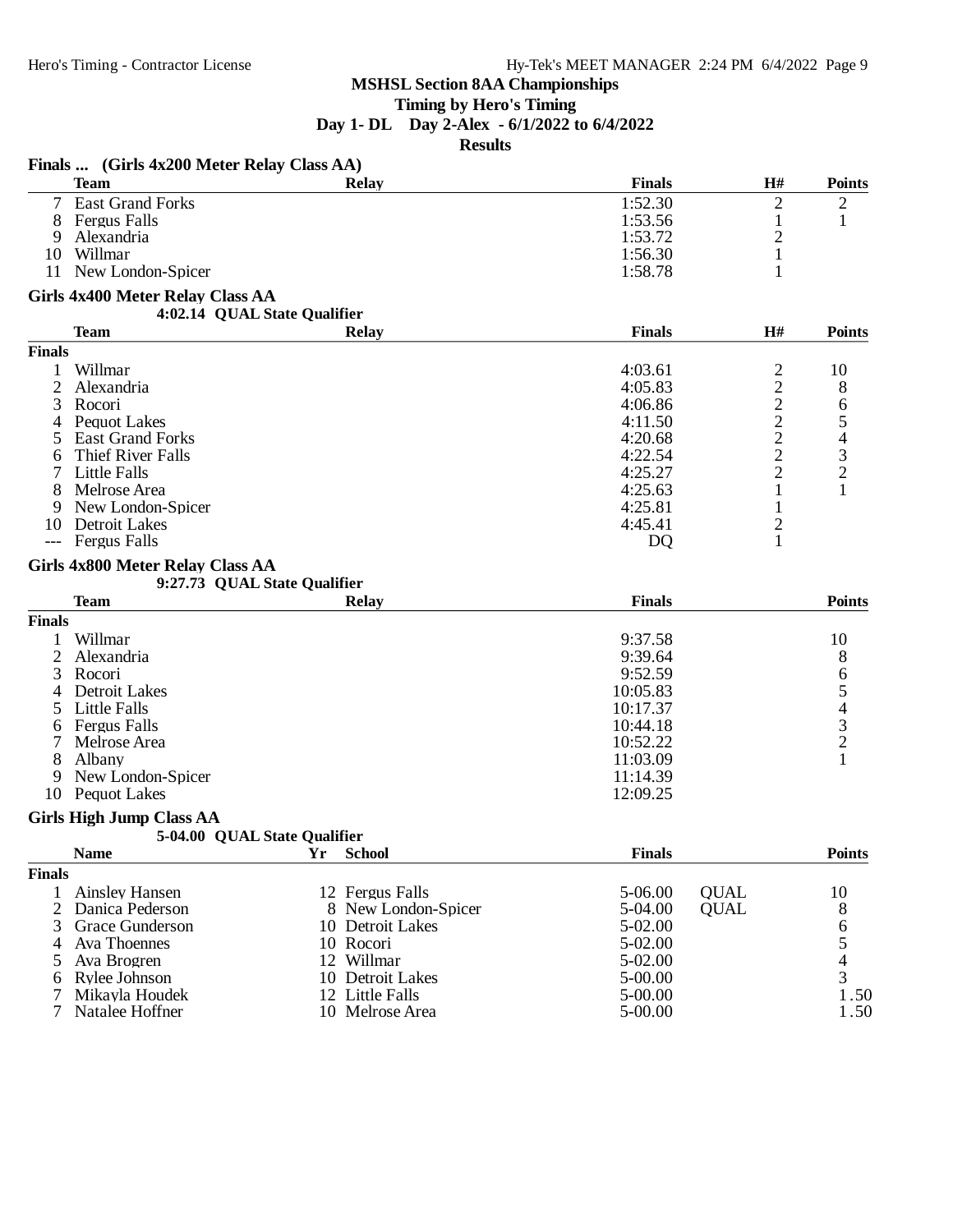# **Timing by Hero's Timing**

#### **Day 1- DL Day 2-Alex - 6/1/2022 to 6/4/2022**

**Results**

# **Finals ... (Girls High Jump Class AA)**

|    | <b>Name</b>             | Yr  | <b>School</b>       | <b>Finals</b> | <b>Points</b> |
|----|-------------------------|-----|---------------------|---------------|---------------|
| 9  | <b>Shelby Sieben</b>    |     | 12 Rocori           | $4 - 10.00$   |               |
| 10 | Ella Starzl             |     | 10 Fergus Falls     | 4-08.00       |               |
| 11 | Sonja Palmer            |     | 12 Pequot Lakes     | 4-06.00       |               |
| 11 | Reese Laposky           |     | 9 Pequot Lakes      | $4 - 06.00$   |               |
| 13 | <b>Kelsey Baltes</b>    |     | 9 Thief River Falls | $4 - 06.00$   |               |
| 14 | Emma Ballou             |     | 11 Alexandria       | $4 - 06.00$   |               |
|    | Gwen Wojciechowski      |     | 8 Thief River Falls | <b>NH</b>     |               |
|    | Sydnie Wgeishofski      |     | 12 Pequot Lakes     | <b>NH</b>     |               |
|    | Averie Turner           |     | 8 New London-Spicer | <b>NH</b>     |               |
|    | Lily Wiechmann          |     | 10 Melrose Area     | <b>NH</b>     |               |
|    | Avla Roediger           |     | 8 New London-Spicer | <b>NH</b>     |               |
|    | Miah Wessel             | 11. | Alexandria          | <b>NH</b>     |               |
|    | Lily Anderson           |     | 10 Detroit Lakes    | <b>NH</b>     |               |
|    | Sydney Kiffmeyer        |     | 11 Rocori           | <b>NH</b>     |               |
|    | Telilie Lange           | 8.  | Willmar             | <b>NH</b>     |               |
|    | Hannah Scharnberg       |     | 9 Fergus Falls      | <b>NH</b>     |               |
|    | <b>Madalynn Villnow</b> | 8   | Willmar             | NH            |               |

#### **Girls Pole Vault Class AA**

#### **10-10.00 QUAL State Qualifier**

|               | <b>Name</b>             | Yr | <b>School</b>        | <b>Finals</b> | <b>Points</b> |
|---------------|-------------------------|----|----------------------|---------------|---------------|
| <b>Finals</b> |                         |    |                      |               |               |
|               | Jerzie Horner           |    | 11 Detroit Lakes     | 10-01.00      | 10            |
| 2             | Danielle Schirmers      |    | 12 Little Falls      | $9-10.00$     | 8             |
| 3             | Izzy Kent               |    | 11 Alexandria        | 9-04.00       | 6             |
| 4             | Joselyn Rinio           |    | 11 Pequot Lakes      | 9-01.00       |               |
| 5             | Grace Haugen            |    | 12 Willmar           | 8-10.00       | $\frac{5}{4}$ |
| 6             | Lyndi Koosman           |    | 10 Willmar           | 8-10.00       |               |
|               | Bria Luepke             |    | 12 Alexandria        | 8-04.00       | .75           |
| 7             | Malia Beich             |    | 12 East Grand Forks  | 8-04.00       | .75           |
|               | Jordan Ehnert           |    | 12 Detroit Lakes     | $8-04.00$     | .75           |
| 7             | <b>Faith Kremer</b>     |    | 11 Rocori            | 8-04.00       | .75           |
| 11            | <b>Avery Dierenfeld</b> |    | 11 New London-Spicer | 8-04.00       |               |
| 12            | Elise Ballou            |    | 9 Little Falls       | $8-04.00$     |               |
| 13            | Ailynn Fettig           |    | 12 Alexandria        | $7-10.00$     |               |
| 13            | Skylar Nelson           |    | 12 Detroit Lakes     | 7-10.00       |               |
| 15            | Raelynn Hennen          |    | 11 Albany            | $7-10.00$     |               |
| 16            | Elizabeth Kluver        |    | 9 New London-Spicer  | $7 - 10.00$   |               |
| 17            | Georgia Anderson        |    | 8 Melrose Area       | 7-04.00       |               |
| 18            | Mayah Fear              |    | 9 Fergus Falls       | 7-04.00       |               |
| $---$         | <b>Brook Hennies</b>    |    | 10 Pequot Lakes      | <b>NH</b>     |               |
|               | Stephanie Dagg          |    | 11 Thief River Falls | NH            |               |
| $---$         | Mia Anderson            |    | 10 Melrose Area      | <b>NH</b>     |               |
|               | Kendal Rantanen         | 11 | Thief River Falls    | <b>NH</b>     |               |
|               | Amelia Olsen            |    | 11 Fergus Falls      | <b>NH</b>     |               |
| $---$         | Maren Espe              |    | 11 Thief River Falls | <b>NH</b>     |               |
| $---$         | Ella Metcalf            |    | 11 Fergus Falls      | <b>NH</b>     |               |
| $---$         | Emma Holte              |    | 9 East Grand Forks   | <b>NH</b>     |               |
| ---           | Veronica Maus           |    | 11 Albany            | <b>NH</b>     |               |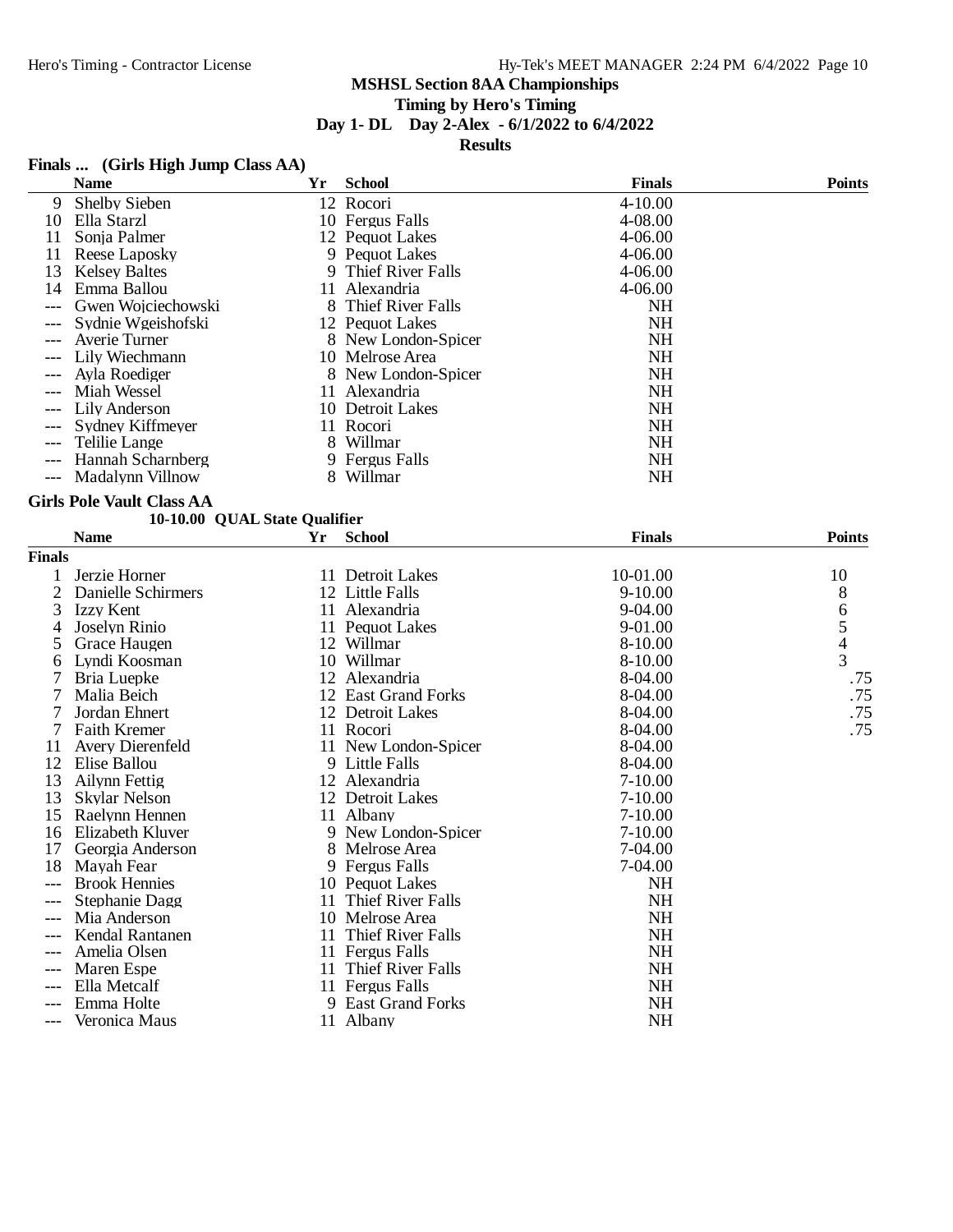**Timing by Hero's Timing**

**Day 1- DL Day 2-Alex - 6/1/2022 to 6/4/2022**

**Results**

#### **Girls Long Jump Class AA**

|               |                         | 17-04.00 QUAL State Qualifier |                      |               |        |                |                |
|---------------|-------------------------|-------------------------------|----------------------|---------------|--------|----------------|----------------|
|               | <b>Name</b>             | Yr                            | <b>School</b>        | <b>Finals</b> | Wind   | H#             | <b>Points</b>  |
| <b>Finals</b> |                         |                               |                      |               |        |                |                |
|               | Hailie Kent             |                               | 12 Alexandria        | 17-00.50      | 2.0    | $\mathfrak{2}$ | 10             |
| 2             | <b>Alison Krasky</b>    |                               | 9 Alexandria         | 16-09.50      | $-0.4$ | 3              | 8              |
| 3             | Ava Thoennes            |                               | 10 Rocori            | 16-09.00      | $+0.0$ | $\mathbf{1}$   | 6              |
| 4             | Sam Christoffer         |                               | 12 Willmar           | 16-07.00      | 1.0    | $\mathfrak{Z}$ | 5              |
| 5             | Macie Stanislawski      |                               | 12 East Grand Forks  | 16-03.50      | $+0.0$ | 3              | 4              |
| 6             | Isabelle Jaenicke       |                               | 10 Melrose Area      | 16-03.50      | $+0.0$ | 3              | 3              |
|               | Reese Laposky           |                               | 9 Pequot Lakes       | 16-02.00      | $-0.9$ | 3              | $\overline{c}$ |
| 8             | <b>Ellary Peterson</b>  |                               | 11 New London-Spicer | 16-01.50      | $+0.0$ | $\mathfrak{Z}$ | 1              |
| 9             | Kate Holthaus           |                               | 9 Rocori             | 15-07.25      | $+0.0$ | $\overline{2}$ |                |
| 10            | Ella Starzl             |                               | 10 Fergus Falls      | 15-06.75      | $-0.1$ | $\mathfrak{Z}$ |                |
| 11            | Ayla Caskey             |                               | 8 New London-Spicer  | 15-05.00      | $-1.3$ | $\sqrt{2}$     |                |
| 12            | Mayah Fear              |                               | 9 Fergus Falls       | 15-03.00      | 1.7    | $\mathbf{1}$   |                |
| 13            | <b>Mallory Fischer</b>  |                               | 9 Detroit Lakes      | 15-02.00      | $-0.5$ | $\overline{2}$ |                |
| 14            | Elena Fuglestad         | 11                            | Alexandria           | 15-01.75      | $-0.9$ | 3              |                |
| 15            | Camryn Adams            |                               | 9 East Grand Forks   | 14-10.75      | 1.5    | $\overline{2}$ |                |
| 16            | <b>Halle Reis</b>       |                               | 11 Little Falls      | 14-05.00      | 0.6    | $\overline{2}$ |                |
| 17            | Avery Jacobson          |                               | 9 Rocori             | 14-04.75      | $-0.9$ | $\overline{2}$ |                |
| 18            | Jayden Spillum          |                               | 11 Little Falls      | 14-04.00      | 1.1    | $\mathbf{1}$   |                |
| 19            | Grace Haugen            |                               | 12 Willmar           | 14-02.75      | 1.4    | $\overline{2}$ |                |
| 20            | <b>Avery Dierenfeld</b> |                               | 11 New London-Spicer | 14-02.50      | 0.7    | $\mathbf{1}$   |                |
| 21            | Malae Nolan             |                               | 11 Little Falls      | 14-01.25      | 2.3    | $\mathbf{1}$   |                |
| 22            | Sydnie Wgeishofski      |                               | 12 Pequot Lakes      | 13-10.25      | 2.3    | $\overline{2}$ |                |
| 23            | Haydon King             |                               | 9 Detroit Lakes      | 13-10.00      | $+0.0$ | $\overline{2}$ |                |
| 24            | <b>Telilie Lange</b>    |                               | 8 Willmar            | 13-06.75      | 2.9    | $\mathbf{1}$   |                |
| 25            | Olivia Schmiesing       |                               | 10 Melrose Area      | 13-06.50      | $+0.0$ | $\mathbf 1$    |                |
| 26            | Rebecca Schindler       |                               | 11 Fergus Falls      | 13-05.50      | 0.9    | $\sqrt{2}$     |                |
| 27            | Hailey Crutcher         |                               | 9 Pequot Lakes       | 13-03.00      | 0.1    | $\overline{2}$ |                |
| 28            | Chesnie Wojciechowski   | 12                            | Thief River Falls    | 13-01.00      | 0.7    | $\mathbf{1}$   |                |
| 29            | Lillian Homme           |                               | 9 Thief River Falls  | 12-10.00      | 0.1    | $\mathbf{1}$   |                |
| 30            | Mia Anderson            |                               | 10 Melrose Area      | 12-09.75      | 3.3    | $\mathbf{1}$   |                |
| 31            | Vanessa Thibert         |                               | 9 Thief River Falls  | 12-06.75      | $+0.0$ | $\mathbf{1}$   |                |
| 32            | My Do                   |                               | 10 Detroit Lakes     | 12-06.50      | $-0.1$ | 1              |                |

#### **Girls Triple Jump Class AA**

|               | 36-11.00 QUAL State Qualifier |     |                      |               |        |    |               |
|---------------|-------------------------------|-----|----------------------|---------------|--------|----|---------------|
|               | <b>Name</b>                   | Υr  | <b>School</b>        | <b>Finals</b> | Wind   | H# | <b>Points</b> |
| <b>Finals</b> |                               |     |                      |               |        |    |               |
|               | Hailie Kent                   |     | 12 Alexandria        | 37-05.50      |        |    | 10            |
|               | 2 Isabelle Jaenicke           |     | 10 Melrose Area      | $36-01.50$    | $+0.0$ | 3  | 8             |
|               | 3 Ella Steussy                |     | 11 Alexandria        | 36-00.50      | $-0.7$ | 3  | 6             |
|               | 4 Kate Van Erp                |     | 9 Rocori             | $35-10.00$    | $-1.2$ | 3  |               |
|               | 5 Marisa Rousu                |     | 10 Alexandria        | 34-02.50      | 0.1    | 3  |               |
|               | 6 Megan Tossett               |     | 11 Fergus Falls      | 33-04.00      | 2.1    | 3  | 3             |
|               | Macie Stanislawski            |     | 12 East Grand Forks  | 33-00.50      | 0.7    | 2  | ↑             |
|               | Lyndi Koosman                 | 10  | Willmar              | $32 - 10.00$  | 2.0    | 3  |               |
| 9             | Lily Anderson                 | 10. | <b>Detroit Lakes</b> | 32-05.25      | 0.1    | 3  |               |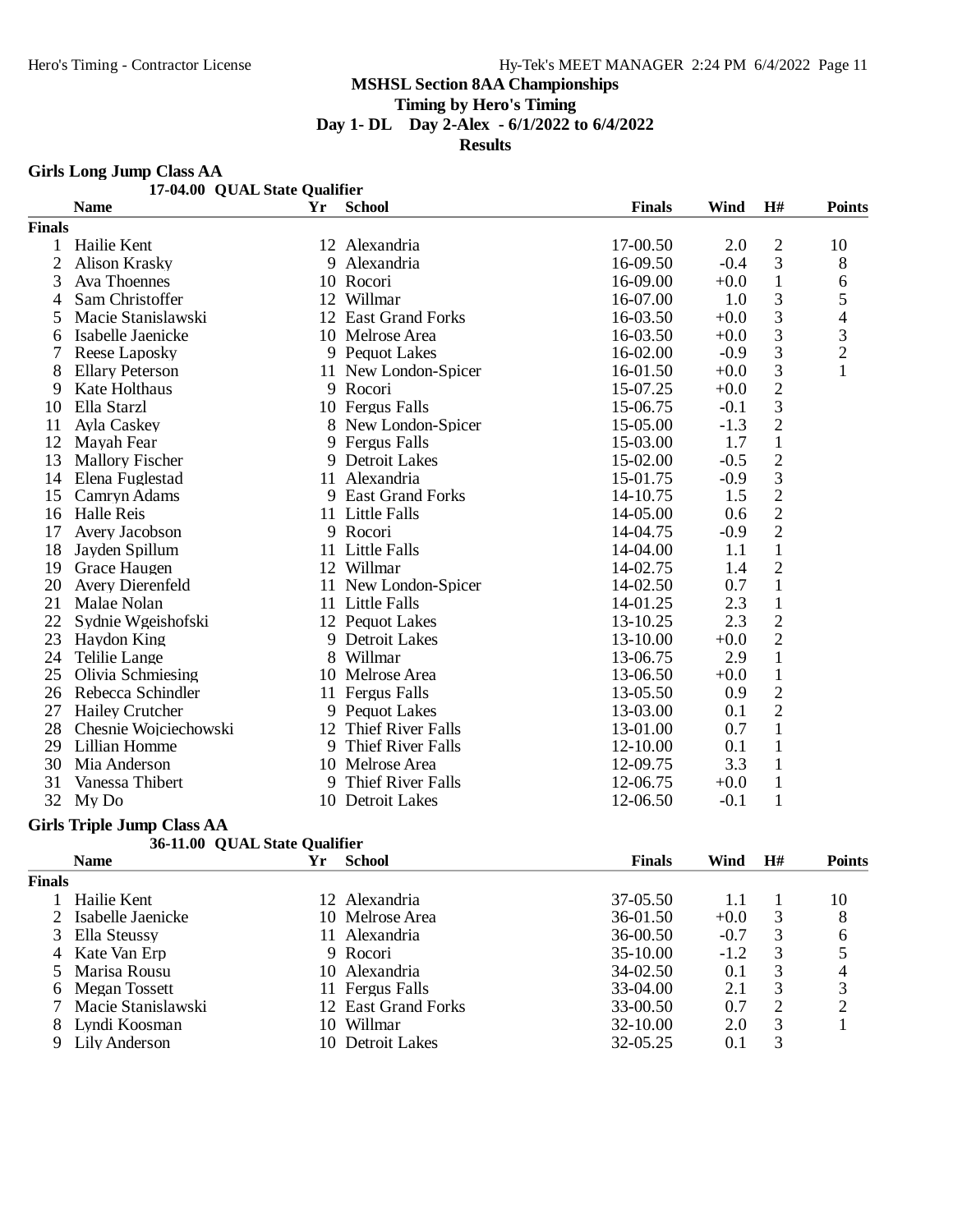# **Timing by Hero's Timing**

**Day 1- DL Day 2-Alex - 6/1/2022 to 6/4/2022**

**Results**

# **Finals ... (Girls Triple Jump Class AA)**

|                | <b>Name</b>                    | Yr | <b>School</b>        | <b>Finals</b> | Wind   | $\mathbf{H}$ # | <b>Points</b> |
|----------------|--------------------------------|----|----------------------|---------------|--------|----------------|---------------|
| 10             | Ty Garcia                      |    | 12 East Grand Forks  | 32-04.00      | 1.1    | $\mathbf 2$    |               |
| 11             | Sydnie Wgeishofski             |    | 12 Pequot Lakes      | 32-00.00      | 0.1    | $\sqrt{2}$     |               |
| 12             | Carlie Eggert                  |    | 9 Pequot Lakes       | 32-00.00      | 1.1    | $\overline{c}$ |               |
| 13             | Annie Paulson                  |    | 12 Detroit Lakes     | 31-07.50      | 1.4    | $\mathbf{1}$   |               |
| 14             | Ava Brogren                    |    | 12 Willmar           | 31-07.00      | 0.8    |                |               |
| 15             | Jeanne Olson                   |    | 12 Thief River Falls | 31-06.25      | $+0.0$ | $\frac{2}{2}$  |               |
| 16             | Jayden Spillum                 |    | 11 Little Falls      | 30-11.75      | 0.7    | $\overline{c}$ |               |
| 17             | Reese Laposky                  |    | 9 Pequot Lakes       | 30-09.50      | $-0.6$ | 3              |               |
| 18             | Sarah Nordlund                 |    | 9 Fergus Falls       | 29-09.00      | 1.3    | $\overline{c}$ |               |
| 19             | <b>Brook Zierden</b>           |    | 8 Fergus Falls       | 29-06.75      | $+0.0$ | $\overline{2}$ |               |
| 20             | Avah Waldal                    | 9  | Thief River Falls    | 29-04.50      | 1.5    | $\mathbf{1}$   |               |
| 21             | Janessa Hoeschen               |    | 11 Melrose Area      | 29-00.00      | 0.5    | $\mathbf{1}$   |               |
| 22             | <b>Allyson Batko</b>           |    | 11 East Grand Forks  | 28-10.00      | 1.9    | $\mathbf{1}$   |               |
| 23             | Avery Herdering                |    | 10 Little Falls      | 28-10.00      | 1.4    | $\mathbf{1}$   |               |
| 24             | Abigail Barrow                 |    | 9 Albany             | 28-07.75      | $+0.0$ | $\mathbf{1}$   |               |
| 25             | Ava Anderson                   |    | 12 Little Falls      | 28-02.00      | 1.8    | $\mathbf{1}$   |               |
|                |                                |    |                      |               |        |                |               |
| 26             | Georgia Anderson               |    | 8 Melrose Area       | 27-06.25      | 1.6    | $\mathbf{1}$   |               |
| 27             | Bryn Morford                   |    | 8 Rocori             | 27-03.50      | 1.9    | $\mathbf{1}$   |               |
| $---$          | Elle Donner                    |    | 9 New London-Spicer  | <b>FOUL</b>   |        | $\mathbf 1$    |               |
|                | Chesnie Wojciechowski          |    | 12 Thief River Falls | <b>FOUL</b>   |        | 1              |               |
|                | <b>Girls Shot Put Class AA</b> |    |                      |               |        |                |               |
|                | 39-08.00 QUAL State Qualifier  |    |                      |               |        |                |               |
|                | <b>Name</b>                    | Yr | <b>School</b>        | <b>Finals</b> |        | H#             | <b>Points</b> |
| Finals         |                                |    |                      |               |        |                |               |
| 1              | Makenna Larson                 |    | 10 Willmar           | 36-07.50      |        | 3              | 10            |
| $\overline{c}$ | Brianna Schneider              |    | 9 Rocori             | 35-09.00      |        | 3              | 8             |
| 3              | Mckenna Faber                  |    | 12 Rocori            | 35-06.50      |        | 3              | 6             |
| 4              | Amelia Davis                   |    | 10 Pequot Lakes      | 34-07.00      |        | $\frac{3}{3}$  |               |
| 5              | Sonja Schabel                  |    | 12 Alexandria        | 34-00.00      |        |                |               |
| 6              | Amaria Sowada                  |    | 10 Alexandria        | 32-09.00      |        | $\frac{3}{3}$  | 54321         |
| 7              | Sadie LeBlanc                  |    | 11 Little Falls      | 32-08.00      |        |                |               |
| 8              | Jacee Hauser                   |    | 11 Detroit Lakes     | 32-07.00      |        | 332233         |               |
| 9              | Brenna Skadsem                 |    | 11 Detroit Lakes     | 32-06.25      |        |                |               |
| 10             | Kayla Joyce                    |    | 10 Pequot Lakes      | 32-03.50      |        |                |               |
| 11             | Paige Mueffelmann              |    | 10 Rocori            | 32-03.00      |        |                |               |
| 12             | Natalie Enright                |    | 11 Melrose Area      | 32-01.00      |        |                |               |
| 13             | Sophia Vinje                   | 11 | Alexandria           | 32-00.25      |        |                |               |
| 14             | Ty Garcia                      |    | 12 East Grand Forks  | 31-08.00      |        | $\overline{2}$ |               |
| 15             | Ella Shinn                     |    | 12 Willmar           | 31-06.25      |        | 3              |               |
| 16             | <b>Britany Joyce</b>           |    | 12 Pequot Lakes      | 31-00.25      |        |                |               |
| 17             | Skyla Sampson                  |    | 12 New London-Spicer | 30-00.50      |        |                |               |
| 18             | Avery Quinn                    |    | 10 Willmar           | 30-00.00      |        |                |               |
| 19             | Emma Larson                    |    | 12 East Grand Forks  | 29-10.00      |        |                |               |
| 20             | Alexis Gerdes                  |    | 12 Detroit Lakes     | 28-02.50      |        |                |               |
| 21             | Katelynn Tortorella            |    | 11 New London-Spicer | 27-09.50      |        |                |               |
| 22             | <b>Megan Peterson</b>          |    | 11 Thief River Falls | 27-05.00      |        | 22222222       |               |
| 23             | <b>Madison Whitford</b>        |    | 8 Little Falls       | 26-04.00      |        |                |               |
| 24             | Bella Braun                    |    | 10 Melrose Area      | 26-01.50      |        | 1              |               |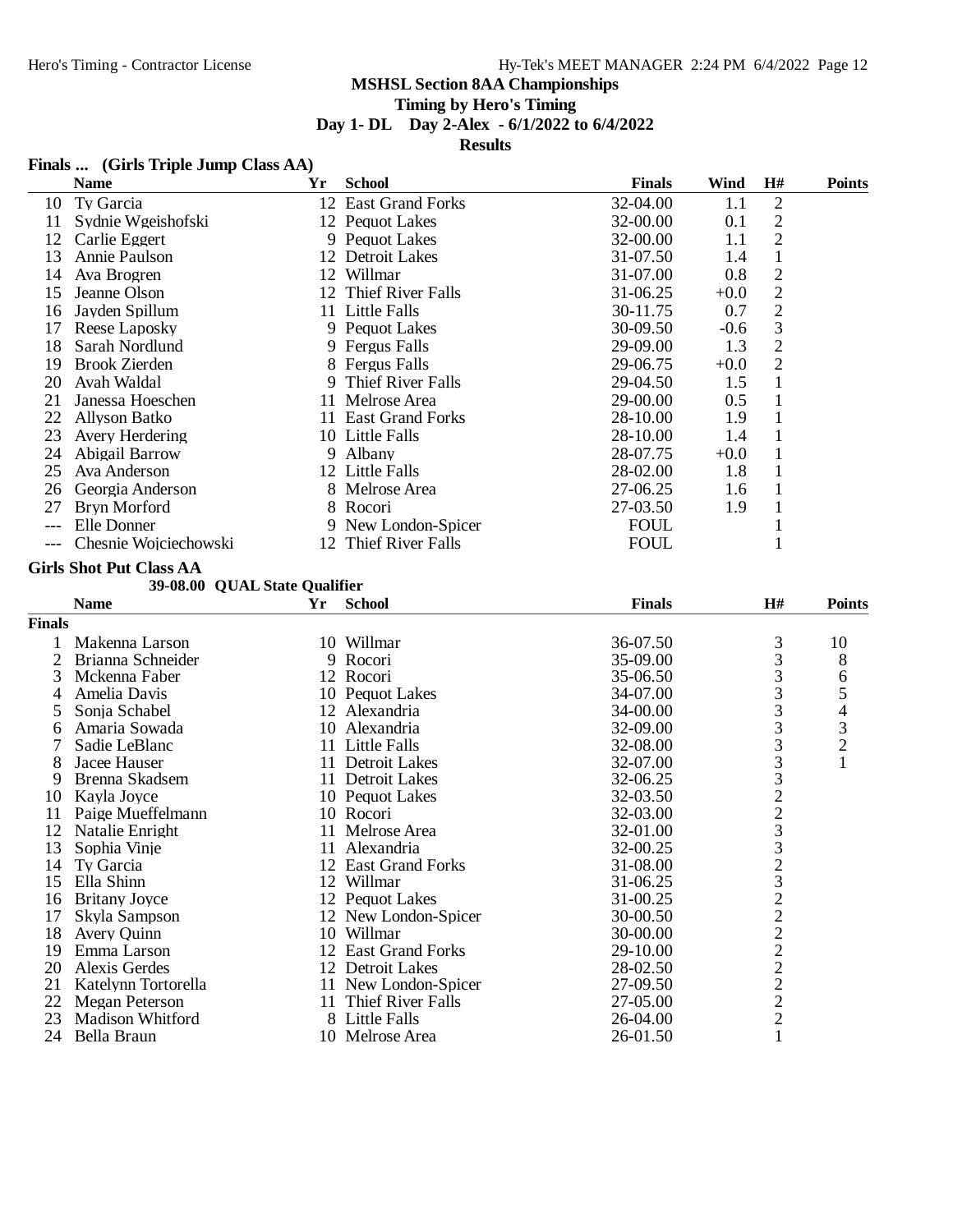# **Timing by Hero's Timing**

**Day 1- DL Day 2-Alex - 6/1/2022 to 6/4/2022**

**Results**

# **Finals ... (Girls Shot Put Class AA)**

| <b>Name</b>            | Yr | <b>School</b> | <b>Finals</b>                                                                                                                                                                                                    | H# | <b>Points</b> |
|------------------------|----|---------------|------------------------------------------------------------------------------------------------------------------------------------------------------------------------------------------------------------------|----|---------------|
| 25 Brianna Berg        |    |               | 26-01.50                                                                                                                                                                                                         |    |               |
| Carissa Olson          |    |               | 25-03.00                                                                                                                                                                                                         |    |               |
| 27 Aisling Cox         |    |               | 25-02.00                                                                                                                                                                                                         |    |               |
| 28 Haley Kugler        |    |               | 24-11.00                                                                                                                                                                                                         |    |               |
| 29 Katelynn Kovarik    |    |               | 24-10.50                                                                                                                                                                                                         |    |               |
| 30 Brylee Lingen       |    |               | 24-05.75                                                                                                                                                                                                         |    |               |
| 31 Cloe Williams       |    |               | 24-05.00                                                                                                                                                                                                         |    |               |
| 32 Lauren Fazio        |    |               | 24-04.00                                                                                                                                                                                                         |    |               |
| 33 Cassidy Boeckermann |    |               | 24-01.00                                                                                                                                                                                                         |    |               |
| 34 Kiley Lange         |    |               | 22-11.00                                                                                                                                                                                                         |    |               |
| 35 Camilla McCormick   |    |               | $19-09.50$                                                                                                                                                                                                       |    |               |
|                        |    |               | 10 Thief River Falls<br>8 Little Falls<br>10 Fergus Falls<br>12 Fergus Falls<br>11 East Grand Forks<br>11 Thief River Falls<br>10 New London-Spicer<br>9 Fergus Falls<br>12 Albany<br>8 Albany<br>9 Melrose Area |    |               |

# **Girls Discus Throw Class AA**

#### **125-00 QUAL State Qualifier**

|                | <b>Name</b>            | Yr | <b>School</b>        | <b>Finals</b> | H#             | <b>Points</b> |
|----------------|------------------------|----|----------------------|---------------|----------------|---------------|
| Finals         |                        |    |                      |               |                |               |
| 1              | Sophia Vinje           |    | 11 Alexandria        | 111-03.00     | 3              | 10            |
| $\overline{2}$ | Amaria Sowada          |    | 10 Alexandria        | 108-05.00     | 3              | 8             |
| 3              | Ty Garcia              |    | 12 East Grand Forks  | 107-11.00     | 3              | 6             |
| 4              | Ella Shinn             |    | 12 Willmar           | 105-07.00     | 3              | 5             |
| 5              | Avery Quinn            |    | 10 Willmar           | 103-08.00     | 3              | 4             |
| 6              | Elise Magaard          |    | 10 Alexandria        | 102-10.00     | $\frac{3}{3}$  | $\frac{3}{2}$ |
| 7              | Elle Bettcher          |    | 10 Detroit Lakes     | 102-01.00     |                |               |
| 8              | Brianna Schneider      |    | 9 Rocori             | 101-07.00     |                | 1             |
| 9              | <b>Shelby Sieben</b>   |    | 12 Rocori            | 92-11.00      |                |               |
| 10             | Jacee Hauser           |    | 11 Detroit Lakes     | 87-04.00      | 333322222222   |               |
| 11             | Cloe Williams          |    | 10 New London-Spicer | 86-08.00      |                |               |
| 12             | Amelia Davis           |    | 10 Pequot Lakes      | 86-01.00      |                |               |
| 13             | Katelynn Tortorella    |    | 11 New London-Spicer | 84-08.00      |                |               |
| 14             | Makenna Larson         |    | 10 Willmar           | 84-00.00      |                |               |
| 15             | Kayla Joyce            |    | 10 Pequot Lakes      | 83-05.00      |                |               |
| 16             | <b>Britany Joyce</b>   |    | 12 Pequot Lakes      | 83-05.00      |                |               |
| 17             | Brianna Berg           |    | 10 Thief River Falls | 79-08.00      |                |               |
| 18             | <b>Madison Gerdes</b>  |    | 12 Detroit Lakes     | 78-11.00      |                |               |
| 19             | Natalie Enright        |    | 11 Melrose Area      | 78-07.00      |                |               |
| 20             | Skyla Sampson          |    | 12 New London-Spicer | 78-00.00      |                |               |
| 21             | <b>Haley Kugler</b>    |    | 12 Fergus Falls      | 77-00.00      | $\overline{c}$ |               |
| 22             | Emma Larson            |    | 12 East Grand Forks  | 76-11.00      | $\overline{2}$ |               |
| 23             | Aisling Cox            |    | 10 Fergus Falls      | 76-04.00      | $\mathbf{1}$   |               |
| 24             | Sadie LeBlanc          |    | 11 Little Falls      | 75-07.00      | $\mathbf{1}$   |               |
| 25             | Katelynn Kovarik       |    | 11 East Grand Forks  | 75-02.00      |                |               |
| 26             | Mckenna Faber          |    | 12 Rocori            | 72-05.00      | $\frac{2}{2}$  |               |
| 27             | <b>Megan Peterson</b>  |    | 11 Thief River Falls | 71-04.00      | $\mathbf{1}$   |               |
| 28             | Lauren Fazio           |    | 9 Fergus Falls       | 69-11.00      | $\mathbf{1}$   |               |
| 29             | Kiley Lange            | 8  | Albany               | 68-03.00      |                |               |
| 30             | Bella Braun            |    | 10 Melrose Area      | 67-08.00      |                |               |
| 31             | <b>Molly Petrowitz</b> |    | 9 Little Falls       | 62-07.00      |                |               |
| 32             | Brylee Lingen          |    | 11 Thief River Falls | 62-05.00      |                |               |
| 33             | Cassidy Boeckermann    |    | 12 Albany            | 61-01.00      | 1              |               |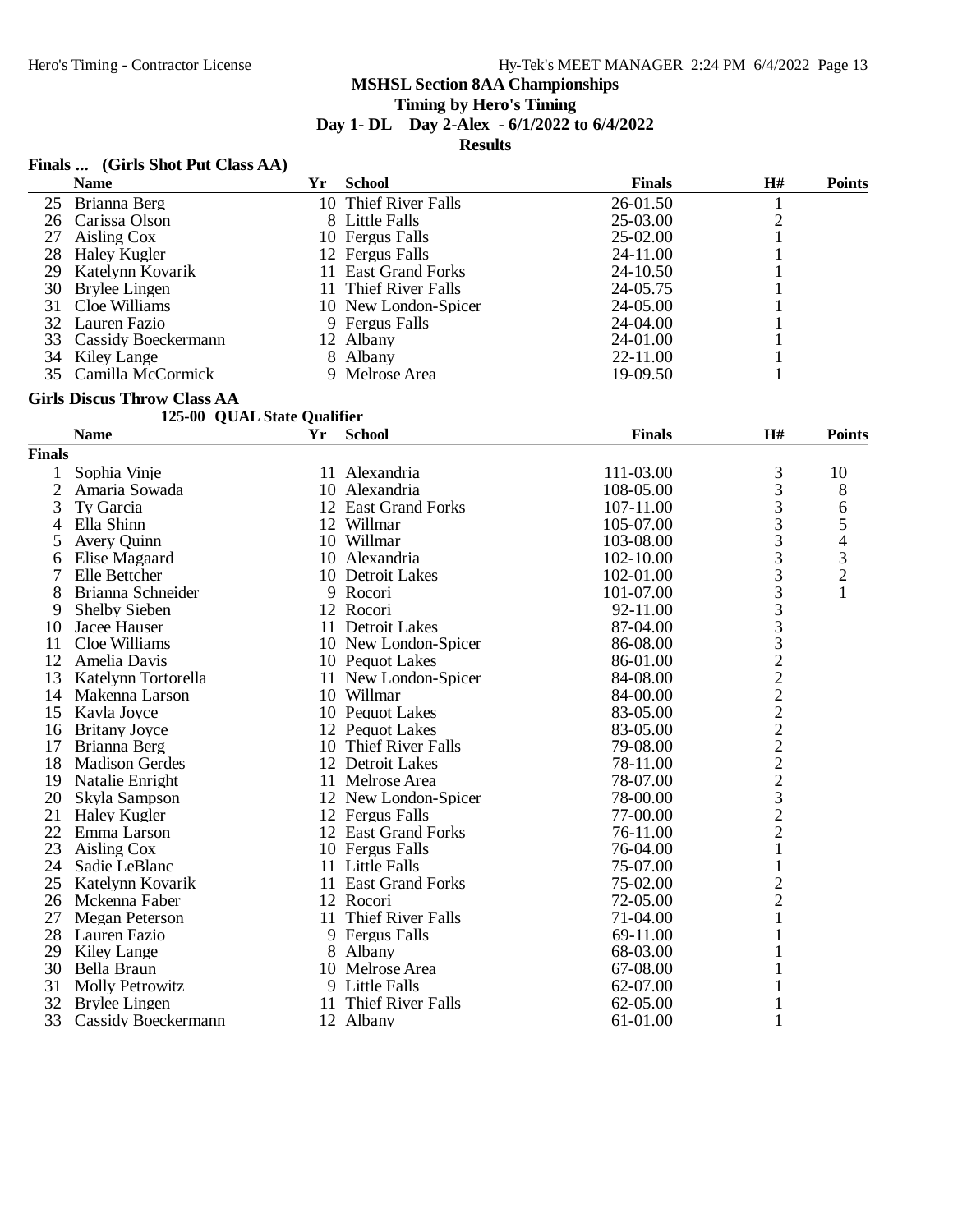**Timing by Hero's Timing**

**Day 1- DL Day 2-Alex - 6/1/2022 to 6/4/2022**

**Results**

|     | Finals  (Girls Discus Throw Class AA) |    |                      |                |            |                |               |
|-----|---------------------------------------|----|----------------------|----------------|------------|----------------|---------------|
|     | <b>Name</b>                           | Yr | <b>School</b>        | <b>Finals</b>  |            | H#             | <b>Points</b> |
| 34  | Camilla McCormick                     |    | 9 Melrose Area       | 54-07.00       |            | $\mathbf{1}$   |               |
|     | <b>Boys 100 Meter Dash Class AA</b>   |    |                      |                |            |                |               |
|     | 11.06 QUAL State Qualifier            |    |                      |                |            |                |               |
|     | <b>Name</b>                           | Yr | <b>School</b>        | <b>Prelims</b> | Wind       | H#             |               |
|     | <b>Preliminaries</b>                  |    |                      |                |            |                |               |
| 1   | <b>Michael Price</b>                  |    | 12 Willmar           | 11.34 Q        | <b>NWI</b> | $\overline{4}$ |               |
| 2   | Christian Doumbia                     |    | 12 Alexandria        | 11.44 Q        | <b>NWI</b> | 5              |               |
| 3   | <b>Ethan Carrier</b>                  |    | 11 Detroit Lakes     | 11.53 Q        | <b>NWI</b> | $\overline{2}$ |               |
| 4   | Venald Becker                         |    | 10 Alexandria        | 11.56 Q        | <b>NWI</b> | 3              |               |
| 5   | Isaac Job                             |    | 12 Fergus Falls      | 11.92 Q        | <b>NWI</b> | $\mathbf{1}$   |               |
| 6   | <b>Mason Carrier</b>                  |    | 10 Detroit Lakes     | $11.94$ q      | <b>NWI</b> | 4              |               |
| 7   | <b>Tanner Fleming</b>                 |    | 12 Willmar           | $11.97$ q      | <b>NWI</b> | 5              |               |
| 7   | <b>Mason Dahl</b>                     |    | 11 Rocori            | $11.97$ q      | <b>NWI</b> | $\overline{2}$ |               |
| 9   | Owen Babolian                         |    | 12 Fergus Falls      | $11.97$ q      | <b>NWI</b> | 3              |               |
| 10  | <b>Trey Negen</b>                     | 9  | Alexandria           | 11.98          | <b>NWI</b> | $\,1$          |               |
| 11  | Carter Vasek                          |    | 12 East Grand Forks  | 12.04          | <b>NWI</b> | 5              |               |
| 12  | Hunter Zempel                         |    | 12 Detroit Lakes     | 12.11          | <b>NWI</b> | 3              |               |
| 13  | Kade Mudgett                          |    | 11 Pequot Lakes      | 12.14          | <b>NWI</b> | $\overline{c}$ |               |
| 14  | Dane Mudgett                          |    | 9 Pequot Lakes       | 12.22          | <b>NWI</b> | $\mathbf{2}$   |               |
| 15  | <b>Luke Barrow</b>                    |    | 11 Albany            | 12.24          | <b>NWI</b> | $\mathbf{1}$   |               |
| 16  | Colten Phillipp                       |    | 10 Rocori            | 12.25          | <b>NWI</b> | 5              |               |
| 17  | Mark Hughes                           |    | 10 Little Falls      | 12.26          | <b>NWI</b> | $\overline{c}$ |               |
| 18  | Jacob Koll                            |    | 12 Rocori            | 12.27          | <b>NWI</b> | 3              |               |
| 19  | <b>Mason Petrowitz</b>                |    | 12 Little Falls      | 12.35          | <b>NWI</b> | 4              |               |
| 20  | <b>Brycen Christensen</b>             |    | 11 New London-Spicer | 12.45          | <b>NWI</b> | 5              |               |
| 21  | Isaiah Wendlandt                      |    | 11 New London-Spicer | 12.54          | <b>NWI</b> | 3              |               |
| 22  | Jeremy Hintz                          |    | 12 Little Falls      | 12.61          | <b>NWI</b> | 4              |               |
| 23  | Kendall Jaenicke                      |    | 9 Melrose Area       | 12.65          | <b>NWI</b> | $\overline{2}$ |               |
| 24  | Jaxon Zender-Severson                 |    | 10 Fergus Falls      | 12.65          | <b>NWI</b> | $\mathbf{1}$   |               |
| 25  | Ethan Osowski                         |    | 12 Thief River Falls | 12.68          | <b>NWI</b> | 5              |               |
| 26  | Tade Magnuson                         |    | 7 Pequot Lakes       | 12.77          | <b>NWI</b> | $\mathbf{1}$   |               |
| 27  | <b>Taylor Engebretson</b>             |    | 12 Thief River Falls | 12.98          | <b>NWI</b> | 3              |               |
| 28  | Isaac Dakken                          |    | 12 Thief River Falls | 13.12          | <b>NWI</b> | 5              |               |
| 29  | Matteo Mantovani                      |    | 11 Melrose Area      | 13.12          | <b>NWI</b> | 4              |               |
| 30  | Eliot Afshari                         |    | 9 East Grand Forks   | 13.64          | <b>NWI</b> | 3              |               |
| 31  | <b>Grant Eveslage</b>                 | 9. | Melrose Area         | 13.83          | <b>NWI</b> | $\overline{2}$ |               |
| --- | <b>Brody Duke</b>                     |    | 11 New London-Spicer | D <sub>O</sub> | <b>NWI</b> | $\mathbf{1}$   |               |

#### **Boys 100 Meter Dash Class AA**

|               | 11.06 QUAL State Qualifier |    |                      |               |      |               |
|---------------|----------------------------|----|----------------------|---------------|------|---------------|
|               | <b>Name</b>                | Yr | <b>School</b>        | <b>Finals</b> | Wind | <b>Points</b> |
| <b>Finals</b> |                            |    |                      |               |      |               |
|               | Michael Price              |    | 12 Willmar           | 10.94         | 1.4  | 10            |
|               | 2 Christian Doumbia        |    | 12 Alexandria        | 11.03         | 1.4  | 8             |
|               | Venald Becker              |    | 10 Alexandria        | 11.14         | 1.4  | 6             |
|               | 4 Ethan Carrier            | 11 | <b>Detroit Lakes</b> | 11.40         | 1.4  |               |
|               | 5 Isaac Job                |    | 12 Fergus Falls      | 11.49         | 1.4  | 4             |
|               | 6 Tanner Fleming           | 12 | Willmar              | 11.53         | 1.4  |               |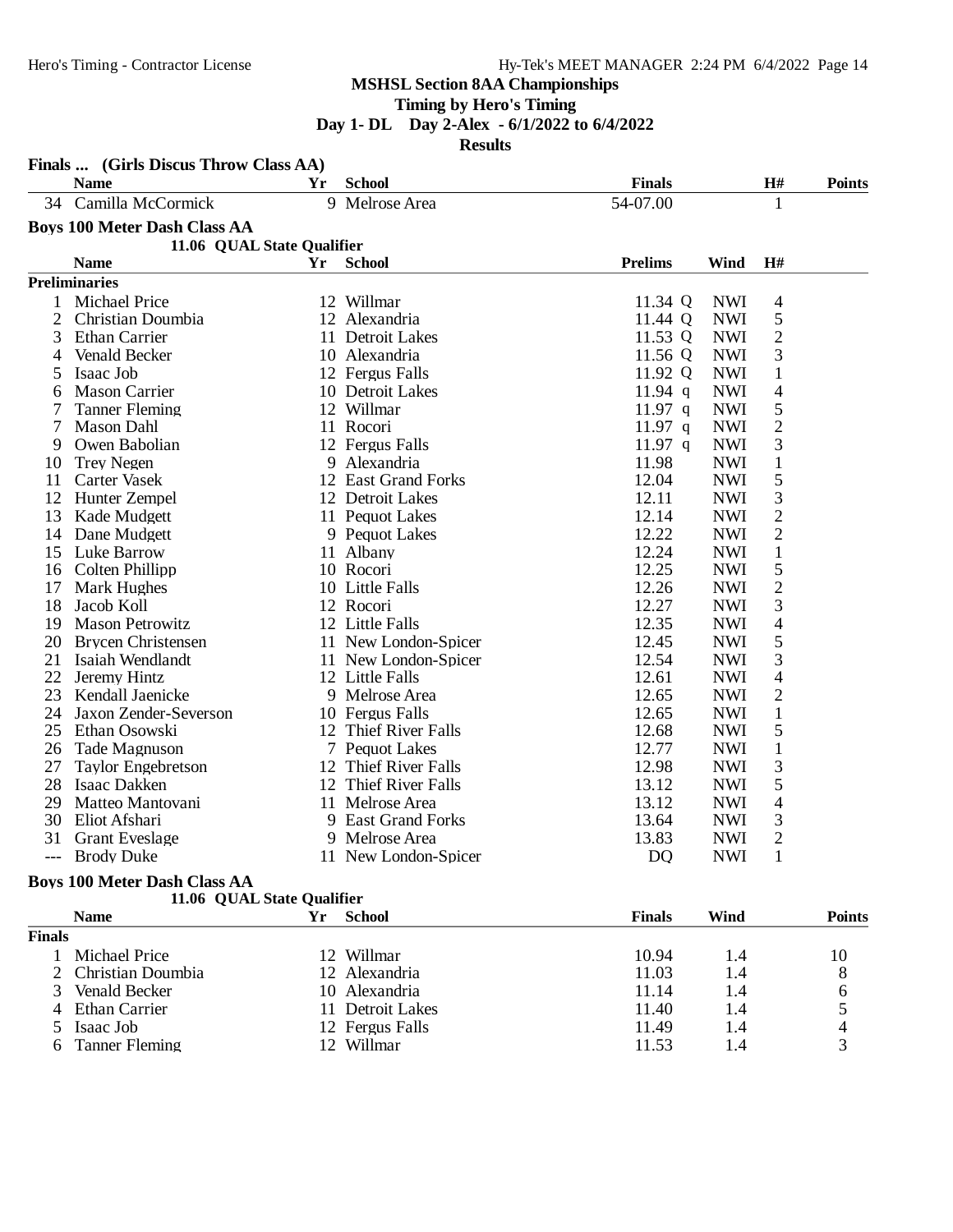# **Timing by Hero's Timing**

**Day 1- DL Day 2-Alex - 6/1/2022 to 6/4/2022**

**Results**

|                | Finals  (Boys 100 Meter Dash Class AA) |    |                      |                |             |                |                |
|----------------|----------------------------------------|----|----------------------|----------------|-------------|----------------|----------------|
|                | <b>Name</b>                            | Yr | <b>School</b>        | <b>Finals</b>  | <b>Wind</b> |                | <b>Points</b>  |
| $\tau$         | <b>Mason Carrier</b>                   |    | 10 Detroit Lakes     | 11.56          | 1.4         |                | $\overline{c}$ |
| 8              | Owen Babolian                          |    | 12 Fergus Falls      | 11.63          | 1.4         |                | $\mathbf{1}$   |
| 9              | <b>Mason Dahl</b>                      |    | 11 Rocori            | 11.73          | 1.4         |                |                |
|                | <b>Boys 200 Meter Dash Class AA</b>    |    |                      |                |             |                |                |
|                | 22.38 QUAL State Qualifier             |    |                      |                |             |                |                |
|                | <b>Name</b>                            | Yr | <b>School</b>        | <b>Prelims</b> | Wind        | H#             |                |
|                | <b>Preliminaries</b>                   |    |                      |                |             |                |                |
| $\mathbf{1}$   | Christian Doumbia                      |    | 12 Alexandria        | 22.82 Q        | <b>NWI</b>  | $\overline{4}$ |                |
| $\overline{2}$ | Cruz Megazzini                         |    | 12 Pequot Lakes      | 23.08 Q        | <b>NWI</b>  | 3              |                |
| 3              | Lucas Trochlil                         |    | 12 Willmar           | 23.29 Q        | <b>NWI</b>  | $\overline{2}$ |                |
| 4              | Hank LeClair                           |    | 10 Little Falls      | 24.03 Q        | <b>NWI</b>  | $\mathbf{1}$   |                |
| 5              | Daniel Jackson                         |    | 9 Alexandria         | $23.86$ q      | <b>NWI</b>  | 4              |                |
| 6              | Carter Vasek                           |    | 12 East Grand Forks  | $23.88$ q      | <b>NWI</b>  | $\overline{2}$ |                |
| 7              | Isaac Olson                            |    | 10 Little Falls      | $24.09$ q      | <b>NWI</b>  | 3              |                |
| 8              | <b>Hunter Nistler</b>                  |    | 11 Rocori            | $24.36$ q      | <b>NWI</b>  | 3              |                |
| 9              | <b>Brody Duke</b>                      |    | 11 New London-Spicer | $24.36$ q      | <b>NWI</b>  | $\overline{c}$ |                |
| 10             | William MacLean                        |    | 9 Thief River Falls  | 24.41          | <b>NWI</b>  | $\overline{2}$ |                |
| 11             | Isaac Job                              |    | 12 Fergus Falls      | 24.56          | <b>NWI</b>  | 4              |                |
| 12             | Brady Kuhlmann                         |    | 9 Melrose Area       | 24.66          | <b>NWI</b>  | 3              |                |
| 13             | Matthew Johnson                        |    | 12 Alexandria        | 24.66          | <b>NWI</b>  | 4              |                |
| 14             | Jacob Flannigan                        |    | 11 Willmar           | 24.84          | <b>NWI</b>  | $\mathbf{1}$   |                |
| 15             | <b>Colton Clark</b>                    |    | 10 Rocori            | 24.85          | <b>NWI</b>  | $\mathbf{1}$   |                |
| 16             | Cameron Marxen                         |    | 10 Detroit Lakes     | 24.96          | <b>NWI</b>  | $\mathbf{1}$   |                |
| 17             | Alex Kriesel                           |    | 10 Pequot Lakes      | 25.31          | <b>NWI</b>  | 3              |                |
| 18             | Isaiah Wendlandt                       |    | 11 New London-Spicer | 25.32          | <b>NWI</b>  | 4              |                |
| 19             | <b>Carter Engebretson</b>              |    | 11 Thief River Falls | 25.38          | <b>NWI</b>  | 4              |                |
| 20             | Cooper Boushee                         |    | 10 East Grand Forks  | 25.46          | <b>NWI</b>  | $\overline{c}$ |                |
| 21             | Levi Barnes                            |    | 11 Pequot Lakes      | 26.00          | <b>NWI</b>  | 4              |                |
| 22             | <b>Brady Olson</b>                     |    | 12 Thief River Falls | 26.07          | <b>NWI</b>  | $\overline{c}$ |                |
| 23             | Gage Hatch                             |    | 9 Detroit Lakes      | 26.15          | <b>NWI</b>  | $\,1$          |                |
| 24             | <b>Tyler Ostilie</b>                   |    | 10 Detroit Lakes     | 26.18          | <b>NWI</b>  | $\mathbf{1}$   |                |
| 25             | Logan Rott                             |    | 10 Fergus Falls      | 26.44          | <b>NWI</b>  | $\overline{c}$ |                |
|                | 26 Nate Nelson                         |    | 9 New London-Spicer  | 26.88          | <b>NWI</b>  | $\mathbf{1}$   |                |
| 27             | Justin Anderson                        |    | 10 Fergus Falls      | 29.36          | <b>NWI</b>  | $\overline{2}$ |                |
|                | 28 Paul Wocke                          |    | 10 Melrose Area      | 30.26          | <b>NWI</b>  | $\overline{4}$ |                |

# **Boys 200 Meter Dash Class AA**

|  |  |  | 22.38 QUAL State Qualifier |
|--|--|--|----------------------------|
|--|--|--|----------------------------|

|               | <b>Name</b>       | <b>School</b>        | <b>Finals</b> | Wind   | <b>Points</b> |
|---------------|-------------------|----------------------|---------------|--------|---------------|
| <b>Finals</b> |                   |                      |               |        |               |
|               | Christian Doumbia | 12 Alexandria        | 22.72         | $-3.6$ | 10            |
|               | 2 Cruz Megazzini  | 12 Pequot Lakes      | 23.02         | $-3.6$ | 8             |
|               | 3 Lucas Trochlil  | 12 Willmar           | 23.29         | $-3.6$ | 6             |
|               | 4 Hank LeClair    | 10 Little Falls      | 23.64         | $-3.6$ |               |
|               | 5 Daniel Jackson  | 9 Alexandria         | 23.83         | $-3.6$ |               |
|               | 6 Isaac Olson     | 10 Little Falls      | 23.94         | $-3.6$ |               |
|               | 7 Hunter Nistler  | 11 Rocori            | 24.31         | $-3.6$ |               |
|               | <b>Brody Duke</b> | 11 New London-Spicer | 24.90         | $-3.6$ |               |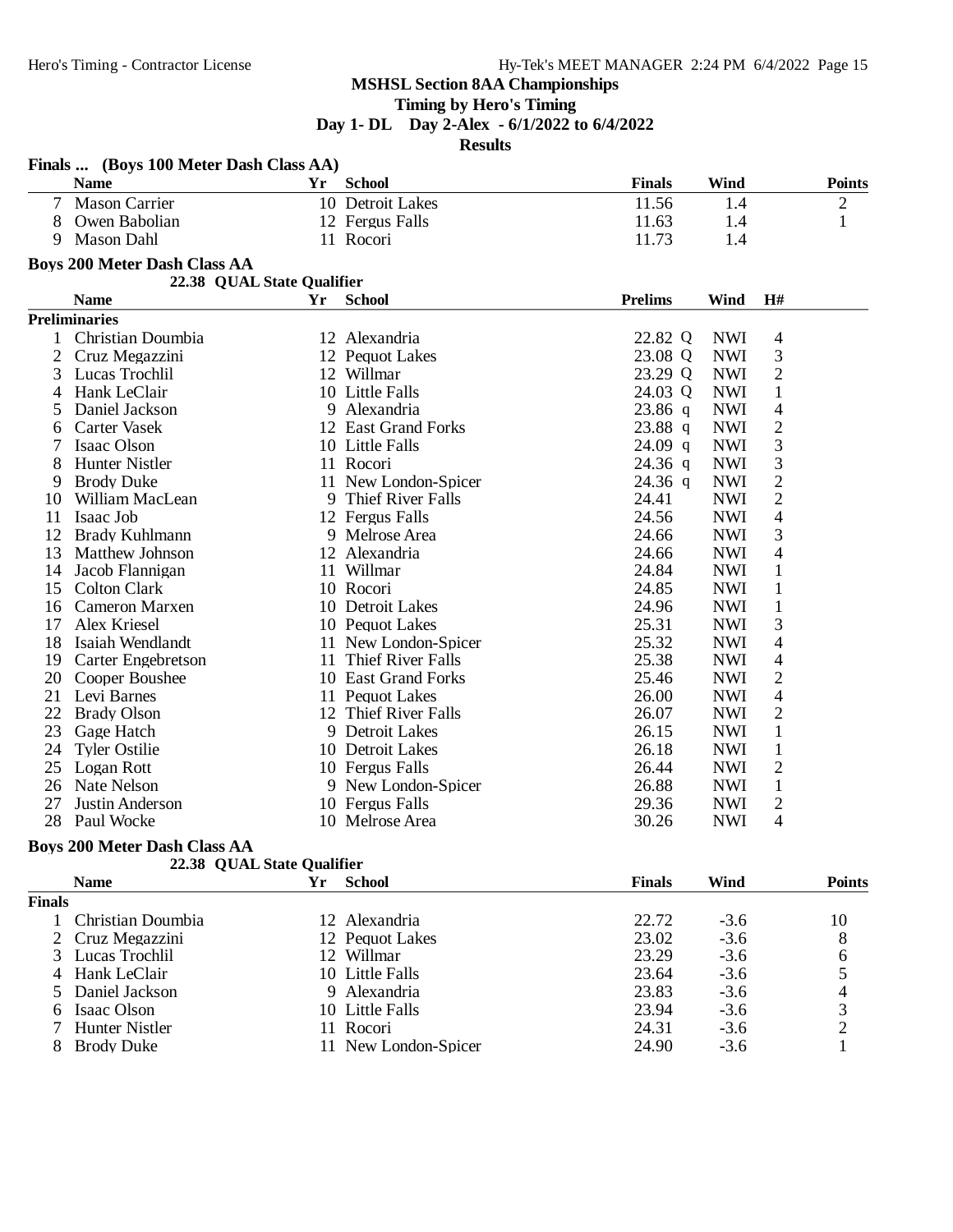**Timing by Hero's Timing**

**Day 1- DL Day 2-Alex - 6/1/2022 to 6/4/2022**

**Results**

|    | Finals  (Boys 200 Meter Dash Class AA)<br><b>Name</b> | Yr. | <b>School</b>        | <b>Finals</b>  | Wind         | <b>Points</b>            |
|----|-------------------------------------------------------|-----|----------------------|----------------|--------------|--------------------------|
| 9  | <b>Carter Vasek</b>                                   |     | 12 East Grand Forks  | 26.60          | $-3.6$       |                          |
|    | <b>Boys 400 Meter Dash Class AA</b>                   |     |                      |                |              |                          |
|    | 50.25 QUAL State Qualifier                            |     |                      |                |              |                          |
|    | <b>Name</b>                                           | Yr  | <b>School</b>        | <b>Prelims</b> | H#           |                          |
|    | <b>Preliminaries</b>                                  |     |                      |                |              |                          |
| 1  | Christian Doumbia                                     |     | 12 Alexandria        |                | 50.08 Q QUAL | 3                        |
| 2  | Cruz Megazzini                                        |     | 12 Pequot Lakes      | 52.28 Q        |              | 4                        |
| 3  | William MacLean                                       | 9   | Thief River Falls    | 53.35 Q        |              | $\mathbf{1}$             |
| 4  | Isaac Noska                                           |     | 12 Albany            | 53.56 Q        |              |                          |
| 5  | Isaac Larsen                                          |     | 11 Little Falls      | 54.20 q        |              | $\frac{2}{4}$            |
| 6  | Joseph Kallevig                                       |     | 12 Willmar           | 54.38 q        |              |                          |
|    | <b>Jesse Clausen</b>                                  |     | 12 Pequot Lakes      | 54.65 q        |              | 3                        |
| 8  | Evan Kludt                                            |     | 9 Alexandria         | 54.74 q        |              | $\overline{\mathcal{L}}$ |
| 9  | <b>Brady Kuhlmann</b>                                 |     | 9 Melrose Area       | 54.90 q        |              | 3                        |
| 10 | <b>Elliott Kent</b>                                   |     | 9 Alexandria         | 55.07          |              | $\mathbf{1}$             |
| 11 | Owen Spain                                            |     | 12 Fergus Falls      | 55.16          |              | $\overline{\mathbf{c}}$  |
| 12 | <b>Jack Pace</b>                                      |     | 11 Detroit Lakes     | 55.54          |              | 3                        |
| 13 | Noah Woelfel                                          |     | 12 New London-Spicer | 55.80          |              | $\mathbf{1}$             |
| 14 | Evan Thomas                                           |     | 11 Detroit Lakes     | 55.84          |              | $\overline{c}$           |
| 15 | Evan Burgess                                          |     | 10 Willmar           | 56.01          |              | $\mathbf{1}$             |
| 16 | <b>Ben Wookey</b>                                     |     | 10 New London-Spicer | 56.13          |              | 3                        |
| 17 | Caleb Abraham                                         |     | 10 Albany            | 56.89          |              | 3                        |
| 18 | Rowan Winter                                          |     | 12 Rocori            | 56.96          |              | 4                        |
| 19 | Cooper Boushee                                        |     | 10 East Grand Forks  | 57.27          |              | $\mathbf{1}$             |
|    | 20 Logan Rott                                         |     | 10 Fergus Falls      | 57.67          |              | 4                        |
| 21 | <b>Chase Marxhausen</b>                               |     | 9 New London-Spicer  | 57.85          |              | 4                        |
| 22 | Ethan Swierenga                                       |     | 9 Willmar            | 58.01          |              | 1                        |
| 23 | Jonah Olson                                           |     | 11 Little Falls      | 58.10          |              | $\frac{2}{1}$            |
| 24 | <b>Keaton Hoverson</b>                                |     | 10 Thief River Falls | 58.47          |              |                          |
| 25 | Griffin Lundeen                                       |     | 10 Thief River Falls | 58.61          |              | $\overline{\mathbf{c}}$  |
| 26 | <b>Brady Loer</b>                                     |     | 10 East Grand Forks  | 59.67          |              | 4                        |
| 27 | Damien Ramirez                                        | 9   | Melrose Area         | 1:00.75        |              | $\frac{2}{4}$            |
| 28 | <b>Glenn Simons</b>                                   |     | 11 Detroit Lakes     | 1:01.85        |              |                          |
| 29 | Jonah Vandervort                                      |     | 10 East Grand Forks  | 1:01.94        |              | $\frac{3}{2}$            |
| 30 | Darius Lockett                                        |     | 9 Fergus Falls       | 1:14.88        |              |                          |
|    |                                                       |     |                      |                |              |                          |

#### **Boys 400 Meter Dash Class AA**

|               | 50.25 QUAL State Qualifier |    |                     |               |             |               |
|---------------|----------------------------|----|---------------------|---------------|-------------|---------------|
|               | <b>Name</b>                | Yr | <b>School</b>       | <b>Finals</b> |             | <b>Points</b> |
| <b>Finals</b> |                            |    |                     |               |             |               |
|               | Christian Doumbia          |    | 12 Alexandria       | 49.63         | <b>OUAL</b> | 10            |
|               | 2 Cruz Megazzini           |    | 12 Pequot Lakes     | 50.52         |             | 8             |
|               | William MacLean            |    | 9 Thief River Falls | 51.99         |             | 6             |
| 4             | Isaac Larsen               |    | 11 Little Falls     | 53.10         |             |               |
|               | 5 Joseph Kallevig          |    | 12 Willmar          | 53.14         |             |               |
| 6             | Isaac Noska                |    | 12 Albany           | 53.25         |             |               |
|               | Evan Kludt                 |    | 9 Alexandria        | 54.05         |             |               |
| 8             | Brady Kuhlmann             |    | 9 Melrose Area      | 54.33         |             |               |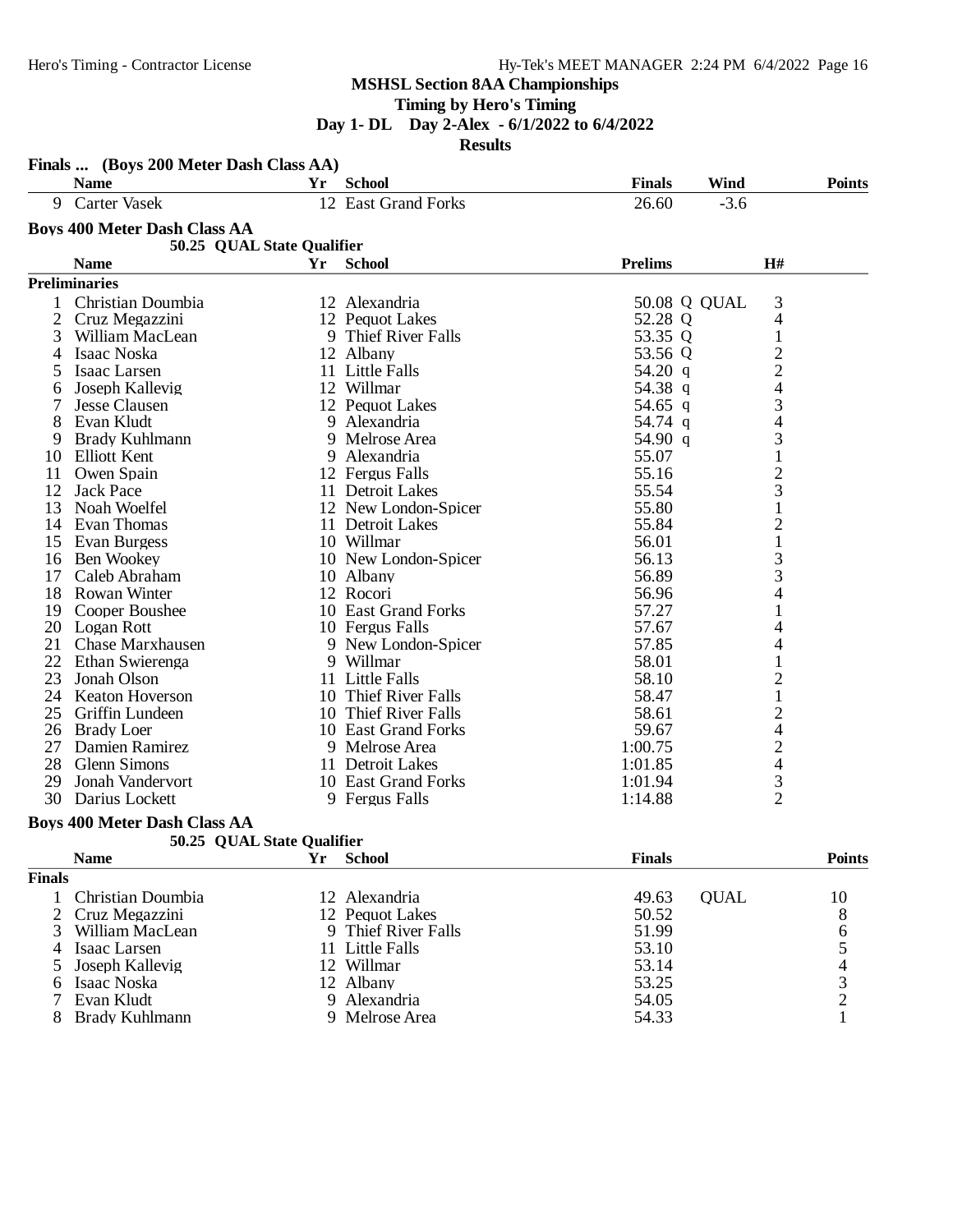**Timing by Hero's Timing**

**Day 1- DL Day 2-Alex - 6/1/2022 to 6/4/2022**

**Results**

|                | Finals  (Boys 400 Meter Dash Class AA) |    |                      |                |                                            |
|----------------|----------------------------------------|----|----------------------|----------------|--------------------------------------------|
|                | <b>Name</b>                            | Yr | <b>School</b>        | <b>Finals</b>  | <b>Points</b>                              |
| 9              | Jesse Clausen                          |    | 12 Pequot Lakes      | 54.52          |                                            |
|                | <b>Boys 800 Meter Run Class AA</b>     |    |                      |                |                                            |
|                | 1:57.52 QUAL State Qualifier           |    |                      |                |                                            |
|                | <b>Name</b>                            | Yr | <b>School</b>        | <b>Prelims</b> | H#                                         |
|                | <b>Preliminaries</b>                   |    |                      |                |                                            |
| 1              | Colin O'Farrell                        |    | 12 Willmar           | 1:59.47 Q      | 4                                          |
| $\overline{2}$ | <b>Grant Mayers</b>                    |    | 12 Albany            | 2:00.28 Q      | 3                                          |
| 3              | Hassennadif Hassen                     |    | 10 Willmar           | $2:02.35$ Q    | $\mathbf{1}$                               |
| 4              | Jonathan Krueger                       |    | 12 East Grand Forks  | 2:02.91 Q      | $\overline{c}$                             |
| 5              | Dawsin Ackerman                        |    | 12 Pequot Lakes      | $2:02.44$ q    | $\mathbf 1$                                |
| 6              | <b>Riley Wagner</b>                    |    | 11 Alexandria        | $2:02.92$ q    |                                            |
| 7              | Owen Draper                            |    | 10 Alexandria        | $2:03.67$ q    | $\frac{2}{3}$                              |
| 8              | <b>Wyatt Baum</b>                      |    | 11 Little Falls      | $2:05.00$ q    | $\overline{4}$                             |
| 9              | Ryan Kuhlman                           |    | 12 Willmar           | $2:05.06$ q    | $\overline{\mathcal{L}}$                   |
| 10             | Cooper Hills                           |    | 9 East Grand Forks   | 2:05.11        |                                            |
| 11             | <b>Isaac Mauch</b>                     |    | 11 Thief River Falls | 2:06.92        | $\begin{array}{c} 3 \\ 2 \\ 2 \end{array}$ |
| 12             | <b>Tommy Erickson</b>                  |    | 9 Fergus Falls       | 2:07.34        |                                            |
| 13             | Nick Asfeld                            |    | 12 Rocori            | 2:09.97        | 1                                          |
| 14             | Dylan Mick                             |    | 10 Rocori            | 2:10.13        |                                            |
| 15             | Hunter Mohr                            |    | 10 Alexandria        | 2:11.06        | 4                                          |
| 16             | Brayden Carlson                        |    | 10 East Grand Forks  | 2:11.39        | 1                                          |
| 17             | <b>Brady Davis</b>                     |    | 12 Pequot Lakes      | 2:12.16        |                                            |
| 18             | Ray VanHeel                            |    | 8 Albany             | 2:12.41        | $\frac{3}{3}$                              |
| 19             | Connor Jensen                          |    | 10 Detroit Lakes     | 2:16.18        | $\overline{\mathcal{L}}$                   |
| 20             | Caleb Zabinski                         |    | 10 Rocori            | 2:16.28        | $\overline{c}$                             |
| 21             | <b>Jack Welde</b>                      |    | 9 Fergus Falls       | 2:17.49        | $\mathbf{1}$                               |
| 22             | Xander Jessen                          |    | 10 Detroit Lakes     | 2:19.55        | 4                                          |
| 23             | <b>Henry Moore</b>                     |    | 11 Little Falls      | 2:19.62        | $\mathbf{1}$                               |
| 24             | Griffin Lundeen                        |    | 10 Thief River Falls | 2:20.48        |                                            |
| 25             | Lane Yliniemi                          |    | 10 Detroit Lakes     | 2:22.13        |                                            |
| 26             | Derick Rademacher                      |    | 9 Melrose Area       | 2:24.95        | $\begin{array}{c} 3 \\ 3 \\ 2 \end{array}$ |
| 27             | Michael Schmidt                        |    | 9 Fergus Falls       | 2:26.82        |                                            |
| 28             | <b>Anthony Montanez Martinez</b>       |    | 11 Melrose Area      | 2:32.84        | $\mathbf{1}$                               |
| 29             | <b>Isaac Snow</b>                      |    | 10 New London-Spicer | 2:35.48        | $\overline{c}$                             |
| 30             | Zach Wikert                            |    | 12 Thief River Falls | 2:39.01        | 4                                          |

# **Boys 800 Meter Run Class AA**

|  | 00 Meter Run Class AA |                              |  |
|--|-----------------------|------------------------------|--|
|  |                       | 1:57.52 OUAL State Oualifier |  |

|               | <b>Name</b>          | <b>School</b>       | <b>Finals</b> | <b>Points</b> |
|---------------|----------------------|---------------------|---------------|---------------|
| <b>Finals</b> |                      |                     |               |               |
|               | 1 Colin O'Farrell    | 12 Willmar          | 2:00.64       | 10            |
|               | 2 Wyatt Baum         | 11 Little Falls     | 2:01.49       | 8             |
|               | 3 Grant Mayers       | 12 Albany           | 2:02.63       | 6             |
|               | 4 Hassennadif Hassen | 10 Willmar          | 2:05.19       |               |
|               | 5 Riley Wagner       | 11 Alexandria       | 2:05.19       |               |
|               | 6 Owen Draper        | 10 Alexandria       | 2:05.67       |               |
|               | 7 Jonathan Krueger   | 12 East Grand Forks | 2:06.28       |               |
|               | 8 Ryan Kuhlman       | 12 Willmar          | 2:07.50       |               |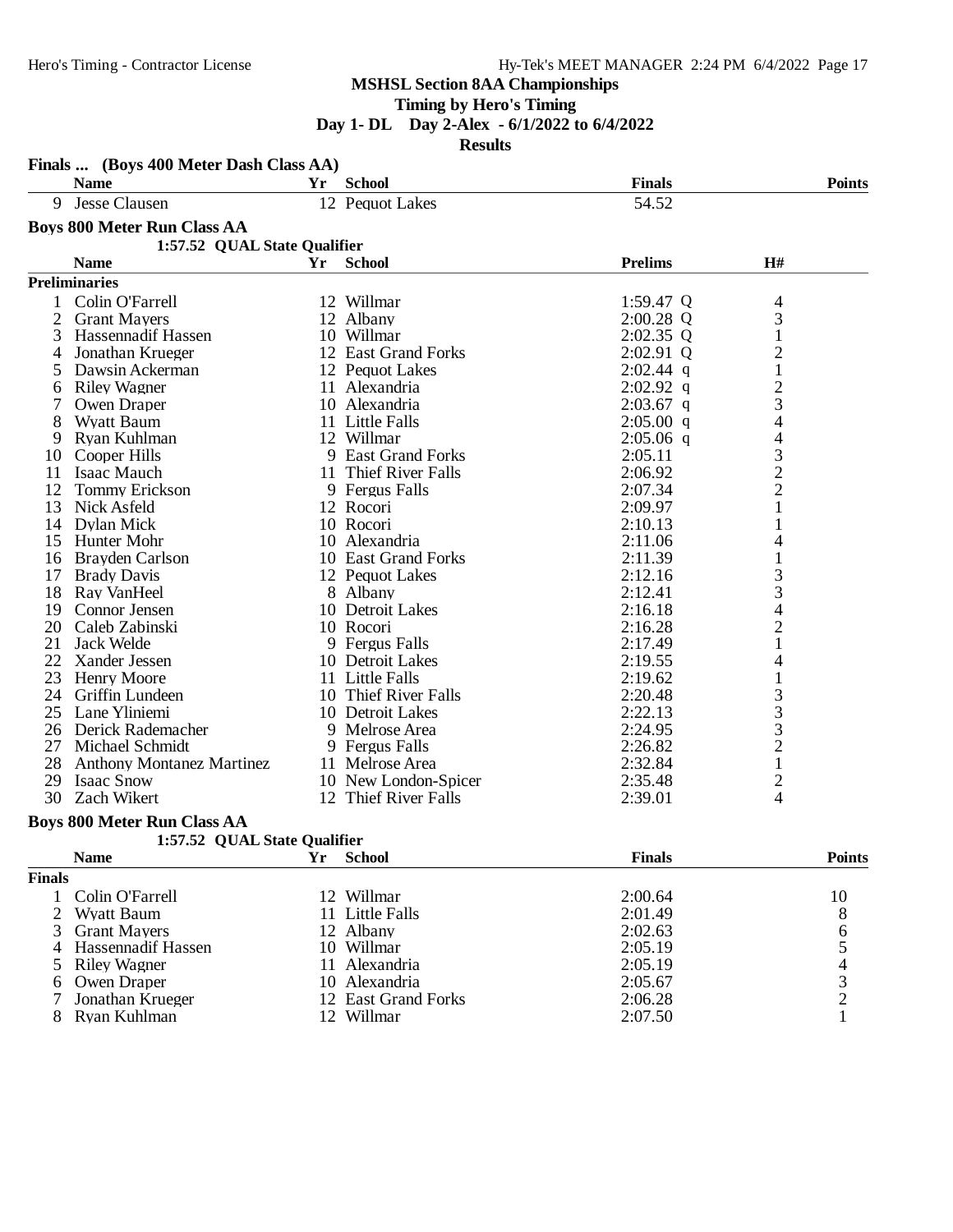**Timing by Hero's Timing**

**Day 1- DL Day 2-Alex - 6/1/2022 to 6/4/2022**

**Results**

|                | Finals  (Boys 800 Meter Run Class AA) |    |                         |               |                                                   |                                                 |
|----------------|---------------------------------------|----|-------------------------|---------------|---------------------------------------------------|-------------------------------------------------|
|                | <b>Name</b><br>Yr                     |    | <b>School</b>           | <b>Finals</b> |                                                   | <b>Points</b>                                   |
| 9              | Dawsin Ackerman                       |    | 12 Pequot Lakes         | 2:09.10       |                                                   |                                                 |
|                | <b>Boys 1600 Meter Run Class AA</b>   |    |                         |               |                                                   |                                                 |
|                | 4:21.68 QUAL State Qualifier          |    |                         |               |                                                   |                                                 |
|                | <b>Name</b><br>Yr                     |    | <b>School</b>           | <b>Finals</b> | H#                                                | <b>Points</b>                                   |
| <b>Finals</b>  |                                       |    |                         |               |                                                   |                                                 |
| 1              | Vincent Kaluza                        |    | 11 Rocori               | 4:24.33       | $\overline{c}$                                    | 10                                              |
| $\overline{2}$ | <b>Myles Sansted</b>                  |    | 12 Alexandria           | 4:29.19       | $\overline{c}$                                    | 8                                               |
| 3              | <b>Grant Mayers</b>                   |    | 12 Albany               | 4:30.55       | $\overline{c}$                                    | 6                                               |
| 4              | Joel Brault                           |    | 12 Alexandria           | 4:33.76       |                                                   | 5                                               |
| 5              | Carter Schwalbe                       |    | 10 Albany               | 4:47.57       | $\frac{2}{2}$                                     | $\overline{\mathcal{L}}$                        |
| 6              | Payton Gessford                       |    | 10 Alexandria           | 4:51.49       |                                                   |                                                 |
|                | Hunter Jordheim                       |    | 10 East Grand Forks     | 4:58.17       | $\overline{c}$                                    | $\frac{3}{2}$                                   |
| 8              | Brayden Francis                       |    | 10 Detroit Lakes        | 5:00.06       |                                                   | $\mathbf{1}$                                    |
| 9              | Isaac Eichhorst                       |    | 12 Willmar              | 5:01.62       |                                                   |                                                 |
| 10             | Soren Newberg                         |    | 8 Willmar               | 5:03.91       |                                                   |                                                 |
| 11             | Jaymis Bauer                          |    | 10 Rocori               | 5:04.50       | $\begin{array}{c}\n2 \\ 2 \\ 2 \\ 2\n\end{array}$ |                                                 |
| 12             | <b>Brody Sieben</b>                   |    | 8 Rocori                | 5:07.37       |                                                   |                                                 |
| 13             | <b>Matthew Tuel</b>                   |    | 8 Fergus Falls          | 5:07.89       | $\,1$                                             |                                                 |
| 14             | <b>Austin Kelzer</b>                  |    | 11 Melrose Area         | 5:09.77       | $\overline{\mathbf{c}}$                           |                                                 |
| 15             | Jackson Maasjo                        |    | 10 Detroit Lakes        | 5:12.59       | $\mathbf{1}$                                      |                                                 |
| 16             | David Ronnevik                        |    | 10 Fergus Falls         | 5:12.75       | $\overline{2}$                                    |                                                 |
| 17             | Aaron Shern                           |    | 9 Fergus Falls          | 5:14.96       | 1                                                 |                                                 |
| 18             | <b>Jaxson Tanner</b>                  | 9. | Thief River Falls       | 5:16.10       |                                                   |                                                 |
| 19             | Eli Heinen                            | 9  | Willmar                 | 5:18.45       |                                                   |                                                 |
| 20             | Jaxon Mahar                           | 9. | <b>East Grand Forks</b> | 5:22.92       |                                                   |                                                 |
| 21             | Antonio Becker                        |    | 10 Little Falls         | 5:22.93       |                                                   |                                                 |
| 22             | Micah Barberg                         |    | 10 Detroit Lakes        | 5:23.95       |                                                   |                                                 |
| 23             | <b>Baylon Larsen</b>                  |    | 10 Little Falls         | 5:28.73       |                                                   |                                                 |
| 24             | <b>Weston Mahar</b>                   |    | 9 East Grand Forks      | 5:31.27       |                                                   |                                                 |
| 25             | Logan Rue                             |    | 9 Melrose Area          | 5:45.06       | 1                                                 |                                                 |
| 26             | Benjamin Broskovetz                   |    | 9 Pequot Lakes          | 5:47.89       | 1                                                 |                                                 |
| 27             | James Johnson                         |    | 8 Pequot Lakes          | 5:48.15       | $\mathbf{1}$                                      |                                                 |
| 28             | Sawyer Frieler                        |    | 10 Melrose Area         | 5:52.01       | 1                                                 |                                                 |
|                | <b>Boys 3200 Meter Run Class AA</b>   |    |                         |               |                                                   |                                                 |
|                | 9:28.79 QUAL State Qualifier          |    |                         |               |                                                   |                                                 |
|                | <b>Name</b><br>Yr                     |    | <b>School</b>           | <b>Finals</b> | H#                                                | <b>Points</b>                                   |
| <b>Finals</b>  |                                       |    |                         |               |                                                   |                                                 |
|                | Vincent Kaluza                        |    | 11 Rocori               | 9:40.87       | $\overline{c}$                                    | 10                                              |
| 2              | <b>Sully Anez</b>                     |    | 9 Willmar               | 9:45.18       | $\overline{c}$                                    | 8                                               |
| 3              | <b>Joel Brault</b>                    |    | 12 Alexandria           | 9:52.05       |                                                   | 6                                               |
| 4              | <b>Harrison Greathouse</b>            |    | 11 Alexandria           | 10:10.61      |                                                   |                                                 |
| 5              | Jaden Miller                          |    | 9 Fergus Falls          | 10:13.49      | $\begin{array}{c} 2 \\ 2 \\ 2 \end{array}$        | $\begin{array}{c} 5 \\ 4 \\ 3 \\ 2 \end{array}$ |
| 6              | Eli Hall                              |    | 10 Pequot Lakes         | 10:20.81      |                                                   |                                                 |
| 7              | Carter Schwalbe                       |    | 10 Albany               | 10:27.02      | $\overline{c}$                                    |                                                 |
| 8              | Landon Runge                          |    | 10 Alexandria           | 10:35.99      | $\overline{c}$                                    | $\mathbf{1}$                                    |
| 9              | Hunter Jordheim                       |    | 10 East Grand Forks     | 10:39.40      | $\overline{c}$                                    |                                                 |
|                | 10 Fathi Dubet                        |    | 10 Willmar              | 10:43.23      | $\overline{2}$                                    |                                                 |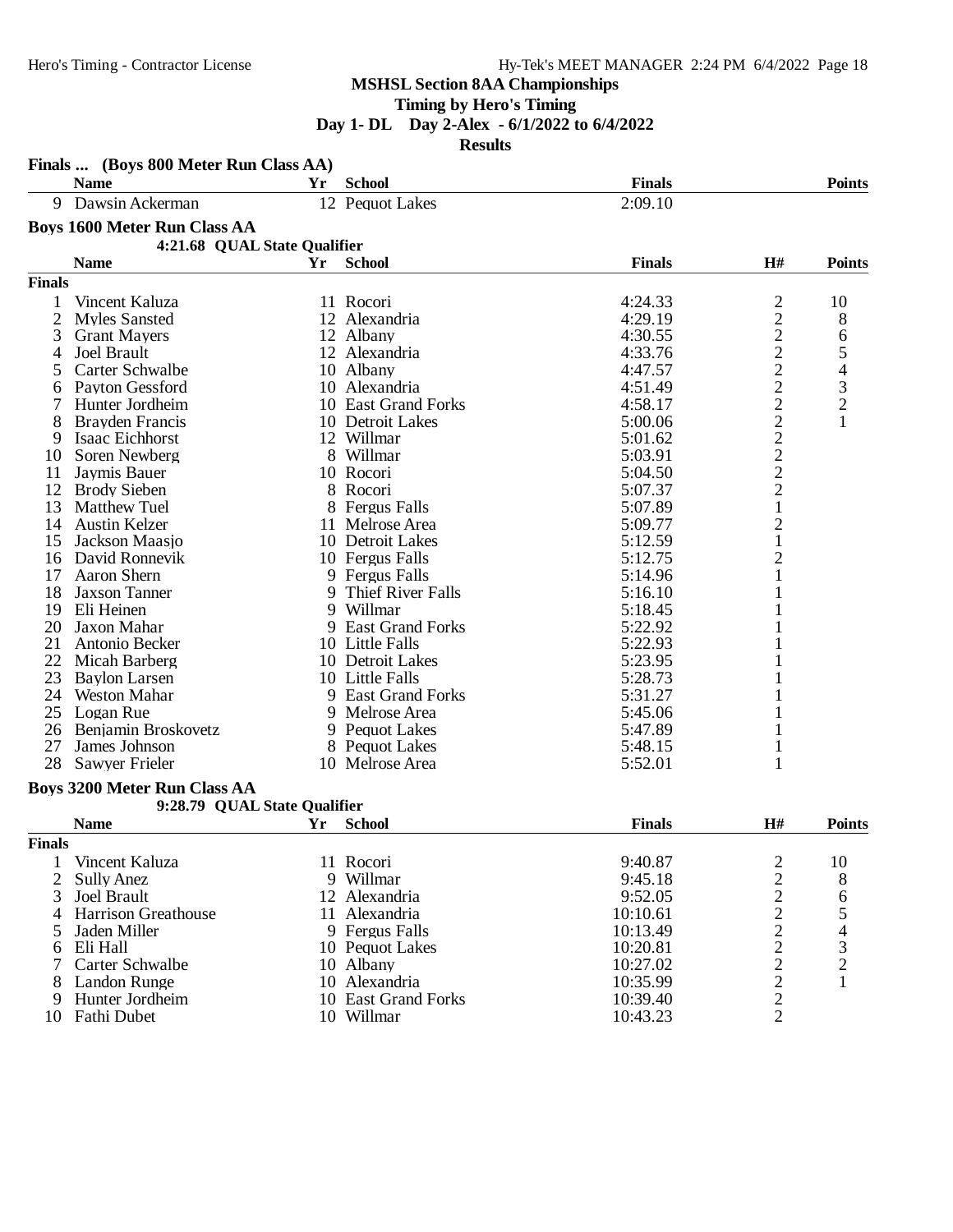# **Timing by Hero's Timing**

**Day 1- DL Day 2-Alex - 6/1/2022 to 6/4/2022**

**Results**

# **Finals ... (Boys 3200 Meter Run Class AA)**

|               | <b>Name</b>                                                          | Yr     | <b>School</b>        | <b>Finals</b>  |             | $\mathbf{H}$ # | <b>Points</b> |
|---------------|----------------------------------------------------------------------|--------|----------------------|----------------|-------------|----------------|---------------|
| 11            | Conrad Lobb                                                          |        | 12 Fergus Falls      | 10:56.66       |             | $\mathbf{2}$   |               |
| 12            | <b>Brayden Francis</b>                                               |        | 10 Detroit Lakes     | 10:57.82       |             |                |               |
| 13            | Jack Spoden                                                          |        | 12 Rocori            | 11:00.72       |             | $\frac{2}{2}$  |               |
| 14            | Logan Bredenberg                                                     |        | 9 Fergus Falls       | 11:05.18       |             |                |               |
| 15            | Mason Ingle                                                          |        | 10 Rocori            | 11:14.67       |             | $\overline{2}$ |               |
| 16            | Dawson McDonald                                                      |        | 12 East Grand Forks  | 11:26.44       |             | 1              |               |
| 17            | Jaxon Mahar                                                          |        | 9 East Grand Forks   | 11:33.76       |             | $\mathbf{1}$   |               |
| 18            | Brandon Zepeda                                                       |        | 10 Willmar           | 11:35.09       |             | $\overline{c}$ |               |
| 19            | Keegan Eibensteiner                                                  |        | 9 Albany             | 11:40.54       |             | 1              |               |
| 20            | Noah Cameron                                                         |        | 8 Little Falls       | 11:41.92       |             |                |               |
| 21            | <b>Walker Greeley</b>                                                |        | 9 New London-Spicer  | 11:42.35       |             |                |               |
| 22            | Micah Barberg                                                        |        | 10 Detroit Lakes     | 11:45.88       |             |                |               |
| 23            | Antonio Becker                                                       |        | 10 Little Falls      | 11:57.10       |             |                |               |
|               | 24 Zach Wikert                                                       |        | 12 Thief River Falls | 12:27.37       |             |                |               |
| 25            | James Johnson                                                        |        | 8 Pequot Lakes       | 13:11.19       |             |                |               |
|               | 26 Lincoln Davis                                                     | $\tau$ | Thief River Falls    | 13:13.58       |             |                |               |
| 27            | Malachi Piche                                                        | 9      | Melrose Area         | 13:49.35       |             | 1              |               |
| 28            | <b>Austin Tabatt</b>                                                 |        | 12 Thief River Falls | 15:03.36       |             | 1              |               |
|               | <b>Boys 110 Meter Hurdles Class AA</b>                               |        |                      |                |             |                |               |
|               | 14.99 QUAL State Qualifier                                           |        |                      |                |             |                |               |
|               | <b>Name</b>                                                          | Yr     | <b>School</b>        | <b>Prelims</b> | Wind        | H#             |               |
|               | <b>Preliminaries</b>                                                 |        |                      |                |             |                |               |
| 1             | <b>Samuel Williams</b>                                               |        | 10 Alexandria        | 16.36 Q        | <b>NWI</b>  | $\mathbf{1}$   |               |
| 2             | <b>Charles Schiessl</b>                                              |        | 11 Pequot Lakes      | 16.55 Q        | <b>NWI</b>  | $\mathbf{2}$   |               |
| 3             | Alexander Fletcher                                                   |        | 11 Detroit Lakes     | 16.66 $Q$      | <b>NWI</b>  | 3              |               |
| 4             | Nick Mohr                                                            |        | 12 Willmar           | 16.95 q        | <b>NWI</b>  | $\mathbf{1}$   |               |
| 5             | Otto Anderson                                                        | 9      | Alexandria           | $17.05$ q      | <b>NWI</b>  | 3              |               |
| 6             | <b>Zach Olson</b>                                                    |        | 12 Detroit Lakes     | $17.33$ q      | <b>NWI</b>  | 3              |               |
| 7             | William Sportel                                                      |        | 10 Willmar           | $17.44$ q      | <b>NWI</b>  | $\overline{2}$ |               |
| 8             | Dawson McDonald                                                      |        | 12 East Grand Forks  | $17.76$ q      | <b>NWI</b>  | $\mathbf{1}$   |               |
| 9             | Ezra May                                                             |        | 9 Willmar            | $18.07$ q      | <b>NWI</b>  | $\mathbf{1}$   |               |
| 10            | <b>Grayson Drontle</b>                                               |        | 11 Rocori            | 18.48          | <b>NWI</b>  | 3              |               |
| 11            | Kaden Vanyo                                                          |        | 11 East Grand Forks  | 18.68          | <b>NWI</b>  | $\overline{2}$ |               |
| 12            | <b>Preston Linder</b>                                                |        | 11 New London-Spicer | 18.83          | <b>NWI</b>  | 3              |               |
| 13            | Logan Peterson                                                       |        | 12 Alexandria        | 19.15          | <b>NWI</b>  | $\overline{c}$ |               |
| 14            | <b>Grant Stich</b>                                                   |        | 11 Little Falls      | 19.22          | <b>NWI</b>  | $\mathbf{1}$   |               |
| 15            | Nolan Lubarski                                                       |        | 12 Thief River Falls | 19.42          | <b>NWI</b>  | $\overline{c}$ |               |
| 16            | Ty Lieser                                                            |        | 11 Rocori            | 19.91          | <b>NWI</b>  | $\mathbf{1}$   |               |
|               | <b>Shane Crowley</b>                                                 |        | 10 Pequot Lakes      | 20.63          | <b>NWI</b>  | 3              |               |
| 18            | Sam Berscheit                                                        |        | 12 Melrose Area      | 21.32          | <b>NWI</b>  | $\overline{c}$ |               |
| 19            | <b>Austin Tabatt</b>                                                 |        | 12 Thief River Falls | 21.83          | <b>NWI</b>  | $\overline{c}$ |               |
| 20            | Thomas Knopik                                                        |        | 10 Little Falls      | 24.56          | <b>NWI</b>  | 1              |               |
|               |                                                                      |        |                      |                |             |                |               |
|               | <b>Boys 110 Meter Hurdles Class AA</b><br>14.99 QUAL State Qualifier |        |                      |                |             |                |               |
|               | <b>Name</b>                                                          | Yr     | <b>School</b>        | <b>Finals</b>  | <b>Wind</b> |                | <b>Points</b> |
| <b>Finals</b> |                                                                      |        |                      |                |             |                |               |
|               | 1 Charles Schiess1                                                   |        | 11 Pequot Lakes      | 15.78          | $-1.8$      |                | 10            |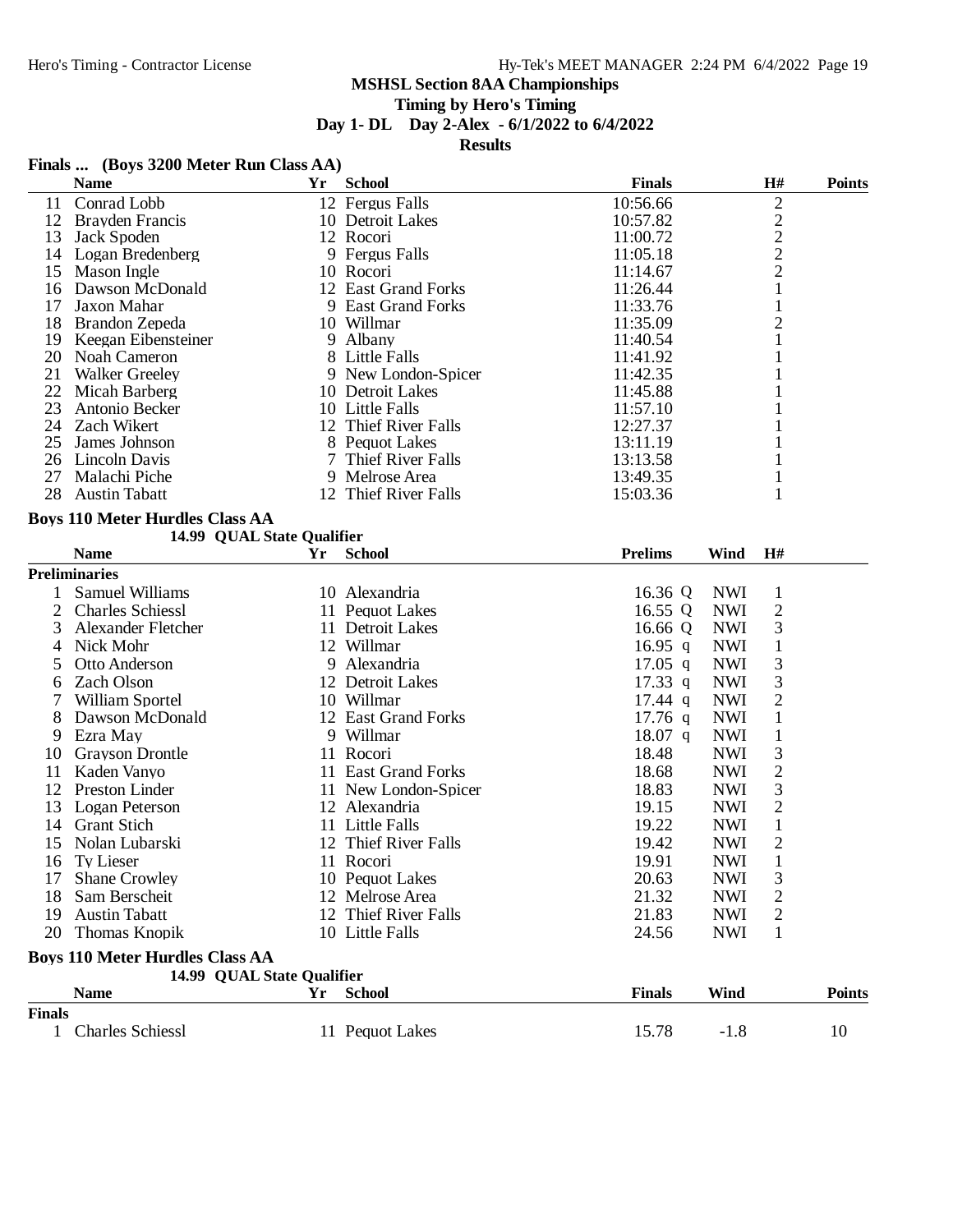# **Timing by Hero's Timing**

**Day 1- DL Day 2-Alex - 6/1/2022 to 6/4/2022**

**Results**

|                | <b>Name</b>                            |                            | Yr School            | <b>Finals</b>  | <b>Wind</b>                                | <b>Points</b>            |
|----------------|----------------------------------------|----------------------------|----------------------|----------------|--------------------------------------------|--------------------------|
| 2              | <b>Samuel Williams</b>                 |                            | 10 Alexandria        | 15.87          | $-1.8$                                     | $8\,$                    |
| 3              | Nick Mohr                              |                            | 12 Willmar           | 16.07          | $-1.8$                                     | 6                        |
| $\overline{4}$ | Otto Anderson                          |                            | 9 Alexandria         | 16.19          | $-1.8$                                     | 5                        |
| 5              | William Sportel                        |                            | 10 Willmar           | 16.23          | $-1.8$                                     | $\overline{\mathcal{A}}$ |
| 6              | Zach Olson                             |                            | 12 Detroit Lakes     | 16.68          | $-1.8$                                     | 3                        |
|                | Alexander Fletcher                     |                            | 11 Detroit Lakes     | 16.93          | $-1.8$                                     | $\overline{c}$           |
| 8              | Dawson McDonald                        |                            | 12 East Grand Forks  | 17.38          | $-1.8$                                     | 1                        |
| 9              | Ezra May                               |                            | 9 Willmar            | 17.51          | $-1.8$                                     |                          |
|                | <b>Boys 300 Meter Hurdles Class AA</b> |                            |                      |                |                                            |                          |
|                |                                        | 39.69 QUAL State Qualifier |                      |                |                                            |                          |
|                | <b>Name</b>                            | Yr                         | <b>School</b>        | <b>Prelims</b> | H#                                         |                          |
|                | <b>Preliminaries</b>                   |                            |                      |                |                                            |                          |
|                | 1 William Sportel                      |                            | 10 Willmar           | 41.83 Q        |                                            |                          |
| 2              | Cooper Smith                           |                            | 11 East Grand Forks  | 42.19 Q        | $\frac{2}{3}$                              |                          |
| 3              | Gavin Ashmore                          |                            | 12 Alexandria        | 43.06 Q        | 4                                          |                          |
| $\overline{4}$ | Otto Anderson                          |                            | 9 Alexandria         | 43.37 Q        | $\mathbf{1}$                               |                          |
| 5              | Jacob Koll                             |                            | 12 Rocori            | 43.54 q        | $\overline{c}$                             |                          |
| 6              | Nick Mohr                              |                            | 12 Willmar           | 43.90 q        | $\overline{3}$                             |                          |
| 7              | Zach Olson                             |                            | 12 Detroit Lakes     | 44.34 q        |                                            |                          |
| 8              | <b>Grayson Drontle</b>                 |                            | 11 Rocori            | 44.54 q        | 4                                          |                          |
| 9              | Logan Peterson                         |                            | 12 Alexandria        | 44.95 q        | 4                                          |                          |
| 10             | Isaac Mauch                            |                            | 11 Thief River Falls | 45.04          | $\overline{2}$                             |                          |
| 11             | <b>Brandton Marsh</b>                  |                            | 10 Detroit Lakes     | 45.52          | $\mathbf{1}$                               |                          |
| 12             | <b>Charles Schiessl</b>                |                            | 11 Pequot Lakes      | 45.83          | $\mathfrak{Z}$                             |                          |
| 13             | Dawson McDonald                        |                            | 12 East Grand Forks  | 46.63          | $\overline{\mathbf{3}}$                    |                          |
| 14             | <b>Grant Stich</b>                     |                            | 11 Little Falls      | 47.14          | $\overline{c}$                             |                          |
| 15             | Ezra May                               |                            | 9 Willmar            | 47.31          | $\mathbf{1}$                               |                          |
| 16             | Kaden Vanyo                            |                            | 11 East Grand Forks  | 47.33          | 1                                          |                          |
| 17             | <b>Andrew Muchow</b>                   |                            | 9 Fergus Falls       | 47.71          | 4                                          |                          |
| 18             | <b>Shane Crowley</b>                   |                            | 10 Pequot Lakes      | 47.75          | $\begin{array}{c} 2 \\ 2 \\ 4 \end{array}$ |                          |
| 19             | Caden Strand                           |                            | 9 Detroit Lakes      | 48.00          |                                            |                          |
| 20             | Nolan Lubarski                         |                            | 12 Thief River Falls | 48.00          |                                            |                          |
| 21             | <b>Preston Linder</b>                  |                            | 11 New London-Spicer | 48.86          | 3                                          |                          |
| 22             | Ty Lieser                              |                            | 11 Rocori            | 51.92          | 3                                          |                          |
| 23             | Sam Berscheit                          |                            | 12 Melrose Area      | 54.32          | 4                                          |                          |

#### **Boys 300 Meter Hurdles Class AA**

|               | 39.69 QUAL State Qualifier |    |                     |               |               |
|---------------|----------------------------|----|---------------------|---------------|---------------|
|               | <b>Name</b>                | Yr | <b>School</b>       | <b>Finals</b> | <b>Points</b> |
| <b>Finals</b> |                            |    |                     |               |               |
|               | William Sportel            |    | 10 Willmar          | 41.08         | 10            |
|               | 2 Cooper Smith             |    | 11 East Grand Forks | 41.14         | 8             |
|               | 3 Gavin Ashmore            |    | 12 Alexandria       | 41.48         | 6             |
|               | 4 Otto Anderson            |    | 9 Alexandria        | 42.09         |               |
|               | 5 Jacob Koll               |    | 12 Rocori           | 42.76         |               |
|               | 6 Logan Peterson           |    | 12 Alexandria       | 43.60         |               |
|               | <b>Grayson Drontle</b>     |    | 11 Rocori           | 43.76         |               |
|               | Nick Mohr                  |    | Willmar             | 43.88         |               |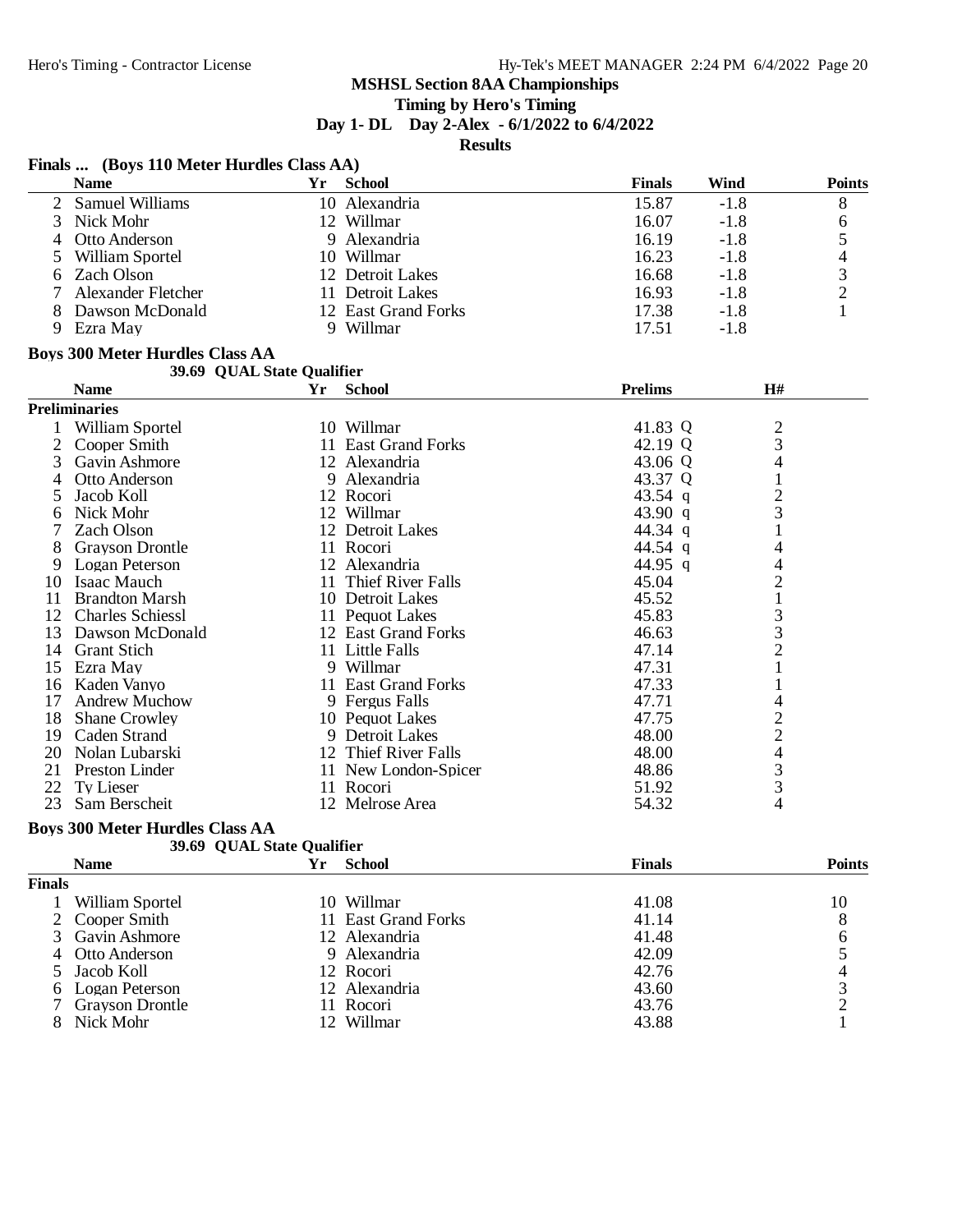# **Timing by Hero's Timing**

# **Day 1- DL Day 2-Alex - 6/1/2022 to 6/4/2022**

**Results**

|                | Finals  (Boys 300 Meter Hurdles Class AA) |                              |               |                               |                                                 |
|----------------|-------------------------------------------|------------------------------|---------------|-------------------------------|-------------------------------------------------|
|                | <b>Name</b>                               | Yr<br><b>School</b>          | <b>Finals</b> |                               | <b>Points</b>                                   |
| 9              | Zach Olson                                | 12 Detroit Lakes             | 45.18         |                               |                                                 |
|                | <b>Boys 4x100 Meter Relay Class AA</b>    |                              |               |                               |                                                 |
|                |                                           | 43.25 QUAL State Qualifier   |               |                               |                                                 |
|                | <b>Team</b>                               | <b>Relay</b>                 | <b>Finals</b> | H#                            | <b>Points</b>                                   |
| <b>Finals</b>  |                                           |                              |               |                               |                                                 |
| 1              | Willmar                                   |                              | 43.17         | $\overline{c}$<br><b>QUAL</b> | 10                                              |
| 2              | Detroit Lakes                             |                              | 43.95         | $\boldsymbol{2}$              | 8                                               |
| 3              | Alexandria                                |                              | 44.65         |                               | 6                                               |
| 4              | <b>Fergus Falls</b>                       |                              | 44.74         |                               | 5                                               |
|                | Little Falls                              |                              | 44.77         |                               |                                                 |
| 6              | Rocori                                    |                              | 45.63         |                               | $\frac{4}{3}$                                   |
|                | New London-Spicer                         |                              | 46.29         | $\frac{2}{2}$ $\frac{2}{2}$   | $\overline{c}$                                  |
| 8              | Albany                                    |                              | 46.35         | $\overline{c}$                | $\mathbf{1}$                                    |
| 9              | <b>Pequot Lakes</b>                       |                              | 46.40         | $\overline{c}$                |                                                 |
| 10             | <b>East Grand Forks</b>                   |                              | 47.01         | 1                             |                                                 |
| 11             | Thief River Falls                         |                              | 48.29         | 1                             |                                                 |
| 12             | Melrose Area                              |                              | 50.21         | 1                             |                                                 |
|                |                                           |                              |               |                               |                                                 |
|                | <b>Boys 4x200 Meter Relay Class AA</b>    |                              |               |                               |                                                 |
|                |                                           | 1:29.89 QUAL State Qualifier |               |                               |                                                 |
|                | <b>Team</b>                               | <b>Relay</b>                 | <b>Finals</b> | H#                            | <b>Points</b>                                   |
| <b>Finals</b>  |                                           |                              |               |                               |                                                 |
| 1              | Willmar                                   |                              | 1:32.40       | $\overline{c}$                | 10                                              |
| $\overline{c}$ | Alexandria                                |                              | 1:33.17       | $\overline{\mathbf{c}}$       | 8                                               |
| 3              | Little Falls                              |                              | 1:33.91       | $\overline{c}$                | 6                                               |
| 4              | <b>East Grand Forks</b>                   |                              | 1:34.92       | $\overline{c}$                |                                                 |
| 5              | Rocori                                    |                              | 1:35.04       | $\overline{c}$                | $\begin{array}{c} 5 \\ 4 \\ 3 \\ 2 \end{array}$ |
| 6              | Detroit Lakes                             |                              | 1:35.39       | $\overline{c}$                |                                                 |
| 7              | Albany                                    |                              | 1:36.97       | $\overline{c}$                |                                                 |
|                | New London-Spicer                         |                              | 1:37.91       | $\overline{2}$                | $\mathbf{1}$                                    |
| 9              | Pequot Lakes                              |                              | 1:39.20       | 1                             |                                                 |
| 10             | Thief River Falls                         |                              | 1:39.44       | 1                             |                                                 |
| 11             | Melrose Area                              |                              | 1:40.32       | $\mathbf{1}$                  |                                                 |
| 12             | <b>Fergus Falls</b>                       |                              | 1:42.14       | $\overline{2}$                |                                                 |
|                | <b>Boys 4x400 Meter Relay Class AA</b>    |                              |               |                               |                                                 |
|                |                                           | 3:26.23 QUAL State Qualifier |               |                               |                                                 |
|                | <b>Team</b>                               | <b>Relay</b>                 | <b>Finals</b> | H#                            | <b>Points</b>                                   |
| <b>Finals</b>  |                                           |                              |               |                               |                                                 |
|                |                                           |                              |               |                               |                                                 |
| 1              | Willmar                                   |                              | 3:31.50       | 2                             | 10                                              |
| 2              | Alexandria                                |                              | 3:32.27       | $\sqrt{2}$                    | 8                                               |
| 3              | <b>East Grand Forks</b>                   |                              | 3:39.49       | $\frac{2}{2}$                 | $\begin{array}{c} 6 \\ 5 \end{array}$           |
| 4              | <b>Pequot Lakes</b>                       |                              | 3:40.77       |                               |                                                 |
| 5              | Rocori                                    |                              | 3:42.00       | $\frac{2}{2}$                 |                                                 |
| 6              | Little Falls                              |                              | 3:42.90       |                               | $\begin{array}{c} 4 \\ 3 \\ 2 \end{array}$      |
| 7              | Albany                                    |                              | 3:42.98       | $\overline{2}$                |                                                 |
| 8              | <b>Thief River Falls</b>                  |                              | 3:44.55       | $\mathbf{1}$                  | $\mathbf{1}$                                    |
| 9              | <b>Fergus Falls</b>                       |                              | 3:44.64       | $\overline{2}$                |                                                 |
|                |                                           |                              |               |                               |                                                 |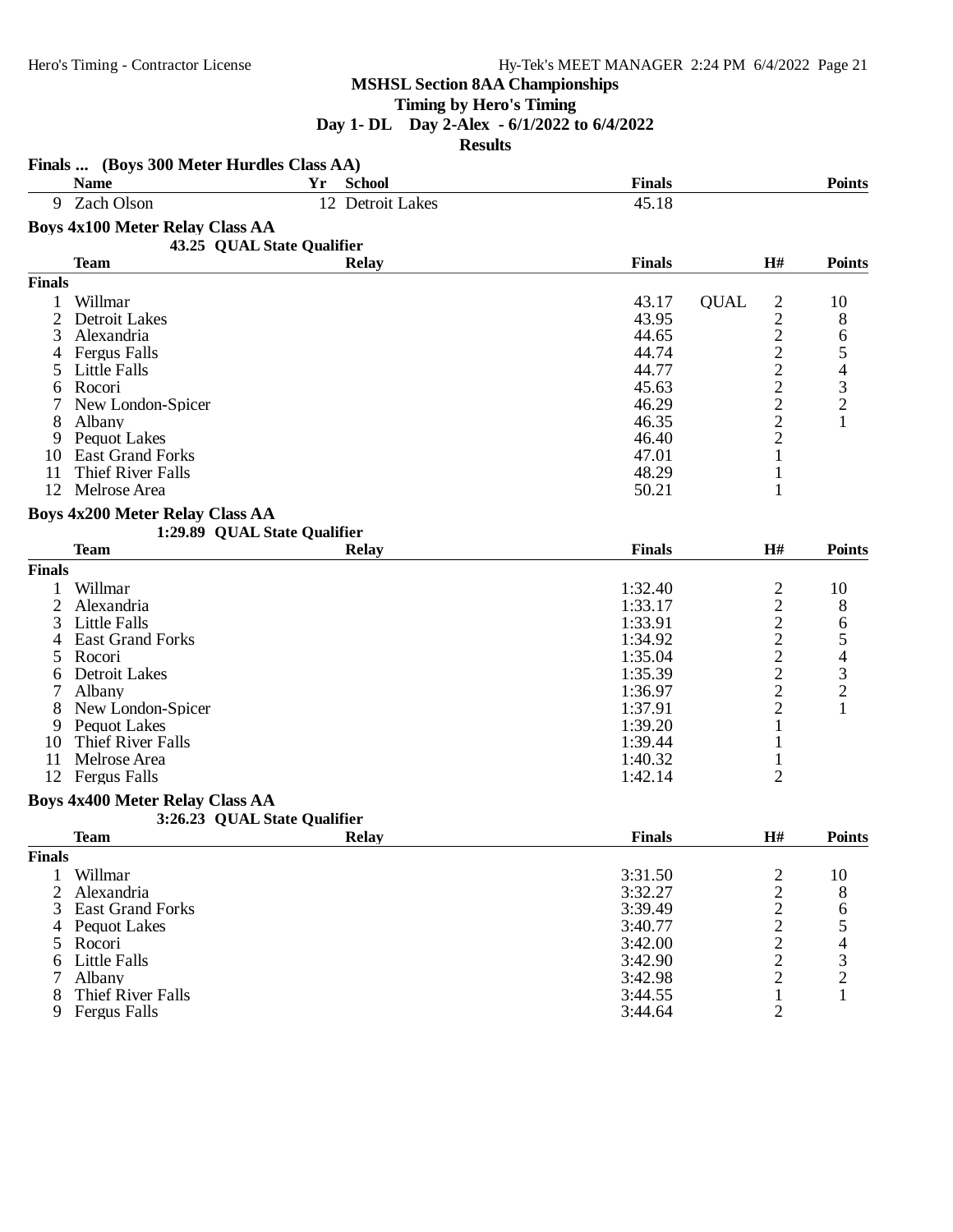#### **Timing by Hero's Timing**

**Day 1- DL Day 2-Alex - 6/1/2022 to 6/4/2022**

**Results**

|                | Finals  (Boys 4x400 Meter Relay Class AA) |                              |               |                |                                                 |
|----------------|-------------------------------------------|------------------------------|---------------|----------------|-------------------------------------------------|
|                | <b>Team</b>                               | <b>Relay</b>                 | <b>Finals</b> | H#             | <b>Points</b>                                   |
| 10             | <b>Detroit Lakes</b>                      |                              | 3:48.53       | $\overline{2}$ |                                                 |
| 11             | New London-Spicer                         |                              | 3:54.73       | $\mathbf{1}$   |                                                 |
| 12             | Melrose Area                              |                              | 4:06.81       | 1              |                                                 |
|                | <b>Boys 4x800 Meter Relay Class AA</b>    |                              |               |                |                                                 |
|                |                                           | 8:02.67 QUAL State Qualifier |               |                |                                                 |
|                | Team                                      | Relay                        | <b>Finals</b> |                | <b>Points</b>                                   |
| <b>Finals</b>  |                                           |                              |               |                |                                                 |
| 1              | Willmar                                   |                              | 8:13.14       |                | 10                                              |
| $\overline{c}$ | <b>East Grand Forks</b>                   |                              | 8:24.19       |                | 8                                               |
| 3              | Alexandria                                |                              | 8:27.96       |                | 6                                               |
| 4              | Pequot Lakes                              |                              | 8:28.87       |                | 5                                               |
| 5              | <b>Fergus Falls</b>                       |                              | 8:36.23       |                |                                                 |
| 6              | Little Falls                              |                              | 8:54.07       |                | $rac{4}{3}$                                     |
| 7              | Rocori                                    |                              | 8:55.95       |                | $\overline{2}$                                  |
| 8              | <b>Detroit Lakes</b>                      |                              | 9:33.73       |                | 1                                               |
| 9              | New London-Spicer                         |                              | 9:50.72       |                |                                                 |
| 10             | Melrose Area                              |                              | 10:01.83      |                |                                                 |
|                | <b>Boys High Jump Class AA</b>            |                              |               |                |                                                 |
|                |                                           | 6-03.00 QUAL State Qualifier |               |                |                                                 |
|                | <b>Name</b>                               | <b>School</b><br>Yr          | <b>Finals</b> |                | <b>Points</b>                                   |
| <b>Finals</b>  |                                           |                              |               |                |                                                 |
| 1              | Cruz Megazzini                            | 12 Pequot Lakes              | 6-01.00       |                | 10                                              |
| 2              | Luke Newman                               | 12 Fergus Falls              | $5 - 11.00$   |                | 8                                               |
| 3              | Dylan Frusciante                          | 10 Alexandria                | 5-09.00       |                | 6                                               |
| 4              | Jackson Sportel                           | 12 Willmar                   | 5-09.00       |                |                                                 |
| 5              | Evan Thomas                               | 11 Detroit Lakes             | 5-07.00       |                | $\begin{array}{c} 5 \\ 4 \\ 3 \\ 2 \end{array}$ |
| 6              | Nick Asfeld                               | 12 Rocori                    | 5-07.00       |                |                                                 |
| 7              | Isaac Noska                               | 12 Albany                    | 5-07.00       |                |                                                 |
| 8              | Jack Carr                                 | 9 Pequot Lakes               | 5-05.00       |                | .50                                             |
| 8              | Otto Anderson                             | 9 Alexandria                 | 5-05.00       |                | .50                                             |
| 10             | <b>Bode Eggen</b>                         | 9 Pequot Lakes               | 5-03.00       |                |                                                 |
| 10             | <b>Andrew Muchow</b>                      | 9 Fergus Falls               | 5-03.00       |                |                                                 |
| 10             | Samson Hagstrom                           | 9 Alexandria                 | 5-03.00       |                |                                                 |
| 13             | Jack Welde                                | 9 Fergus Falls               | 5-03.00       |                |                                                 |
| 13             | <b>Carson Eichhorst</b>                   | 10 Willmar                   | 5-03.00       |                |                                                 |
| 15             | Caden Strand                              | 9 Detroit Lakes              | 5-03.00       |                |                                                 |
|                | Keaton Hoverson                           | 10 Thief River Falls         | <b>NH</b>     |                |                                                 |
|                | Lucas Feldewerd                           | 11 Melrose Area              | <b>NH</b>     |                |                                                 |
|                | Logan Rue                                 | 9 Melrose Area               | <b>NH</b>     |                |                                                 |
|                | <b>Alexander Fletcher</b>                 | 11 Detroit Lakes             | <b>NH</b>     |                |                                                 |
|                | Juvenal Chavez                            | 10 East Grand Forks          | <b>NH</b>     |                |                                                 |
| $---$          | Ty Lieser                                 | 11 Rocori                    | <b>NH</b>     |                |                                                 |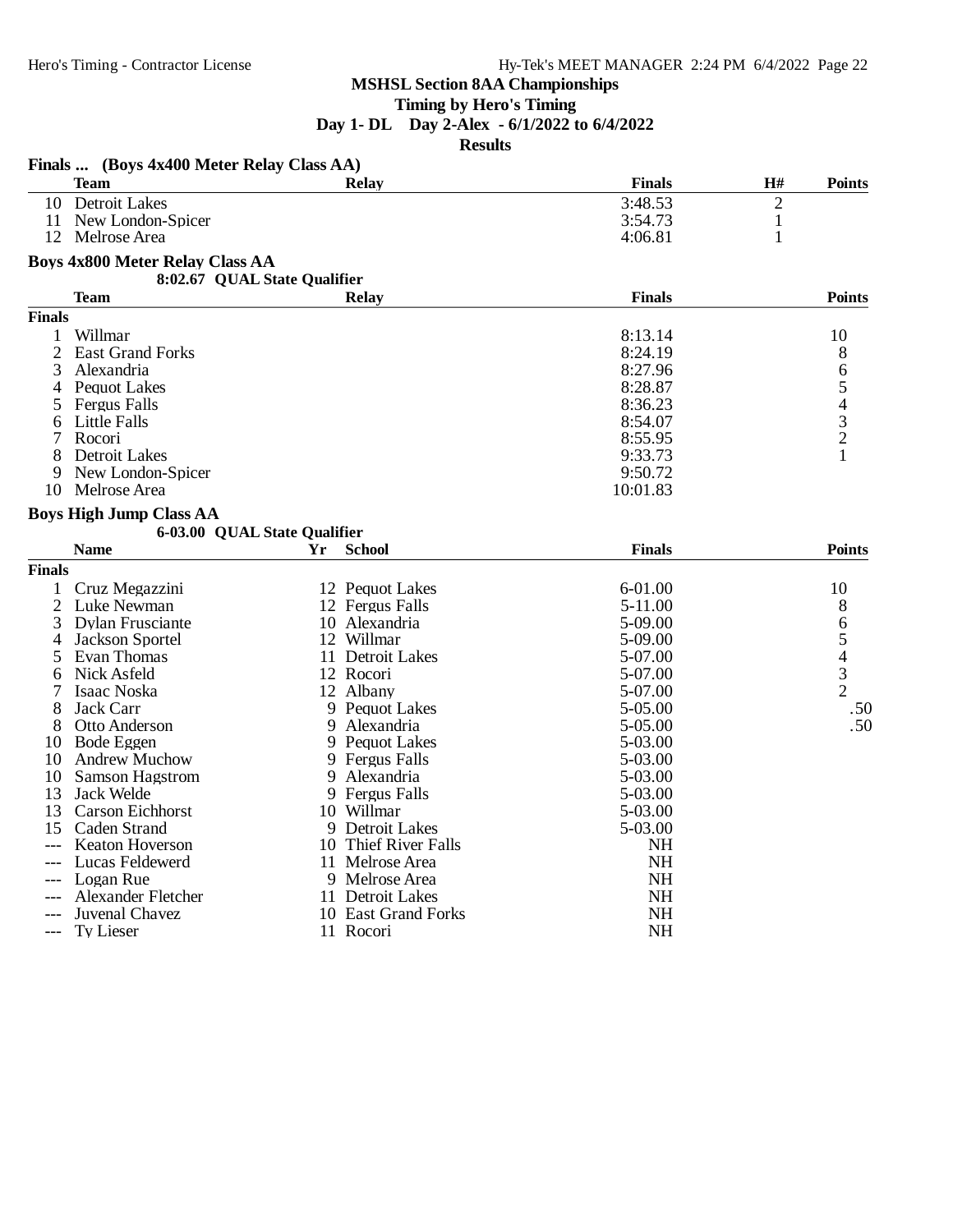**Timing by Hero's Timing**

**Day 1- DL Day 2-Alex - 6/1/2022 to 6/4/2022**

#### **Results**

#### **Boys Pole Vault Class AA**

|               | 13-09.00 QUAL State Qualifier |            |                          |               |             |                                            |
|---------------|-------------------------------|------------|--------------------------|---------------|-------------|--------------------------------------------|
|               | <b>Name</b>                   | ${\bf Yr}$ | <b>School</b>            | <b>Finals</b> |             | <b>Points</b>                              |
| <b>Finals</b> |                               |            |                          |               |             |                                            |
|               | Jordan Lee                    |            | 12 Fergus Falls          | 14-03.00      | <b>QUAL</b> | 10                                         |
| 2             | <b>Grant Hubbard</b>          |            | 12 New London-Spicer     | 13-03.00      |             | 8                                          |
| 3             | Nate Afshari                  |            | 12 East Grand Forks      | 13-00.00      |             | 6                                          |
| 4             | Josh Brinkman                 |            | 12 Melrose Area          | 13-00.00      |             | 5                                          |
| 5             | Joshua Johnston               |            | 12 Rocori                | 12-06.00      |             |                                            |
| 6             | <b>Mason Petrowitz</b>        |            | 12 Little Falls          | 11-09.00      |             | $\begin{array}{c} 4 \\ 3 \\ 2 \end{array}$ |
|               | Cole Olson                    |            | 11 East Grand Forks      | 11-03.00      |             |                                            |
| 8             | Jace Neal                     |            | 12 New London-Spicer     | 11-03.00      |             | .50                                        |
| 8             | Koda Helfinstine              |            | 10 Willmar               | 11-03.00      |             | .50                                        |
| 10            | Sebastian Novak               |            | 11 Rocori                | 10-09.00      |             |                                            |
| 11            | Alexander Fletcher            | 11         | Detroit Lakes            | 10-09.00      |             |                                            |
| 12            | Landon Thacker                |            | 12 Fergus Falls          | $10-03.00$    |             |                                            |
| 12            | Owen Babolian                 |            | 12 Fergus Falls          | 10-03.00      |             |                                            |
| 14            | Kalan Larson                  |            | 11 Pequot Lakes          | 10-03.00      |             |                                            |
| 14            | <b>Wyatt Balmer</b>           |            | 9 Pequot Lakes           | 10-03.00      |             |                                            |
| 14            | Erik Schabel                  |            | 12 Alexandria            | 10-03.00      |             |                                            |
| 14            | Samuel Williams               |            | 10 Alexandria            | 10-03.00      |             |                                            |
| 14            | Ethan Poser                   |            | 12 Little Falls          | 10-03.00      |             |                                            |
|               | Andrue Stalboerger            |            | 8 Melrose Area           | <b>NH</b>     |             |                                            |
| ---           | Zach Wikert                   | 12         | <b>Thief River Falls</b> | NH            |             |                                            |
| ---           | Bryr Homelvig                 |            | 11 Alexandria            | <b>NH</b>     |             |                                            |
|               | <b>Grant Eveslage</b>         | 9          | Melrose Area             | <b>NH</b>     |             |                                            |
| ---           | Joseph Kallevig               |            | 12 Willmar               | <b>NH</b>     |             |                                            |
| ---           | Cove Braten                   |            | 8 Detroit Lakes          | <b>NH</b>     |             |                                            |
| $---$         | Gavin Johnson                 |            | 12 New London-Spicer     | <b>NH</b>     |             |                                            |
| ---           | Sully Anez                    |            | 9 Willmar                | <b>NH</b>     |             |                                            |
|               | Griffin Lundeen               | 10         | Thief River Falls        | NH            |             |                                            |
| $---$         | Ryder Schultz                 |            | 8 Pequot Lakes           | NH            |             |                                            |

# **Boys Long Jump Class AA**

#### **21-07.00 QUAL State Qualifier**

|               | <b>Name</b>           | Yr  | <b>School</b>           | <b>Finals</b> | Wind   | H#             | <b>Points</b> |
|---------------|-----------------------|-----|-------------------------|---------------|--------|----------------|---------------|
| <b>Finals</b> |                       |     |                         |               |        |                |               |
|               | Michael Price         | 12. | Willmar                 | 21-08.50      | 0.2    | 3              | 10            |
|               | <b>Brandton Marsh</b> | 10. | <b>Detroit Lakes</b>    | 20-03.25      | 0.9    | 3              | 8             |
|               | 3 Cruz Megazzini      |     | 12 Pequot Lakes         | 20-03.25      | 0.6    |                | 6             |
| 4             | Kelly Johnson         | 11  | Alexandria              | $20 - 02.50$  | 1.5    | 3              |               |
|               | William Hevdt         |     | 12 Alexandria           | 20-01.25      | 1.6    |                | 4             |
| 6             | Luke Newman           |     | 12 Fergus Falls         | 19-11.50      | $+0.0$ |                | 3             |
|               | Isaiah Wendlandt      |     | 11 New London-Spicer    | $19-10.00$    | 1.3    | 2              | ◠             |
| 8             | Noah Johnson          |     | 10 Rocori               | 19-02.50      | 1.4    | 3              |               |
| 9             | Noah Woelfel          |     | 12 New London-Spicer    | $19-00.50$    | 0.8    | 3              |               |
| 10            | Cooper Smith          | 11. | <b>East Grand Forks</b> | 18-09.00      | $-1.1$ | $\overline{2}$ |               |
| 11            | Shane Zierden         |     | 10 Fergus Falls         | 18-06.50      | $-0.1$ | 3              |               |
| 12            | Walker Hennen         | 10- | Alexandria              | 18-06.50      | $+0.0$ | 2              |               |
| 13            | Gabe Shanoff          | 10  | Little Falls            | 18-05.00      | $-0.9$ | 2              |               |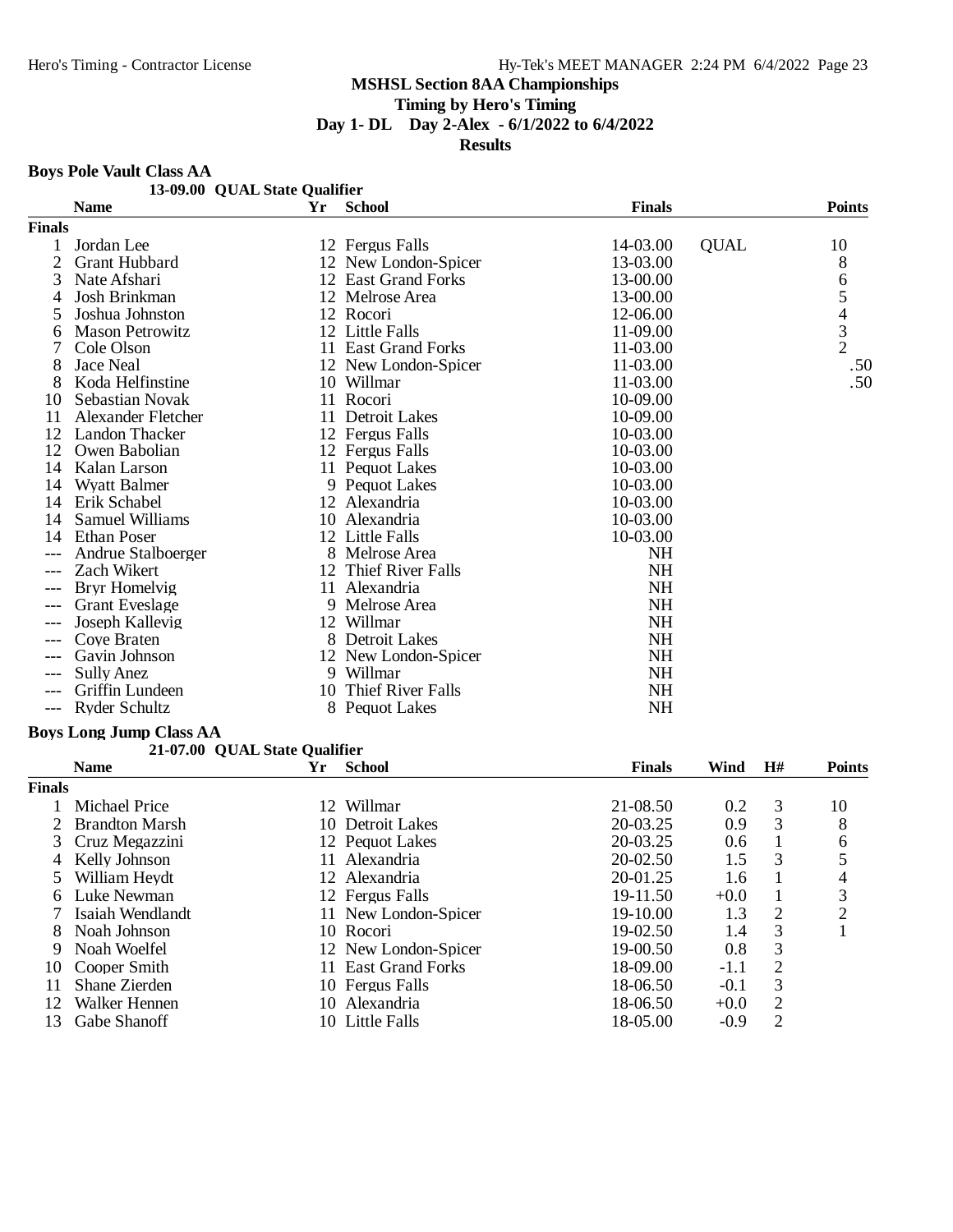# **Timing by Hero's Timing**

**Day 1- DL Day 2-Alex - 6/1/2022 to 6/4/2022**

**Results**

#### **Finals ... (Boys Long Jump Class AA)**

|               | <b>Name</b>                      | Yr                            | <b>School</b>        | <b>Finals</b> | Wind   | H#             | <b>Points</b>  |
|---------------|----------------------------------|-------------------------------|----------------------|---------------|--------|----------------|----------------|
| 14            | Mark Hughes                      |                               | 10 Little Falls      | 18-05.00      | 0.3    | 3              |                |
| 15            | <b>Tanner Fleming</b>            |                               | 12 Willmar           | 18-03.25      | $+0.0$ | $\sqrt{2}$     |                |
| 16            | Daniel Mueller                   |                               | 10 Melrose Area      | 18-02.25      | 1.4    | $\mathbf{1}$   |                |
| 17            | Darius Lockett                   |                               | 9 Fergus Falls       | 18-00.25      | 0.7    | $\mathbf{1}$   |                |
| 18            | Noah Larson                      |                               | 10 Detroit Lakes     | 17-06.50      | 0.3    | $\sqrt{2}$     |                |
| 19            | <b>Wyatt Balmer</b>              |                               | 9 Pequot Lakes       | 17-06.25      | $-1.1$ | $\overline{c}$ |                |
| 20            | Ethan Osowski                    |                               | 12 Thief River Falls | 17-02.00      | $+0.0$ | $\mathfrak{Z}$ |                |
| 21            | Kendall Jaenicke                 |                               | 9 Melrose Area       | 17-00.25      | 1.3    | $\mathbf{1}$   |                |
| 22            | <b>Tiegen Drontle</b>            |                               | 12 Rocori            | 16-04.75      | 2.0    | $\mathbf{1}$   |                |
| 23            | Juvenal Chavez                   |                               | 10 East Grand Forks  | 16-04.75      | 1.2    | $\mathbf{1}$   |                |
| 24            | <b>Grayson Drontle</b>           |                               | 11 Rocori            | 16-02.50      | 1.9    | 1              |                |
| 25            | Gavin Johnson                    |                               | 12 New London-Spicer | 15-01.50      | 1.3    | $\mathbf{1}$   |                |
| 26            | Cooper Bluhm                     |                               | 9 Pequot Lakes       | 12-06.00      | 1.2    | $\mathbf{1}$   |                |
|               | <b>Boys Triple Jump Class AA</b> |                               |                      |               |        |                |                |
|               |                                  | 44-00.00 QUAL State Qualifier |                      |               |        |                |                |
|               | <b>Name</b>                      | Yr                            | <b>School</b>        | <b>Finals</b> | Wind   | H#             | <b>Points</b>  |
| <b>Finals</b> |                                  |                               |                      |               |        |                |                |
| 1             | William Heydt                    |                               | 12 Alexandria        | 43-05.75      | $-1.6$ | 3              | 10             |
| 2             | Shane Zierden                    |                               | 10 Fergus Falls      | 41-08.25      | $-1.7$ | 3              | 8              |
| 3             | William Sportel                  |                               | 10 Willmar           | 40-06.75      | 0.3    | $\sqrt{3}$     | 6              |
| 4             | <b>Brandton Marsh</b>            |                               | 10 Detroit Lakes     | 39-08.50      | $-0.5$ | $\sqrt{3}$     | 5              |
| 5             | Henry Bethel                     |                               | 9 Fergus Falls       | 39-06.00      | $-0.9$ | 3              | 4              |
| 6             | Noah Johnson                     |                               | 10 Rocori            | 39-01.50      | $+0.0$ | 3              | $\mathfrak{Z}$ |
| 7             | Luke Newman                      |                               | 12 Fergus Falls      | 38-07.75      | $-0.4$ | 3              | $\overline{c}$ |
| 8             | Gabe Shanoff                     |                               | 10 Little Falls      | 38-05.25      | 1.7    | 3              | $\mathbf{1}$   |
| 9             | Jeremy Hintz                     |                               | 12 Little Falls      | 38-03.00      | $-0.8$ | $\mathbf 1$    |                |
| 10            | <b>Wyatt Balmer</b>              |                               | 9 Pequot Lakes       | 38-01.50      | 0.5    | 3              |                |
| 11            | Kaden Vanyo                      |                               | 11 East Grand Forks  | 37-08.75      | 1.7    | $\mathbf{1}$   |                |
| 12            | Nicholas Borden                  |                               | 11 Alexandria        | 37-08.00      | $-0.1$ | 3              |                |
| 13            | Evan Thomas                      |                               | 11 Detroit Lakes     | 37-07.25      | 1.9    | $\overline{2}$ |                |
| 14            | Kendall Jaenicke                 |                               | 9 Melrose Area       | 37-04.75      | 3.6    | $\,1\,$        |                |
| 15            | Jack Carr                        |                               | 9 Pequot Lakes       | 36-10.50      | $-0.1$ | $\overline{c}$ |                |
| 16            | <b>Isaac Mauch</b>               |                               | 11 Thief River Falls | 36-08.50      | $-0.6$ | $\overline{c}$ |                |
| 17            | Caden Strand                     |                               | 9 Detroit Lakes      | 36-08.50      | $-0.5$ | $\overline{c}$ |                |
| 18            | Macklen Heydt                    |                               | 9 Alexandria         | 36-08.00      | $+0.0$ | $\overline{c}$ |                |
| 19            | <b>Carter Engebretson</b>        |                               | 11 Thief River Falls | 36-05.50      | $+0.0$ | $\overline{c}$ |                |
| 20            | <b>Mason Petrowitz</b>           |                               | 12 Little Falls      | 36-01.75      | $+0.0$ | $\overline{2}$ |                |
| 21            | Jackson Viemeister               |                               | 9 Rocori             | 36-00.50      | $-0.1$ | 2              |                |
| 22            | Ezra May                         |                               | 9 Willmar            | 36-00.50      | 0.2    | $\overline{2}$ |                |
| 23            | Daniel Mueller                   |                               | 10 Melrose Area      | 35-11.50      | 0.2    | $\mathbf{1}$   |                |
| 24            | Juvenal Chavez                   |                               | 10 East Grand Forks  | 34-09.50      | $-0.7$ | $\mathbf{1}$   |                |
| 25            | Micah Loukota                    |                               | 9 Pequot Lakes       | 33-09.25      | 0.9    | $\mathbf{1}$   |                |
| 26            | Adien Burg                       |                               | 10 Rocori            | 33-04.25      | $-0.2$ | $\mathbf{1}$   |                |
| $---$         | Jaret Brakken                    |                               | 9 Willmar            | <b>FOUL</b>   |        | 1              |                |
|               | Nolan Lubarski                   |                               | 12 Thief River Falls | <b>FOUL</b>   |        | 1              |                |
| $---$         | Carter Herman                    |                               | 10 New London-Spicer | <b>FOUL</b>   |        | $\overline{2}$ |                |

10 New London-Spicer FOUL 2<br>
8 Melrose Area DQ -2.7 1

- 
- --- Andrue Stalboerger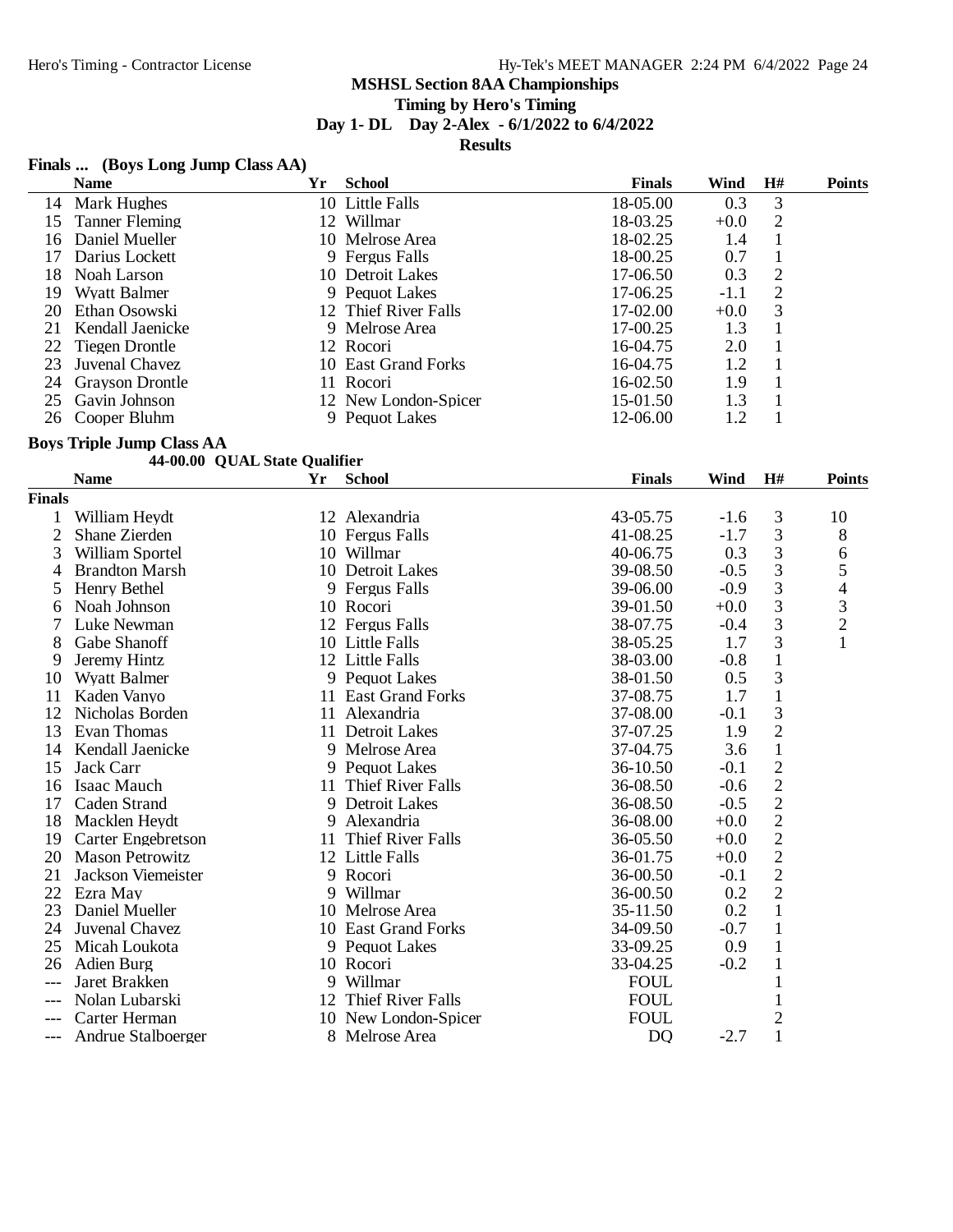**Timing by Hero's Timing**

**Day 1- DL Day 2-Alex - 6/1/2022 to 6/4/2022**

**Results**

#### **Boys Shot Put Class AA**

|        | 52-11.00 QUAL State Qualifier |    |                         |               |                                                 |                |
|--------|-------------------------------|----|-------------------------|---------------|-------------------------------------------------|----------------|
|        | <b>Name</b>                   | Yr | <b>School</b>           | <b>Finals</b> | H#                                              | <b>Points</b>  |
| Finals |                               |    |                         |               |                                                 |                |
| 1      | Alexander Jensen              |    | 11 Fergus Falls         | 54-01.50      | 3<br><b>QUAL</b>                                | 10             |
| 2      | Joseph Lanoux                 |    | 12 Alexandria           | 50-04.00      | 3                                               | $8\,$          |
| 3      | Grady Minnerath               |    | 10 Rocori               | 49-01.75      | 3                                               | 6              |
| 4      | <b>Lucas Ganley</b>           |    | 11 Pequot Lakes         | 46-08.00      | 3                                               | 5              |
| 5      | Jacob Flannigan               | 11 | Willmar                 | 46-05.00      | $\overline{3}$                                  | $\overline{4}$ |
| 6      | Jonathan Ritz                 |    | 10 Willmar              | 45-06.00      | $\frac{2}{3}$                                   | $\frac{3}{2}$  |
| 7      | <b>Mason Carrier</b>          |    | 10 Detroit Lakes        | 44-00.75      |                                                 |                |
| 8      | Jacob Ehnert                  |    | 12 Detroit Lakes        | 42-11.00      | $\begin{array}{c} 2 \\ 3 \\ 2 \\ 3 \end{array}$ | $\mathbf{1}$   |
| 9      | Layten Drouillard             |    | 10 Fergus Falls         | 42-03.75      |                                                 |                |
| 10     | <b>Taylor Engebretson</b>     |    | 12 Thief River Falls    | 41-11.75      |                                                 |                |
| 11     | Damon Guggenberger            |    | 11 Rocori               | 41-00.50      |                                                 |                |
| 12     | <b>Mayrik Martine</b>         | 9  | <b>East Grand Forks</b> | 40-09.00      | $2223$<br>$323$                                 |                |
| 13     | Evan Swisher                  |    | 12 Little Falls         | 40-08.50      |                                                 |                |
| 14     | <b>Carter Engebretson</b>     |    | 11 Thief River Falls    | 40-07.00      |                                                 |                |
| 15     | <b>Riley Peters</b>           |    | 10 Pequot Lakes         | 40-06.50      |                                                 |                |
| 16     | Braydon Sjoblom               |    | 10 Detroit Lakes        | 40-06.50      |                                                 |                |
| 17     | <b>Brent Wittmer</b>          |    | 11 Rocori               | 40-05.50      |                                                 |                |
| 18     | <b>Ashton Sayre</b>           |    | 11 Alexandria           | 40-04.75      | $\frac{2}{2}$                                   |                |
| 19     | <b>Tayte Lecy</b>             |    | 11 Albany               | 39-07.50      |                                                 |                |
| 20     | Dylan Young                   |    | 11 Little Falls         | 38-09.75      |                                                 |                |
| 21     | Caleb Zejdlik                 |    | 11 East Grand Forks     | 38-03.25      | $\overline{c}$                                  |                |
| 22     | Andy Kucera                   |    | 9 Fergus Falls          | 37-08.50      | $\mathbf{1}$                                    |                |
| 23     | Calen Piepho                  |    | 12 Alexandria           | 37-04.00      | 3                                               |                |
| 24     | Dylan Goblirsch               |    | 10 Willmar              | 37-03.00      | 1                                               |                |
| 25     | <b>Trian Petrescue</b>        | 10 | Thief River Falls       | 37-01.00      | 1                                               |                |
| 26     | Messi Kalenda                 |    | 9 East Grand Forks      | 34-10.75      |                                                 |                |
| 27     | Jeremy Hintz                  |    | 12 Little Falls         | 34-10.50      |                                                 |                |
| 28     | Myles Macik                   |    | 10 New London-Spicer    | 31-04.00      |                                                 |                |
| 29     | Dylan Stangler                |    | 8 Melrose Area          | 30-06.00      |                                                 |                |
| 30     | <b>Dylan Crosthwaite</b>      |    | 10 Albany               | 30-04.00      |                                                 |                |
| 31     | <b>Aaron Barnes</b>           |    | 9 Pequot Lakes          | 27-09.50      |                                                 |                |
| 32     | Kai Enright                   | 9  | Melrose Area            | 27-06.25      |                                                 |                |
| 33     | Dan Frericks                  |    | Melrose Area            | 22-07.00      | 1                                               |                |
|        | Lucas Swenson                 |    | 10 New London-Spicer    | <b>FOUL</b>   | $\mathbf{1}$                                    |                |

#### **Boys Discus Throw Class AA**

|  | 153-01 QUAL State Qualifier |  |
|--|-----------------------------|--|
|--|-----------------------------|--|

|        | <b>Name</b>          | Yг  | <b>School</b>   | <b>Finals</b> | H# | <b>Points</b> |
|--------|----------------------|-----|-----------------|---------------|----|---------------|
| Finals |                      |     |                 |               |    |               |
|        | Alexander Jensen     |     | 11 Fergus Falls | 140-10.00     |    | 10            |
|        | 2 Layten Drouillard  |     | 10 Fergus Falls | 140-03.00     |    | 8             |
|        | <b>Brent Wittmer</b> |     | 11 Rocori       | 138-09.00     |    | h             |
| 4      | Ethan Hoppe          |     | 12 Alexandria   | 136-02.00     |    |               |
|        | Jonathan Ritz        |     | 10 Willmar      | 125-02.00     |    |               |
| 6      | Grady Minnerath      |     | 10 Rocori       | 124-10.00     |    |               |
|        | Hayden Venenga       | 10. | Willmar         | 124-02.00     |    |               |
|        |                      |     |                 |               |    |               |